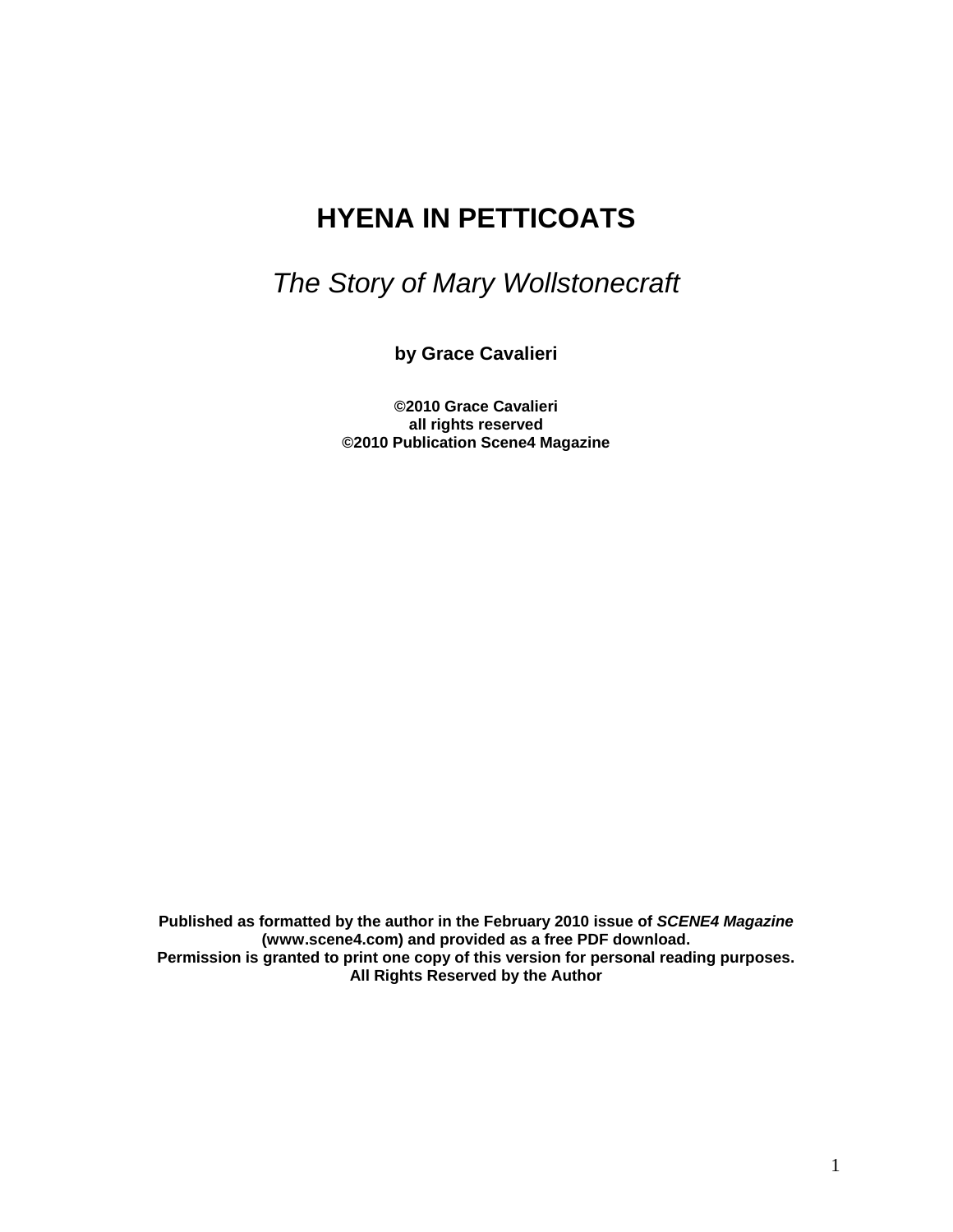## ©2010Grace Cavalieri. ©2010 Publication Scene4 Magazine

*Hyena In Petticoats* is fully protected under thecopyright laws of the United States of America and international copyrightlaws. All rights, including the rights of translation into foreign languages,adaptations in motion pictures, television, video, radio, various otherelectronic media, recitation, public reading, and any other adaptations andare strictly reserved. Performances of any kind require the payment of aroyalty. You may display this book for your personal, non-commercial use.But you may not otherwise reproduce or distribute copies of this book or anypart thereof in any form (including by email or other electronic means),without the prior written consent of the owner. All inquiries should be directed to the author, Grace Cavalieri at gracecav@comcast.net**.**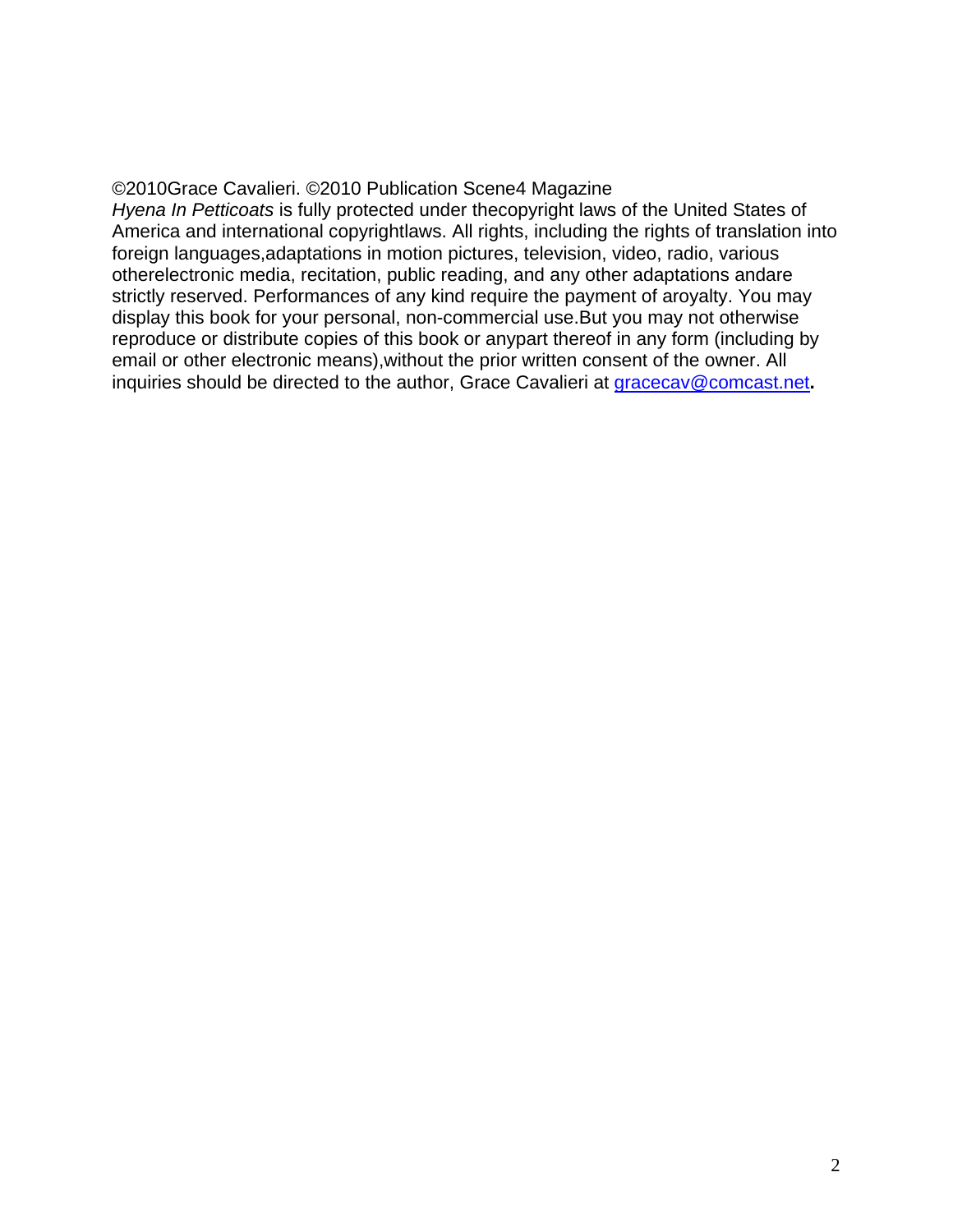## **HYENA IN PETTICOATS by Grace Cavalieri Based on the life of MARY WOLLSTONECRAFT (1759-1797)**

*Mary Wollstonecraft was the mother of modem feminism. She embodied a new sense of what was possible for women of her era. The conflict in the play is derived from the fact that Mary longed to stand shoulder to shoulder to men and yet she sought their love and approval. Here is where I got my impetus for the drama. Punch and Judy came into fashion in the 1800's as live performers rather than puppets. Also, the circus came into being in London in the 18th century. The characters Punch and Judy serve as narrators and tricksters, both.*

#### **Synopsis**

The play follows Mary Wollstonecraft's life as a girl longing to read and write and to teach her sisters. We see, early on, her manipulation and aggression to " get out of the house" as soon as possible. The play follows her to her first employment as Governess to Ireland's Lady Kingsborough, where Mary indoctrinated the Kingsborough girls to think for themselves. She was promptly discharged. But there she met the American writer Gilbert Imlay. Their relationship was a power struggle, and Gilbert was a womanizer. Mary bore his child, Fanny, out of wedlock. Mary was a journalist and was publishing articles on the American Revolution, the French Revolution and the events of the day. This was unheard of for women who, if they wrote anything, penned fluffy romanticized "novels." Mary's masterpiece was her 1792 book titled *A Vindication of the Rights of Woman*. She asked that women take responsibility for themselves and reform the world by reforming their own lives. The publisher Joseph Johnson is the one who published Mary and to whom we owe her permanence today. He factors into the play with a surprising twist. She has lovers after Imlay, with calamitous results especially regarding the married painter Henry Fuseli. Mary argues with the leading male conservatives of the day and has verbal battles that are minor victories but do not win her the affection she so longs for. It is as if she is saying "If men will not love me, at least they will admire me."

The play shows a major crisis in Mary Wollstonecraft's life. She was not prepared for the women to turn against her and to say she made their lot worse. This broke her heart. She attempted suicide by jumping off the Thames bridge and was saved by fisherman. Her "skirts" floated her to the top. This is a powerful scene in the play Mary meets the philosopher William Godwin who is against the strictures of marriage, as Mary herself is. Yet they move toward a union when Mary finds she is pregnant for the second time. This is the childbirth that will take her life for often physicians were careless, causing blood poisoning during the birth process. The play ends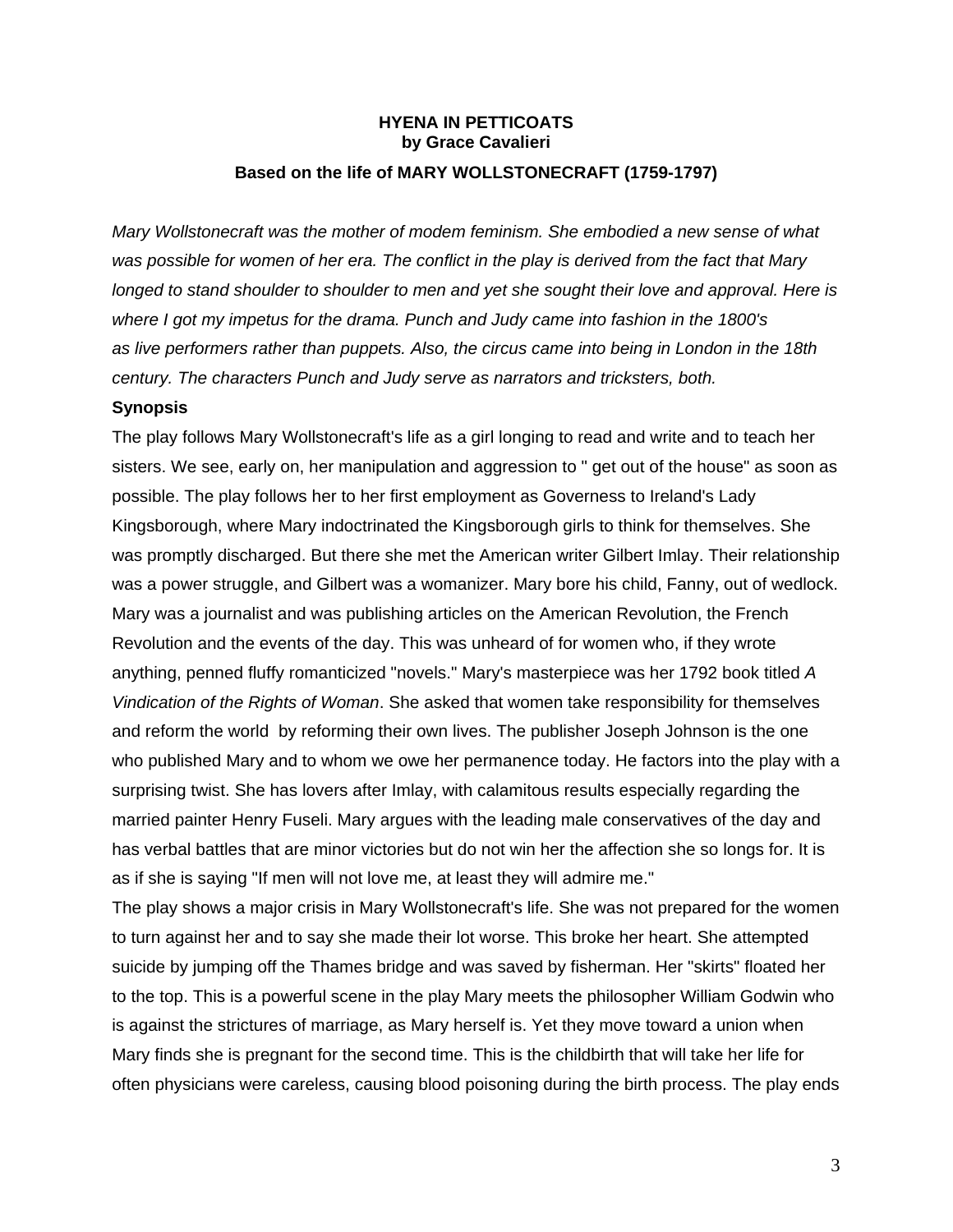with her death scene and reconciliation with her sisters, Everina and Liza. A subplot is the formation of a school for girls that Mary abandoned into their hands. Mary had found some few months of felicity with William Godwin, fulfilling a wish that had pervaded her life.

*Grace Cavalieri* 

**Characters**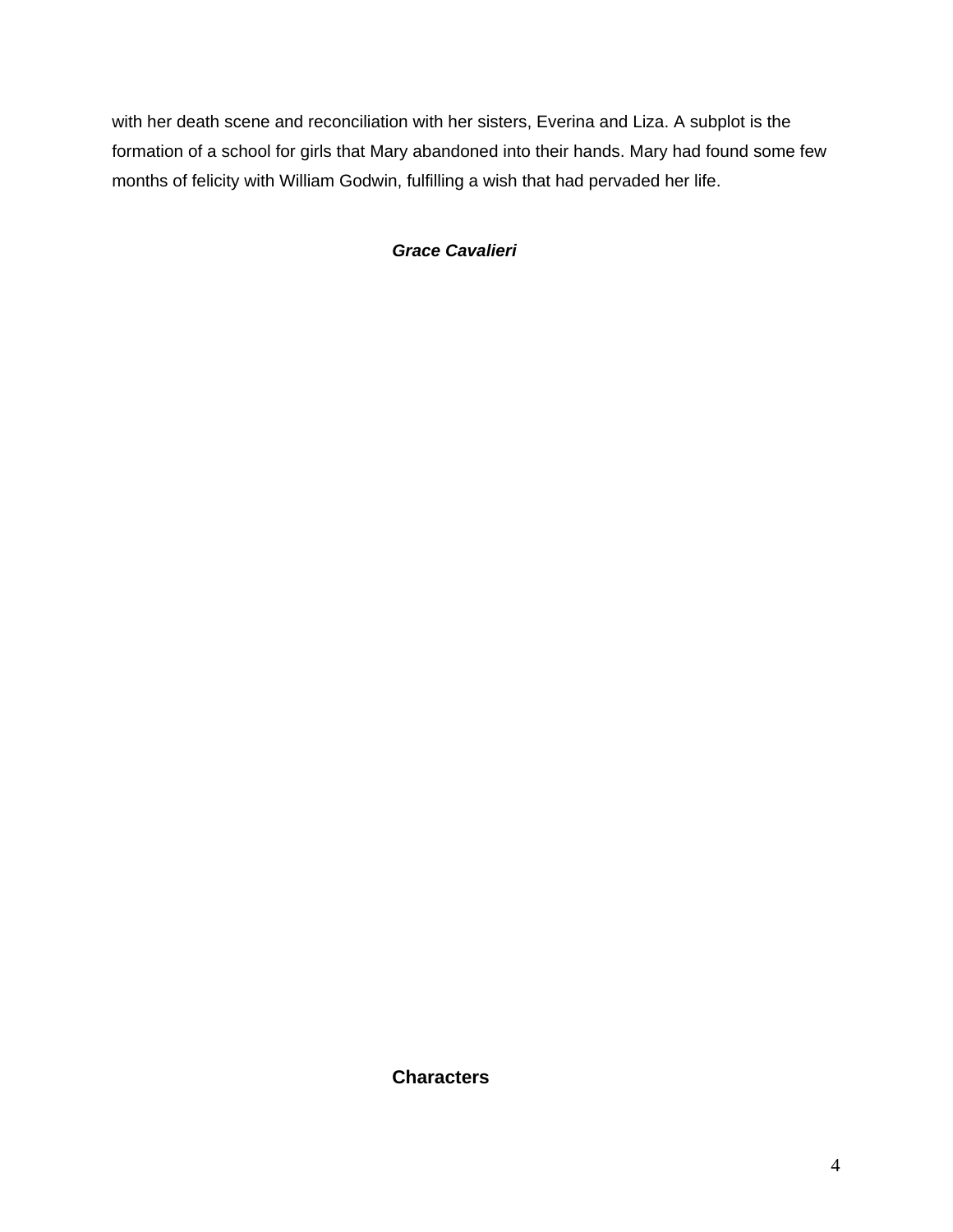| Place: Play Begins in Epping, Moves to London.                                                                                                                                                                                    |                 |                         |  |
|-----------------------------------------------------------------------------------------------------------------------------------------------------------------------------------------------------------------------------------|-----------------|-------------------------|--|
| <b>Mary Wollstonecraft</b><br>age 17 (ages up to 30's during play)<br>(Strong manipulative, aggressive, argumentative, moves to vulnerable. She is at time<br>brash at times resolute, at times fragile complicated vastly human) |                 |                         |  |
| <b>Everina</b><br>(Stoic, dry, sensible, angry, moves to compassion.)                                                                                                                                                             |                 | (Mary's younger sister) |  |
| Liza<br>(Mary's youngest sister)<br>(Elflike, vacant, capricious, nervous, silly, moves to strength and resolve)                                                                                                                  |                 |                         |  |
| <b>Clergyman Clare</b>                                                                                                                                                                                                            |                 | Middle aged             |  |
| <b>Gilbert Imlay</b>                                                                                                                                                                                                              | <b>AMERICAN</b> | 30ish                   |  |
| Joseph Johnson                                                                                                                                                                                                                    |                 | Middle aged             |  |
| <b>William Godwin</b>                                                                                                                                                                                                             |                 | 30ish                   |  |
| <b>Punch</b>                                                                                                                                                                                                                      |                 | Played by Man           |  |
| Judy                                                                                                                                                                                                                              |                 | Played by Woman         |  |
| Lady Kingsborough                                                                                                                                                                                                                 |                 | (voice over)            |  |

Time: 18<sup>th</sup> century England (Play begins 1776. Play ends 1797.)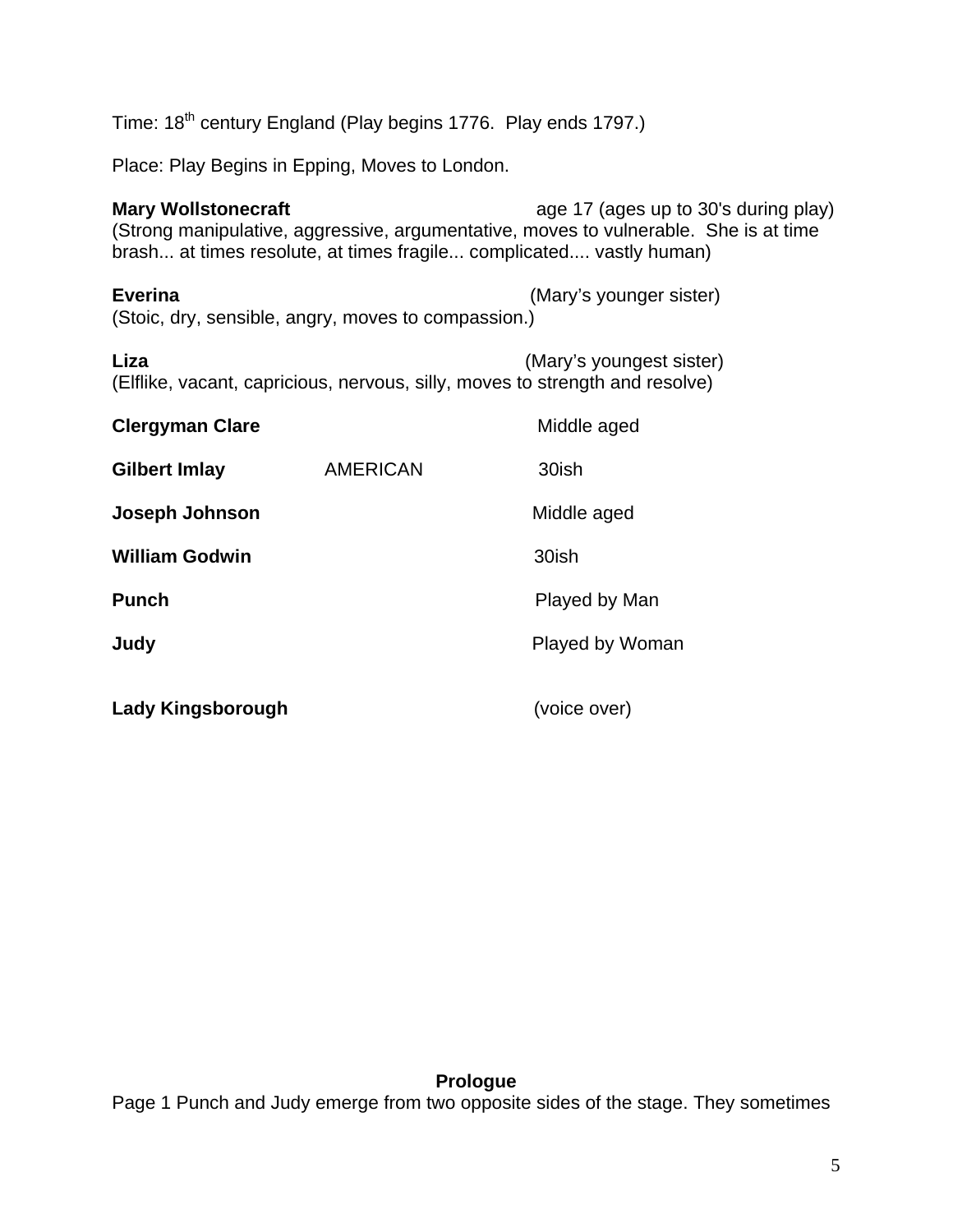do tricks, and *mime their words. They sometimes address each other as characters, and sometimes the audience as narrators.* 

*(Punch and Judy cartwheel on and do a bow to the audience)*

## **Punch**

I am Punch.

## **Judy**

And I am Judy.

## **Punch**

History is our role and duty.

## **Judy**

Today we have a story to mend.

Mary Wollstonecraft, seeks equality with men.

## **Punch**

We show the foolishness of women again*.(Judy steps on his foot)* 

**Judy**  She was born 1759, one of 7, second in line.

## **Punch**

Mary is the baby's name.

 **Judy**  Mary wanted power and fame.

**Punch** Her father, a farmer who beat her mother..

## **Judy**  And cruel to his daughter above all other. She wrote books both brave and true.

 **Punch**  She muddled women's minds like stew.

 **Judy**  If you met her you wouldn't stay true! (bop)

 **Punch**  The American Revolution.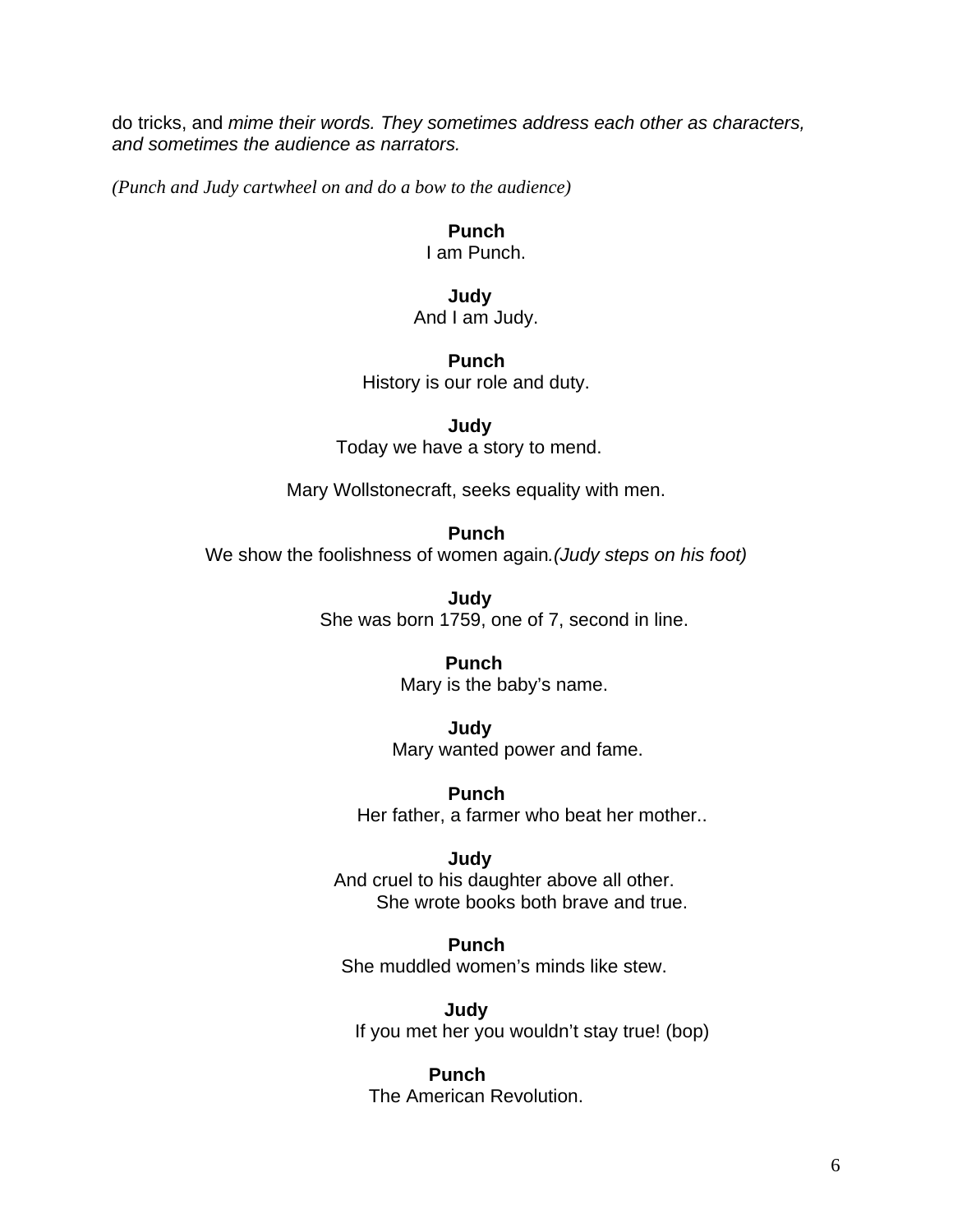The French Revolution.

**Judy**  (jumps up and down) The Vindication of Women! Evolution!

 **Punch**  Ha! Books do not change anything

**Judy** Then neither does man, church or sin!

**Punch** What do women hope to do?

 **Judy** Change your minds, your ideas too!

 **Punch**  No woman was ever minister.

 **Judy**  Too busy serving and saying SIR.

 **Punch**  No woman was a first rate fighter.

 **Judy**  Now they'll fight as first rate writers.

 **Punch** I am going back inside (drops out of sight)

> **Judy**  There is nowhere you can hide

> > *.*

 **Punch** The Circus comes to London town.

**Judy**  Mary Wollstonecraft seeks renown.

**Scene 1** *(On stage, Liza peeking out of corner, Mary on chair, Everina standing with hands on*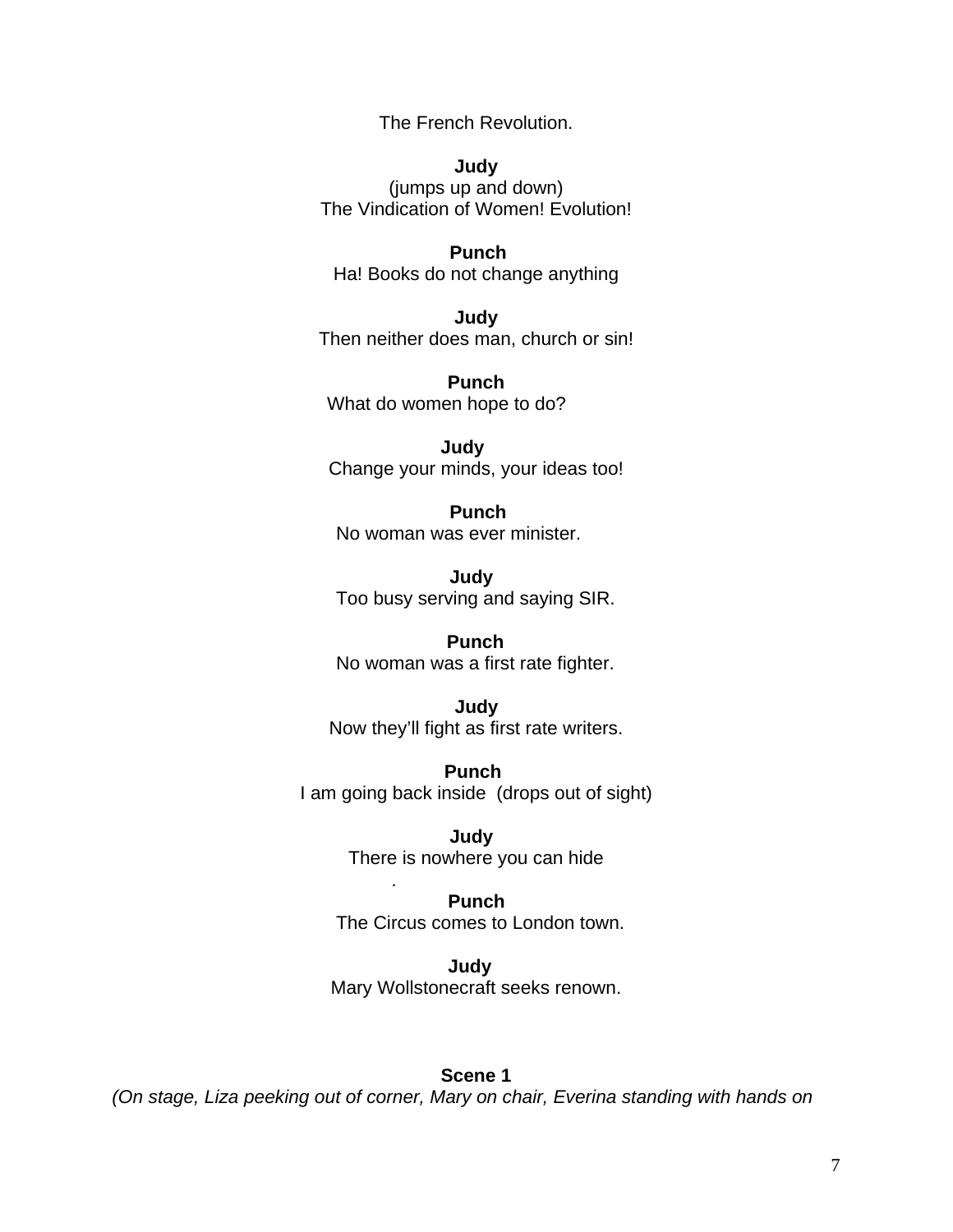*hips. Frozen tableau. (all come to life)* 

## **Mary**

(fumbling for words)Women of the village, contending for the rights of women of the present century, you who are only anxious to inspire love, ought to cherish a noble ambition to exact respect!

#### **Liza**

*(Enters)*Mary, get down, I'm afraid.

## **Everina**

Mary, what are you doing on that chair. Father will have your head.

**Mary** *(Continues)*If women are not prepared by education to become equal to men *(Aside)* Tell Father to go eat pig slop *(Continues)* they will stop progress of knowledge and virtue.

## **Everina**

Mary

## **Mary**

*(Jumps down)*Unless she is free to strengthen her reason. Are you, Everina? Are YOU?

## **Everina**

Am I what?

**Mary**  Ready to strengthen your reason? Get away from here? With me? Open a school for girls?

**Liza**  I'm ready. Mary. I'll start a school with you.

**Everina**  Before we do that, Reverend Clare is here. You asked him to come?

Oh.

# **Mary**

**Everina**  He's right outside in the foyer. Do you want to have him see the madwoman we live with?

## **Mary**

Oh bring him in *(Scurries around arranging chairs.) (She grabs an apron. Puts it back* 

8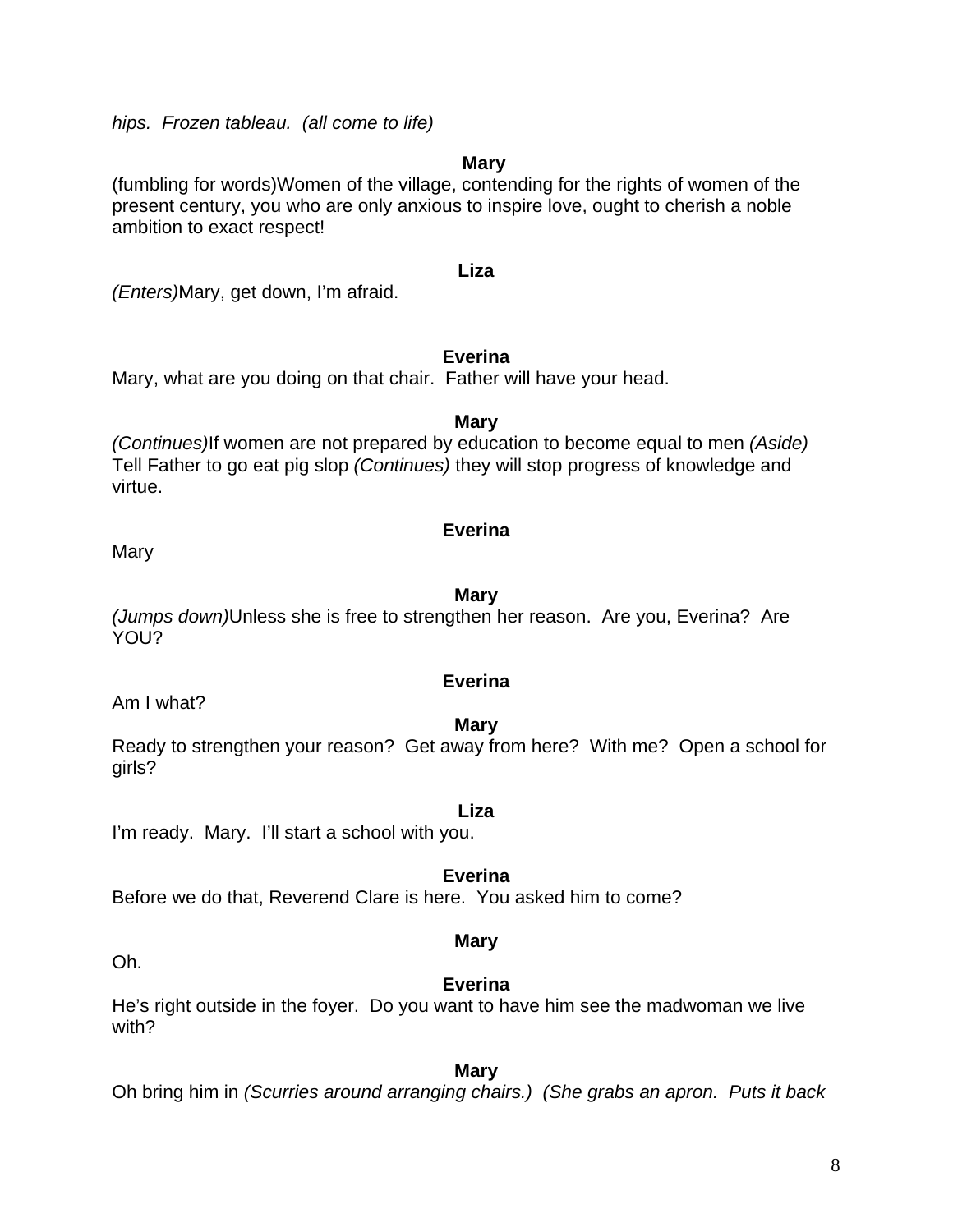*on ... pulls her hair down on sides of face to look pathetic.) (Assumes a humble look.)* 

**Liza** 

I will bring the tea. *(Runs off.)* 

## **Scene 2 Clergyman Clare and Mary**

#### **Mary**

**Mary** 

**Clare** 

**Mary** 

**Clare** 

Clergyman Clare. Come in. Sit down. Please. Come in.

**Clare**  *(He sits)*Your sister brought a message that you wished to speak.

Thank you, yes. Yes.

Well. Here I am.

Yes. Yes indeed, sit down.

I am seated, Mary.

 **Mary** *(Liza enters with tea, exits)* Would the Clergyman care for a cup of tea with Mary. Mary has it steeping here nice and hot.

Yes? Yes. Of course.

**Mary** 

**Clare** 

Mary has seen some of your writings and can figure the letters, some match. It would be a hope to read your work and, teach Everina and Lisa as well.

**Clare** 

OH! You wish to write! And to read, do you?

**Mary** 

*(Goes to "cupboard", climbs on chair to top shelf. Brings down a cupwith a pencil in it.)*  See here. It is quite ready to do its work.

## **Clare**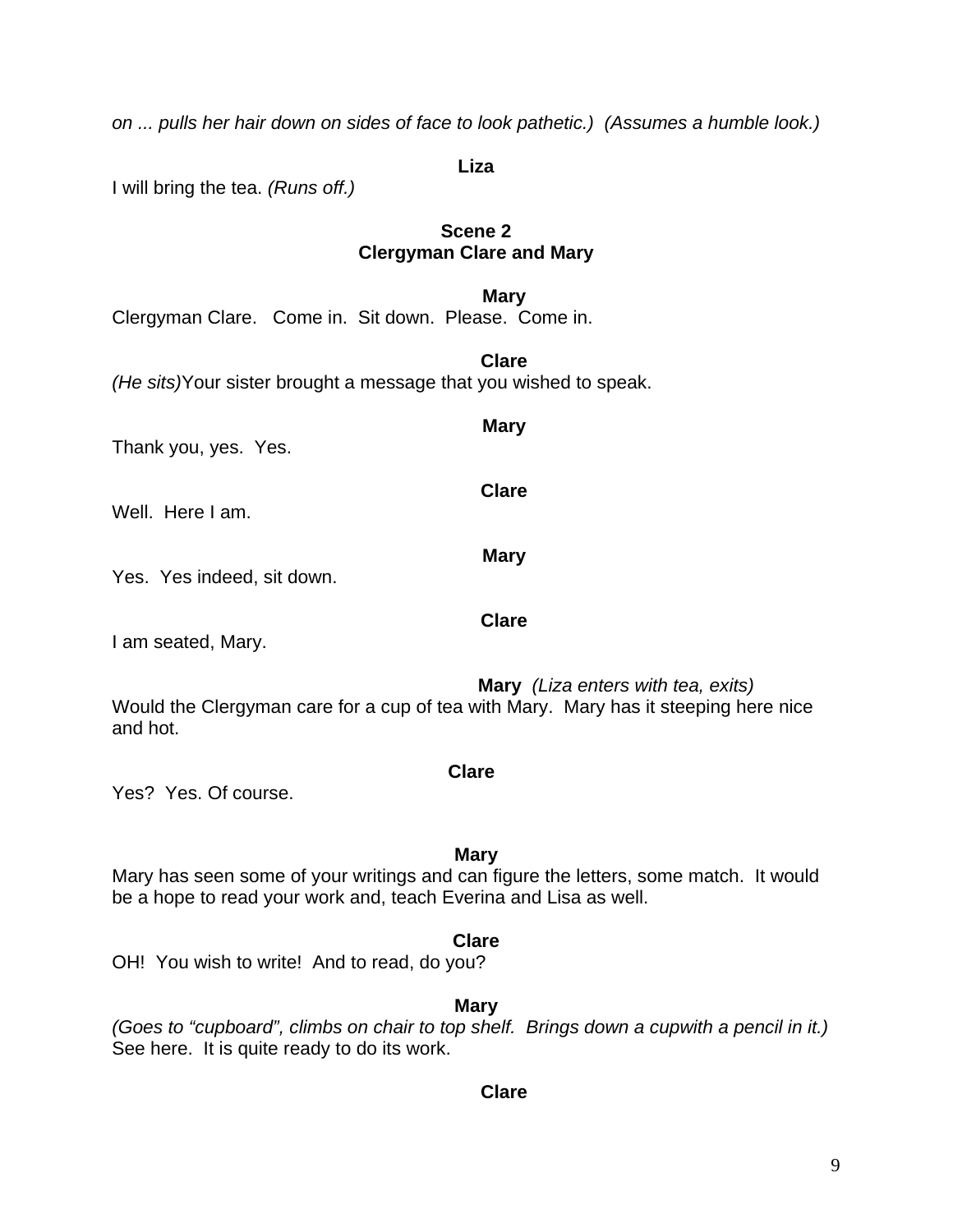And you. Are you ready to do its work?

#### **Clare**

 **Mary** 

It is a lovely object. It is kept on the highest shelf, in this broken cup, behind the cream

Why. Mary, why?

jar.

#### **Mary**

So it cannot be thrown away! By father or dear brother Ned.

#### **Clare**

It is hope that gets you up in the morning, Mary?

#### **Mary**

It exists not in this house, Sir. Perhaps it is in yours. Mary will teach her sisters all you teach me. It will not be wasted effort. Sir. This I promise.

#### **Clare**

So the top latch takes the weight of the door, does it. You the eldest.

#### **Mary**

Perhaps. So the door will open. Surely, it can. Mary will get up before dawn, before chores to do her learning.

#### **Clare**

It is done. Tomorrow we start. And there is lesson number one. That we can do today.

#### **Mary**

*(Flustered)* Today. No preparations have been made. *(She hastily straightens objects on the table.)* 

#### **Clare**

No. Mary. Rest your hands. Today. This will be enough for one day... today, Mary. You must say – listen closely. You must say, "I."

Mary must say "I?"

#### **Clare**

**Mary** 

**Mary** 

A simple word. A simple enough word to say. Your life will follow its trail. Your name is your guide.

Of course. More tea?

10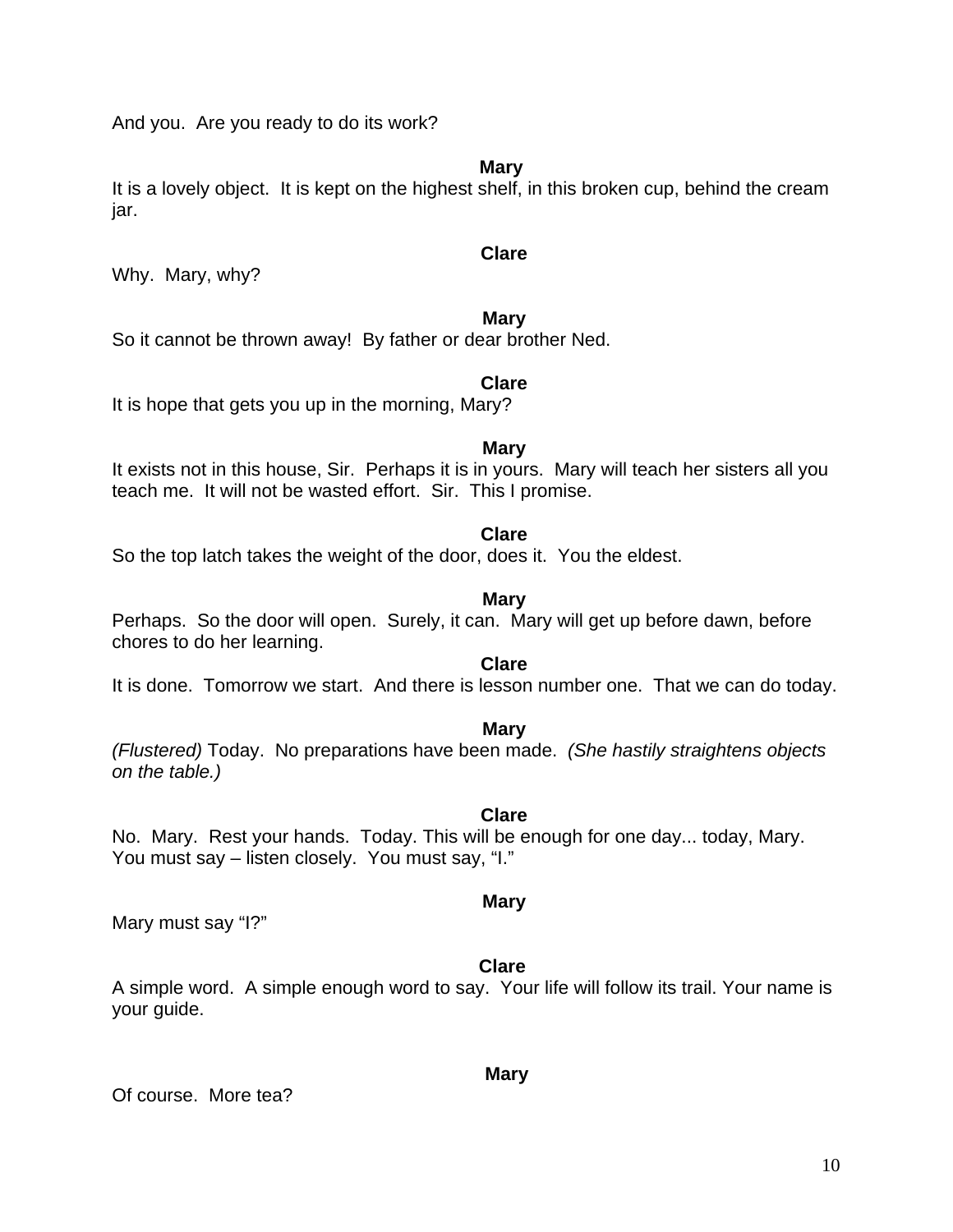## **Clare**

*(Stops her.)*What do you want, Mary? What do you want?

## **Mary**

Someday, Mary... Someday ... I ... I want to write a book. Someday.

## **Clare**

Do you have ideas you want to say? As men of letters do?

## **Mary**

I do. Oh yes I do! I do. I do.

## **Clare**

*(Rises to leave.)*A child's wonder and a grown person's grief. I believe, Mary. I believe you do. And if you could, what is it you would like to speak about on the page?

## **Mary**

To help others. To write a book to overcome my fears, perhaps. To seem myself. To help Liza and Everina, and the other village girls.

## **Clare**

Stranger things can happen. I once saw a horse with five legs. *(Beat)* But of course, he could not walk. Until tomorrow, my girl.

*(She sees him to the door and closes it behind him.)* 

## **Mary**

Dear Friend. If you really believed I could not speak my name in front of men? *Your* child's wonder with *your* grown person's grief, indeed! A horse with five legs *(Throws pencil up in the air)* can run. This horse can run.

(Everina enters with papers in hand.)

## **Mary**

Everina, you found my work. Give those over.

## **Everina**

Should the Reverend know that our Mary has already the gifts she seeks?

## **Mary**

Do not scold, Everina. I need him to get me out of this house. He is a rung on the ladder, Everina, the bottom rung.

## **Everina**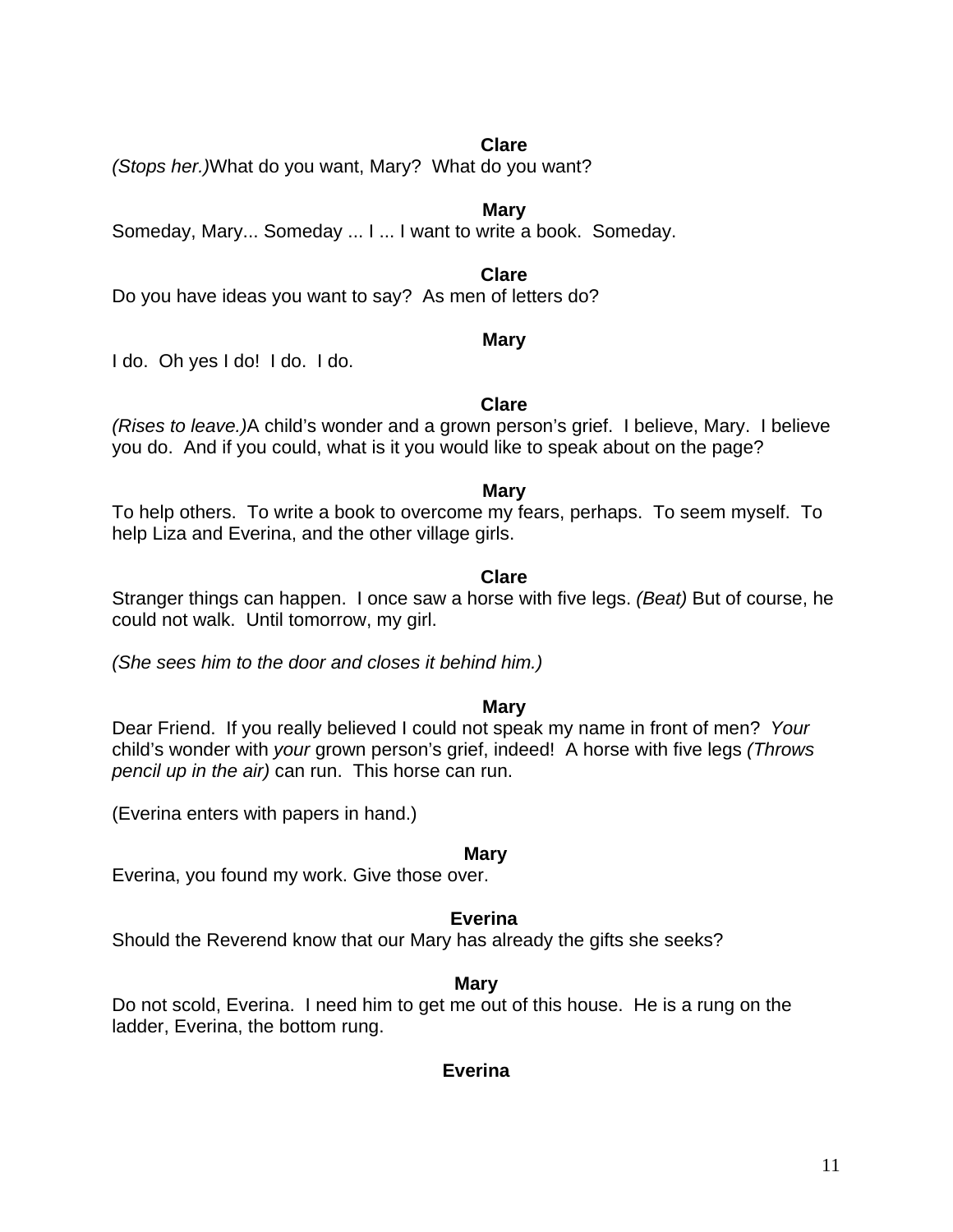## **Mary**

*(Grandly)*"Give instruction to the wise and they will become wiser." Book of, proverbs... *(Stands on chair to continue rhetoric)*...Do our dreams affect our days or do our days affect our dreams. We are like little cucumbers, row upon row, ready to be cut, sugared and baked. *(Jumps down) (Addresses different area of the stage.)* The moral life is to see the harvest! The peeling! Girls, teach yourselves how to think, for no one will do it for you. Be the knife!

### **Scene 3 Clare and Everina**

*(Reverend Clare enters-. Enter Everina)* 

| <b>Clare</b><br>Everina Wollstonecraft, This is most unusual. I am to meet your sister.                            |  |  |  |
|--------------------------------------------------------------------------------------------------------------------|--|--|--|
| <b>Everina</b><br>I am on my way to bring milk to the house. I must speak quickly. Father may come<br><b>Clare</b> |  |  |  |
|                                                                                                                    |  |  |  |
| <b>Everina</b>                                                                                                     |  |  |  |
| <b>Clare</b>                                                                                                       |  |  |  |
|                                                                                                                    |  |  |  |
| <b>Everina</b><br>That's just it, Reverend. The Church of England says we must not lie.                            |  |  |  |
| <b>Clare</b>                                                                                                       |  |  |  |
| <b>Everina</b><br>It is for that reason, Reverend, I wanted to talk to you.                                        |  |  |  |
| <b>Clare</b>                                                                                                       |  |  |  |
| <b>Everina</b>                                                                                                     |  |  |  |
|                                                                                                                    |  |  |  |

**Clare**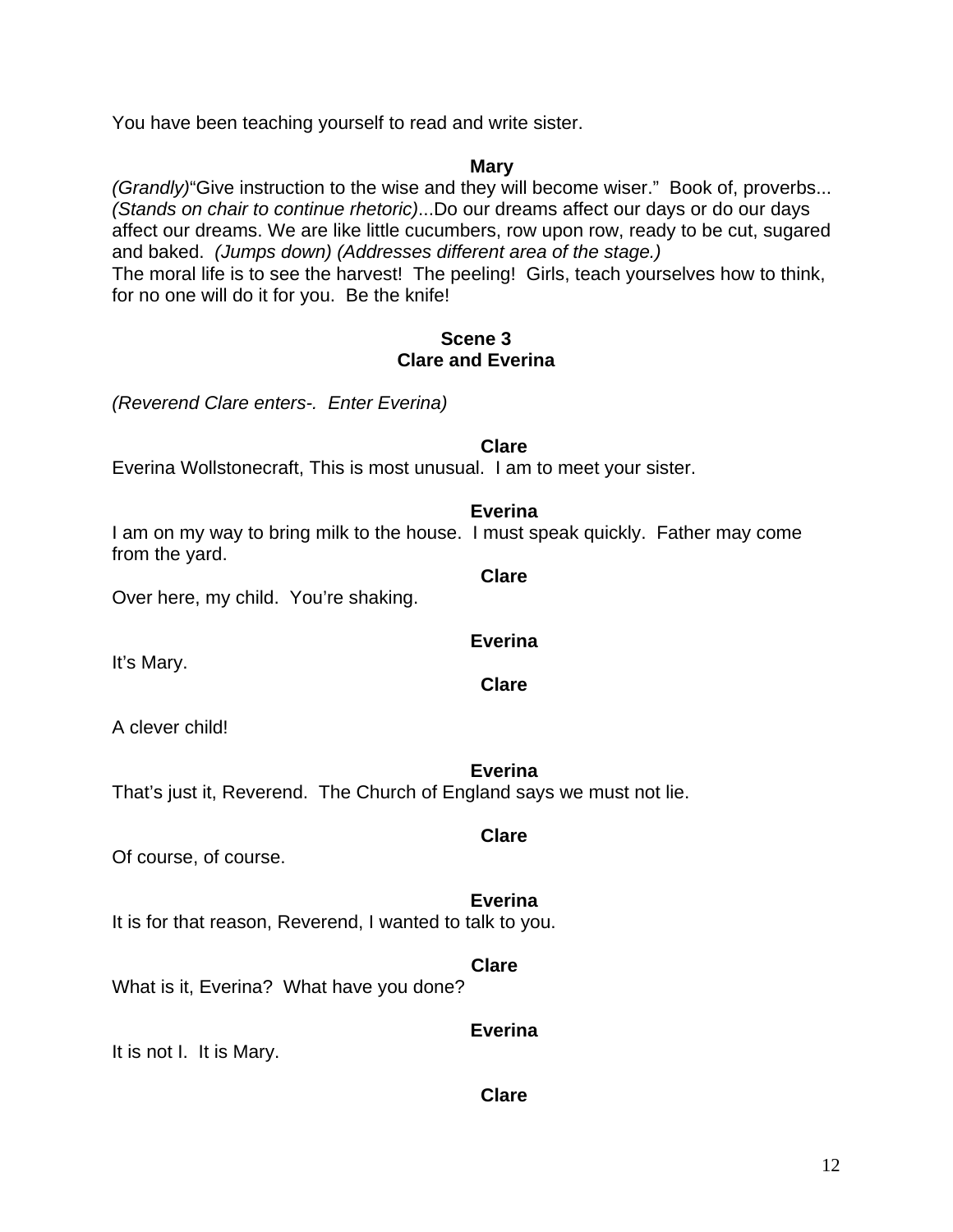Extraordinary girl.

## **Everina**

Reverend Clare, God help me, she is not what you think.

## **Clare**

And?

## **Everina**

*(Blurts)* She taught herself how to read and write. She fooled you. *(Drops to her knees.)* God help me for telling you that.

## **Clare**

*(Helps her up)*  But God already did help you! For unburdening yourself in his name. I've always known that about Mary.

## **Everina**

Then what – why do you meet daily. Why help her? Why be part of her scheme?

## **Clare**

Everina, she knows the phonetics of words, but not the abstract thinking that comes of it. We talk of more than sounds on paper, Everina. Reading and writing is about thinking, and that dear Mary does best with someone her equal. You've done no wrong. Now, quickly, to your home. *(He exits.)* 

*(Mary emerges from out of sight. She has been listening all along. Everina gasps, and starts to weep.)*

## **Scene 4 Mary and Everina**

**Mary** 

You heard the good Reverend. You've done no wrong, Everina.

## **Everina**

Mary, I was struggling... I struggled. "Thou shalt not tell a lie." It was my fear, choosing between you and God.

## **Mary**

Let us say, once again you've made the wrong choice, Everina. That is your problem. Lack of judgement.

## **Everina**

*(Currying Favor)*I have not told Father on you.

## **Mary**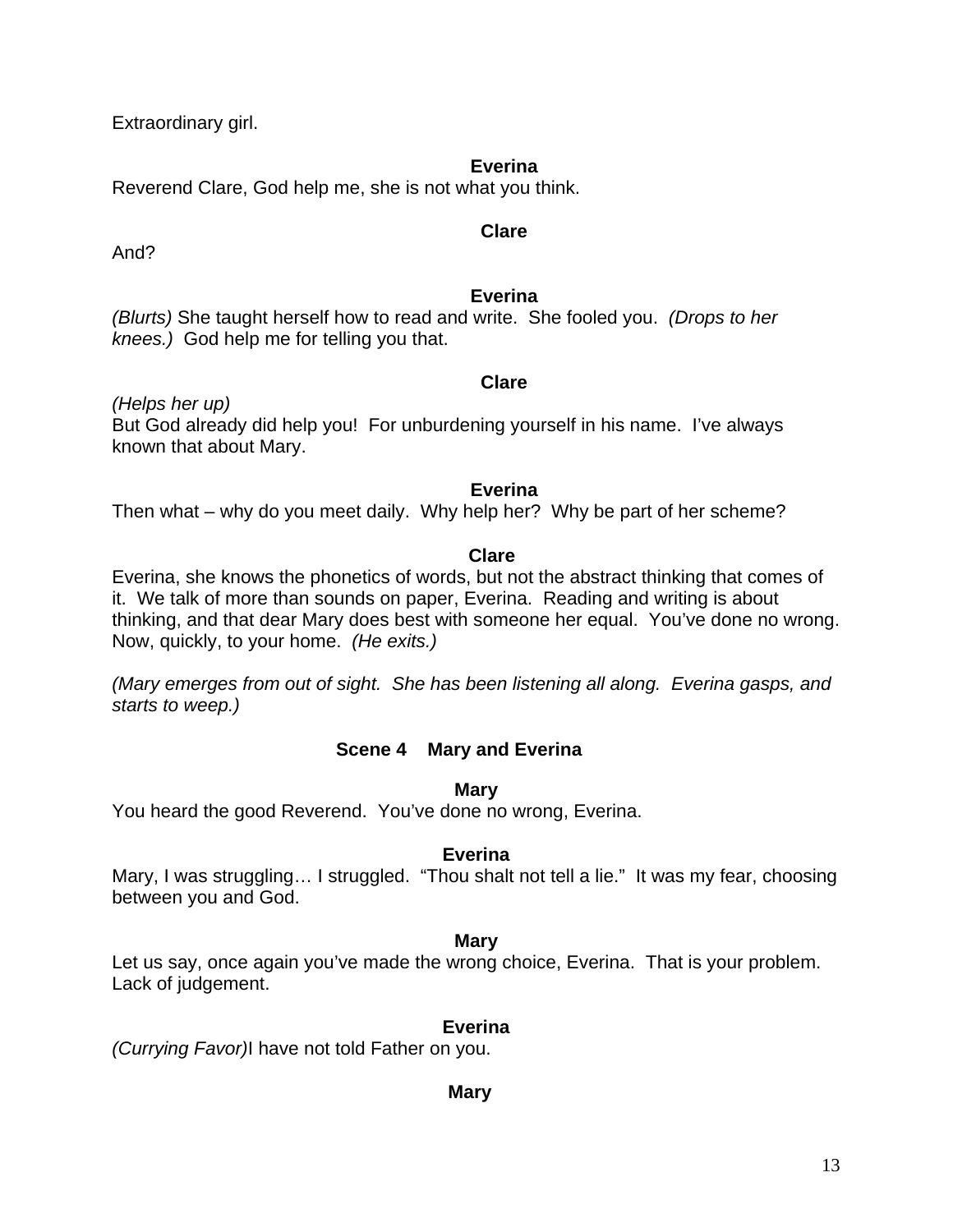And I will not tell father on you. Go before your milk sours to offset an abundance of saintliness.

## **Everina**

You are not angry?

### *Mary* Mary

The Church of England tells you how to think and what God thinks? It makes the laws. And you obey them? Is that why you love God?

#### **Everina**

Of course Mary, and so should you.

## **Mary**

If I could make one wish, Everina, it is that you would see that God is within us. Not in the law. Inside us in our hearts. It is called a conscience. We have our own minds and our own ways of knowing him, and we know right from wrong from His teaching, not England's. England does not own God. Not that building made of stones down the road.

## **Everina**

God help you and help us all. *(She runs away.)* 

## **Mary**

*(Calling after)*Run straight Everina. The shortest line between God and yourself is the direct way, not from the King of England. From God to the heart. Reverend Clare taught me that.

#### **Mary**

*(Looks skyward, scared)* Dear God, I hope we are right about this!

## **Scene 5**

*(Mary and Clare are seated at the table.)* **Mary and Clare** 

#### **Mary**

And, why do you continue to help me Clergyman Clare? I can never repay you.

#### **Clare**

Nothing gives a man more pleasure than to save a young lady who could not otherwise be saved.

#### **Mary**

*(Unbelieving)* Save a young lady?

## **Clare**

You, my dear, you were but a tiny worm in a cocoon and now look at you. You are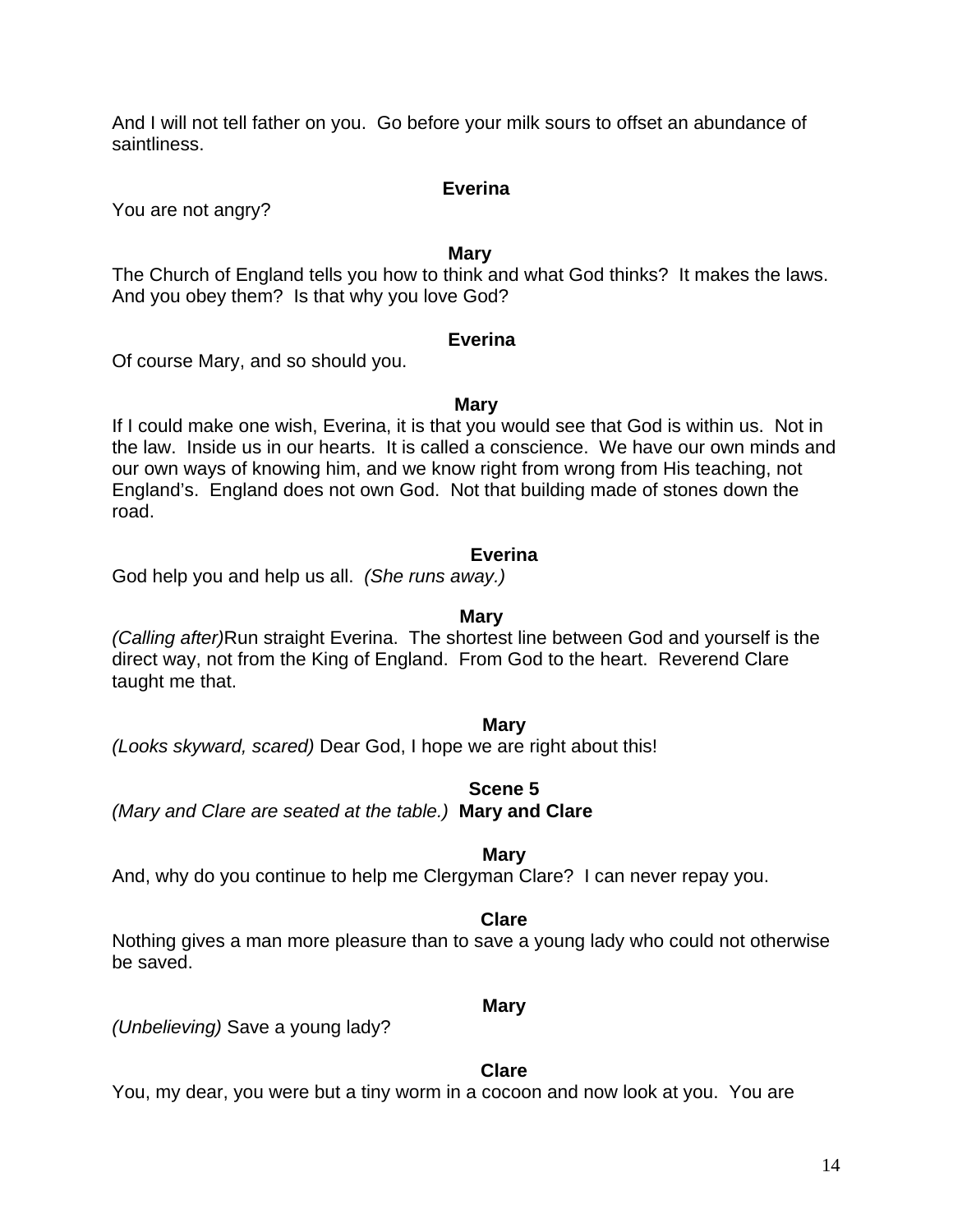15

learning to fly.

Oh, yes. Fly.

## **Clare**

**Mary** 

A man gets great pleasure in breaking open that cocoon for a young woman, a beauteous one at that.

**Mary**  Excuse me Reverend Clare, I owe you much and love you more than a little, but – does not a cocoon open on its own?

With much more difficulty, my dear, much much more difficulty.

Only the butterfly knows how it feels to be free. You cannot do that for me.

True, true. But I can teach freedom.

But you cannot know freedom.

Whatever do you mean?

**Mary** 

Only that you cannot know freedom unless you have known what it is *not* to be free.

**Clare** 

We will save that for a logic lesson at a later time.

## **Mary**

I think about the way I started to read, a sweet code broken, hieroglyphics curling upward. I saw them as letters shaped like petals rising upward. I remember when I was very small wondering when words upon the page would bloom. I thought they were living things.

## **Clare**

Writing was just the next step after thinking, Mary, and you did that well. Yet I must admonish you.

**Mary** 

But I have always honored all you said.

**Clare** 

# **Mary**

**Clare** 

**Mary** 

**Clare**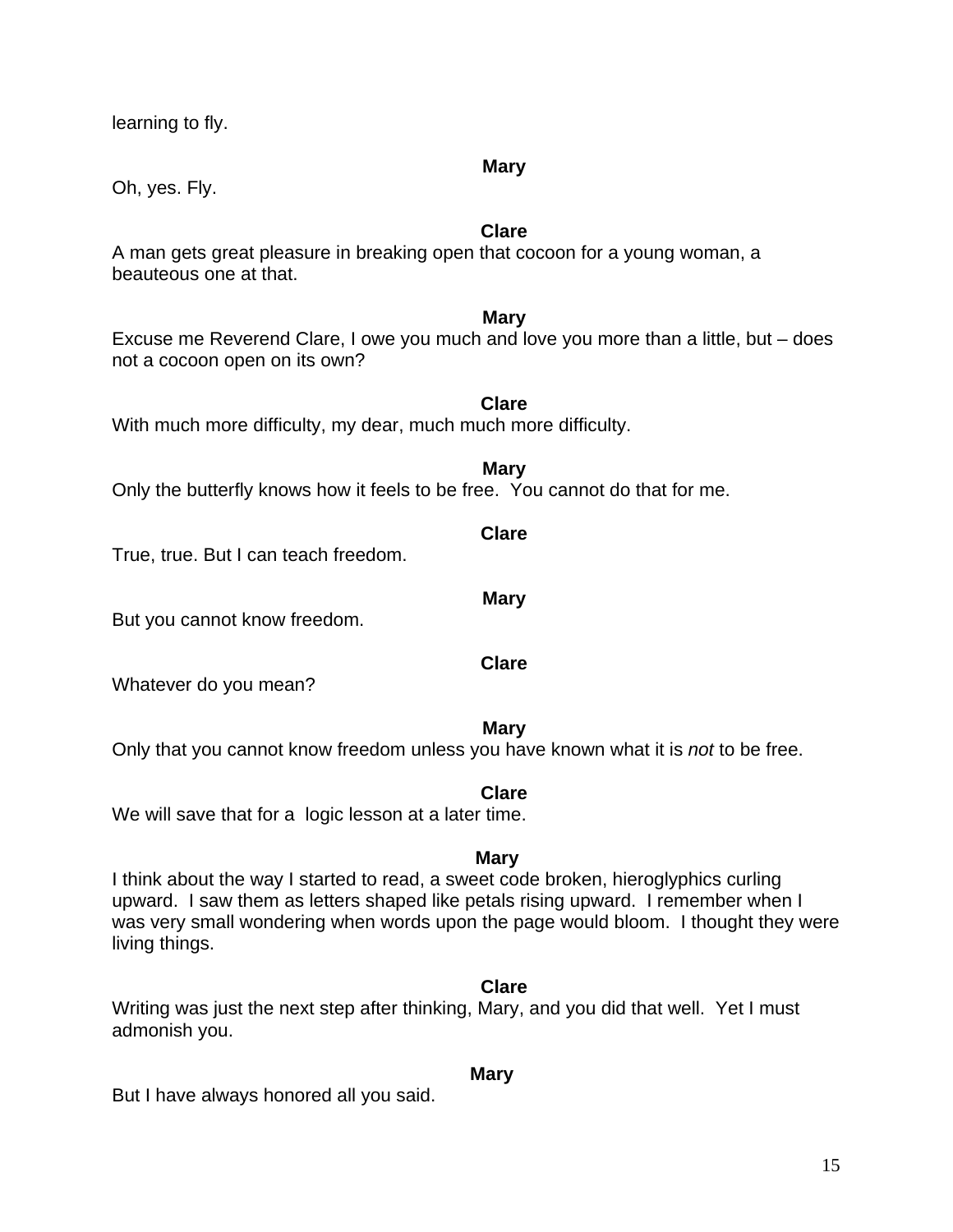## **Clare**

It is difficult for you to give me the credit due for creating you. Without my help, you would still be content polishing kettles and sweeping floors.

## **Mary**

I would not! The door I opened with all my might, my *own* might, you wish to close for me?

## **Clare**

I gave you the key to the door, Mary. The next lesson learned for you, Mary Wollstonecraft, will be modesty and humility.

#### **Mary**

And what of dignity, Reverend Clare?

## **Clare**

We shall save that for a discussion on deductive reasoning, our next meeting. *(He exits.)*

## **Mary**

*(Reads what she wrote.) (Begins reverently.)* Dear Reverend Clare, Son, husband, teacher, what shall I call you then teaching me clarity, a growing understanding of how words are made, why we wish to be heard, how we bridge to other people's minds. *(Suddenly she changes her mood, throws her writing board down, and stands upon it.)* But what we are worth? And in whose eyes? You cannot do that for me.

## **Bridge**

## **Liza**

*(To audience)* I asked Mary how she learned so much, She said she did it by herself while the Reverend was speaking. In the months that followed, Mary taught us all she knew and will continue our learning when she returns. But now she leaves us. I am frightened without her. I bought her a gift with my savings… it is used, but it is clean.

#### **Scene 6 Everina, Mary, Liza**

*(Everina is working at the table.) (Mary enters.)* 

## **Mary**

Everina! Where is it?

**Ev**

Mary, my hands are filled with flour.

**Mary**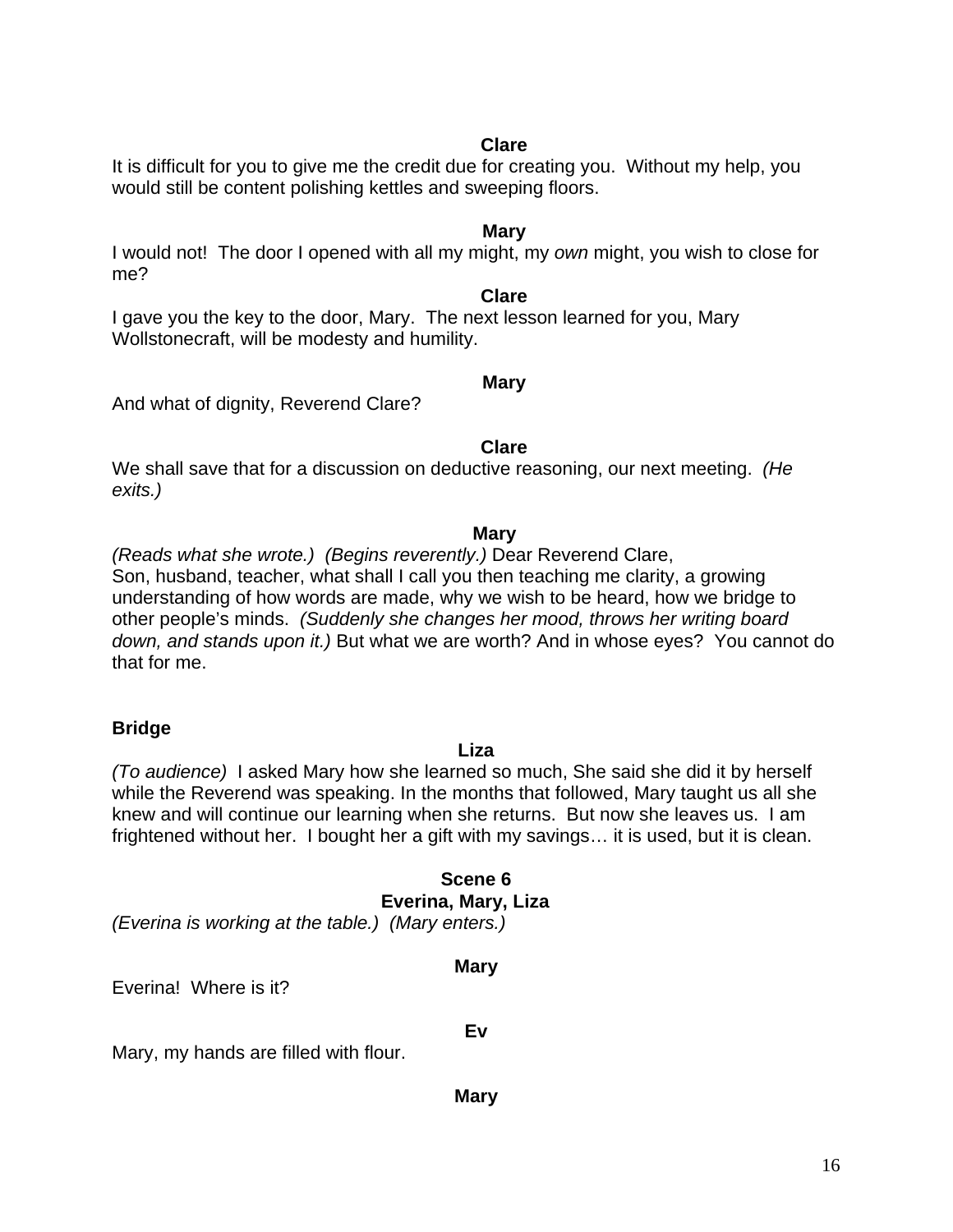My package.

#### **Ev**

What now, Queen Mary. What distress do we have now?

**Mary** 

My papers. They were right there. I left them here. You saw them, I know.

### **Ev**

Mary, I had to clear this table to make the bread.

## **Mary**

This is more my table than yours!! Did I not make legs when father broke down the door? Isn't this what I made of a broken door? My table more than anyone's. Where are my writings?

#### **Ev**

What is it this family needs? Bread or scribblings.

#### **Mary**

Tell me or I swear I'll *(Grabs the dough and threatens her with it.)* 

## **Ev**

In the fire, Mary. You lack humility. You are not the only one living in this house.

*(Mary runs to the fireplace.) (Liza enters with arm full of papers.)* 

#### **Liza**

I reached in, Mary. I think you have them all. But a little ruined on the edge.

## **Mary** (*exasperation near collapse)*

Three years in the making, Everina. Three years in this madhouse, at night lying in front of Mother's door to save her! Father's drunken rages. Ned's ridicule. Everina. Are you crazy? Ruining my work.

I found them for you Mary.

## **Mary**

**Liza**

I leave for Bath. This is a fine goodbye.

**Ev**

You are getting out of this house, Mary. More than we can hope for.

## **Mary**

To one just like it. Companion to the Widow Dawson.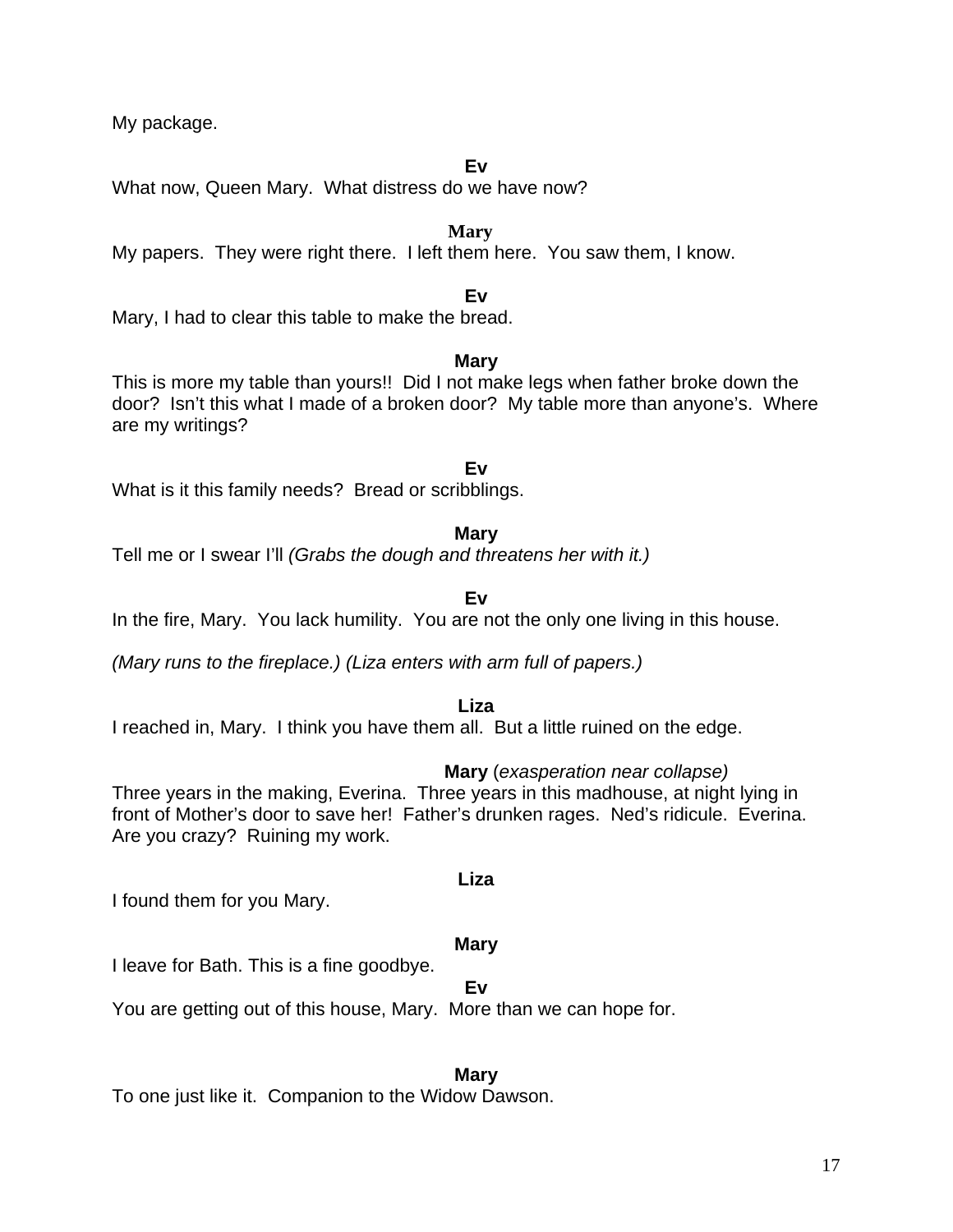## **Liza**

I found them for you Mary. If you leave, I am afraid.

## **Mary**

*(softening)* Listen sisters. When we three were small, we were like one. Come. *(They hold their right hands together.)* 

#### **Mary**

*(Reluctantly)* Who hurts one, hurts all. Together we stand, apart we fall.

## **Ev/Liza**

We three are one.

**Mary** *(Pulls her hand away) L*iza, Everina, if it is true, we are one, are you the part of me that hates myself? Why is it when I tell you my fears, you beg me to do what others want?

## **Ev**

Why do you take your poor disposition and sour life out on the ones who love you, your own sisters. You will always get what you wish, Mary. So leave us then.

**Liza** 

Let us not argue, please. I found the papers.

*(Mary puts papers in her carryall)* 

#### **Mary**

I will write you soon.

**Liza**

No, save your beautiful handwriting for your stories.

**Ev** 

Don't forget your promise. After this. Our school, Mary. Don't forget.

## **Mary**

As soon as I save twelve guineas, we begin.

**Liza** 

The empty house at Newington Green. A school for girls. I'll help you Mary.

## **Ev**

I'll believe it when the cock lays eggs. Mary lives in the land of possibilities and broken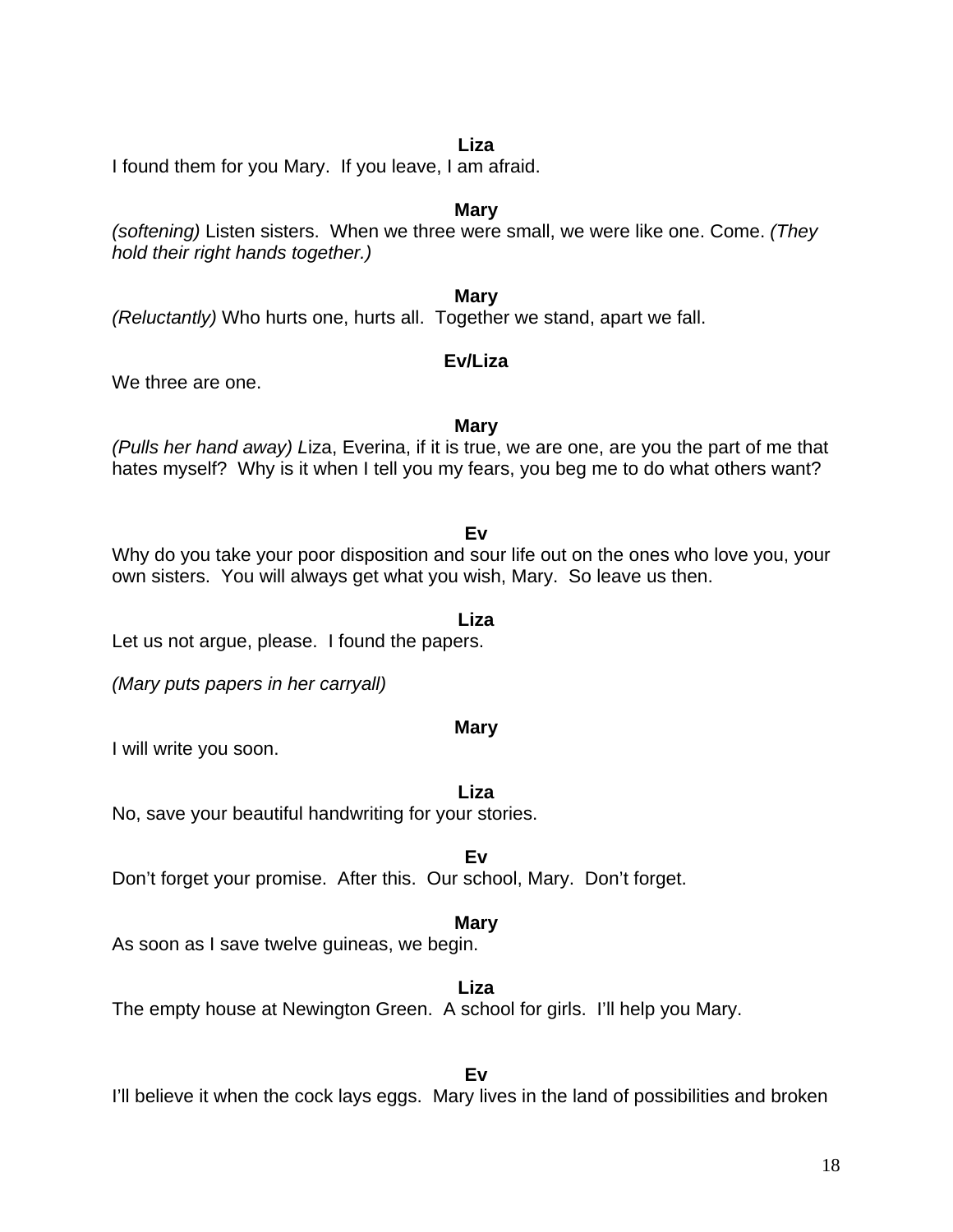promises.

### **Liza**

Be nice Everina. Mary leaves us.

#### **Ev**

I want to, but Mary acts such the perfect ass.

#### **Mary**

No one is perfect. Tend to your logic, Everina.

#### **Liza**

Wait Mary. *(Runs for package.)* I have a gift. *(Unwraps paper. It is a preposterous, ridiculous plumed hat.)* This is such a fine hat, in this you will think fine things.

## **Mary**

*(Puts on hat.) (Hugs Liza.) (EXITS)* 

## *Liza* (1999) - André de la Caracción de la Caracción de la Caracción de la Caracción de la Caracción de la Ca

Mary would not be mad if she thought you threw the papers in the fire to hide them from Father. She wouldn't be mad, Everina. We could tell her that.

#### **Ev**

Why not tell Mary, Liza, that you sneak out to see Thomas every chance you get, and you are the one threw the papers in the fire by accident because he makes you dizzy.

#### ا با المساوت المساوت المساوت المساوت المساوت المساوت المساوت المساوت المساوت المساوت المساوت المساوت المساوت<br>المساوت المساوت المساوت المساوت المساوت المساوت المساوت المساوت المساوت المساوت المساوت المساوت المساوت المسا

I took them out again though. *(Freeze. Lights or out.)* 

## **Scene 7**

**Punch** Mary becomes a governess in Ireland.

#### **Judy**

Lady and Lord Kingsborough have something in common.

## **Punch**

Their children! They both hate them

## **Judy**

Mary tries her best to abate them

## **Punch**(*sourly)*  She writes "Thoughts on the Education of Daughters"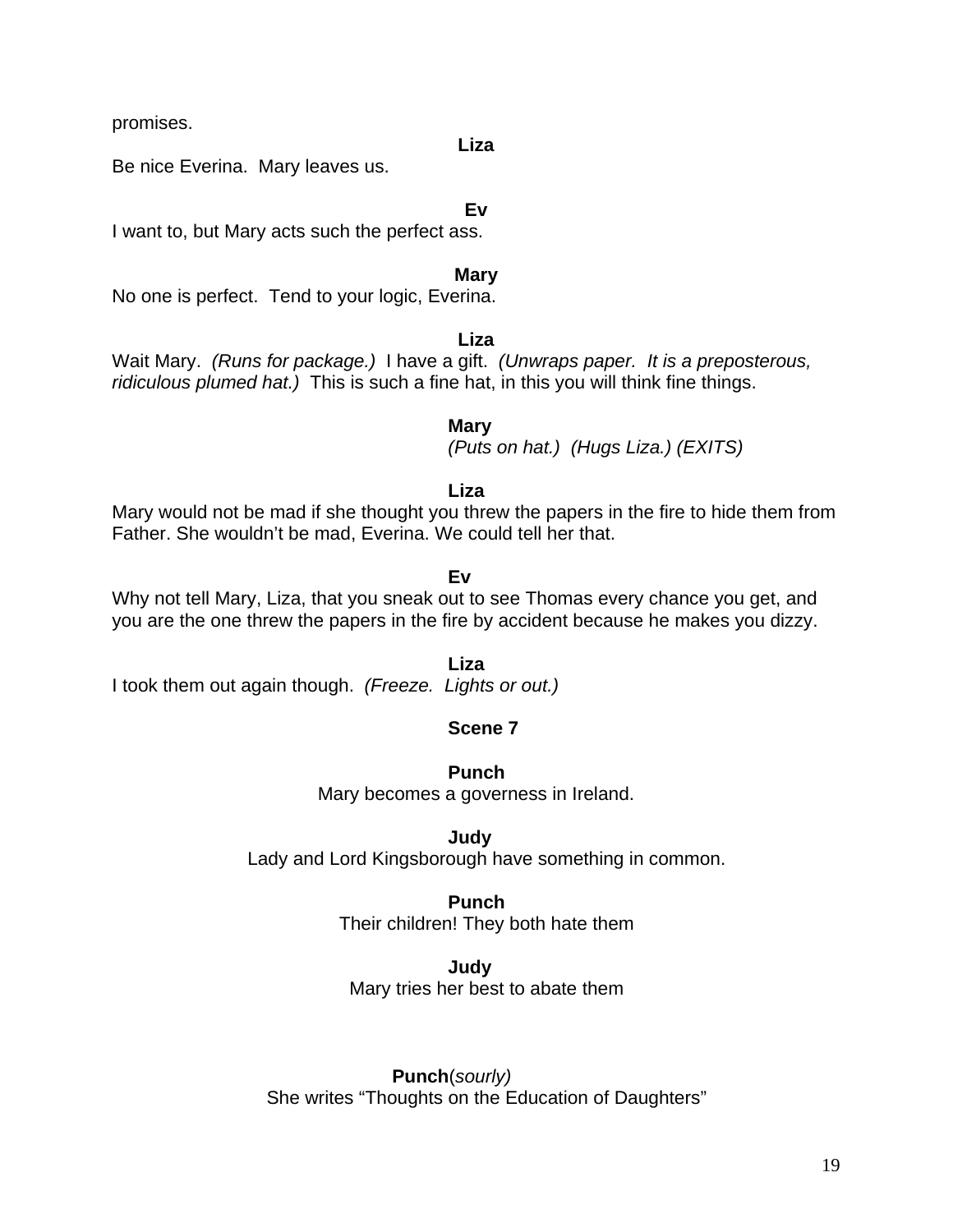## **Judy**

She is bossed around and follows orders.

## **Punch**

Lady Kingsborough is a witch

## **Judy**

Lady Kingsborough is a bitch. (covers her mouth)

## **Punch**

But there are special moments of pleasure for Mary

#### **Judy**

Where she is well engaged and sometimes quite merry.

## **Scene 8**

*(Lights up. Mary is in disarray lying in the arms of Gilbert Imlay.)* 

## **Lady K (VO)**

Mary Wollstonecraft. You open that door this moment. I have words for you. You are not going to make me the wicked stepmother in Cinderella. Turning my daughters against me, you steal their minds. My dogs give me more love than my children. I thank God I didn't pay you to take care of my kennel!

#### **Mary**

Yes, Lady Kingsborough. I'm hurrying. *(Kisses Gilbert.)* Lady Kingsborough I'm quite undressed. Please forgive the delay.

#### **LK**

I won't have it, I tell you. Your ideas of womanhood! Really now. A masculine mind, Mary? A governess with a masculine mind? What is keeping you!? If you want things too much you won't get them, Miss. Mind here. If your ambitions make you hate men, you'll get nothing. Get out here.

#### **Mary**

As soon as possible, Lady Kingsborough. (*Mary and Gilbert kiss*.)

#### **LK**

*(Knocking)*If you do not open that door, it is goodbye, Mary. You write to help teachers teach children? How kind of you. You write to have parents raise their own children without servants? How good of you. We will put it into effect. Today. As soon as you leave. Get upstairs at once. *(Bangs door.)* Mary! You are needed in the drawing room to meet our houseguest Mr. Gilbert Imlay. Do you hear me?

#### **Mary**

Yes Ma'am. I've already met Mr. Imlay, Lady Kingsborough, but I'll join you shortly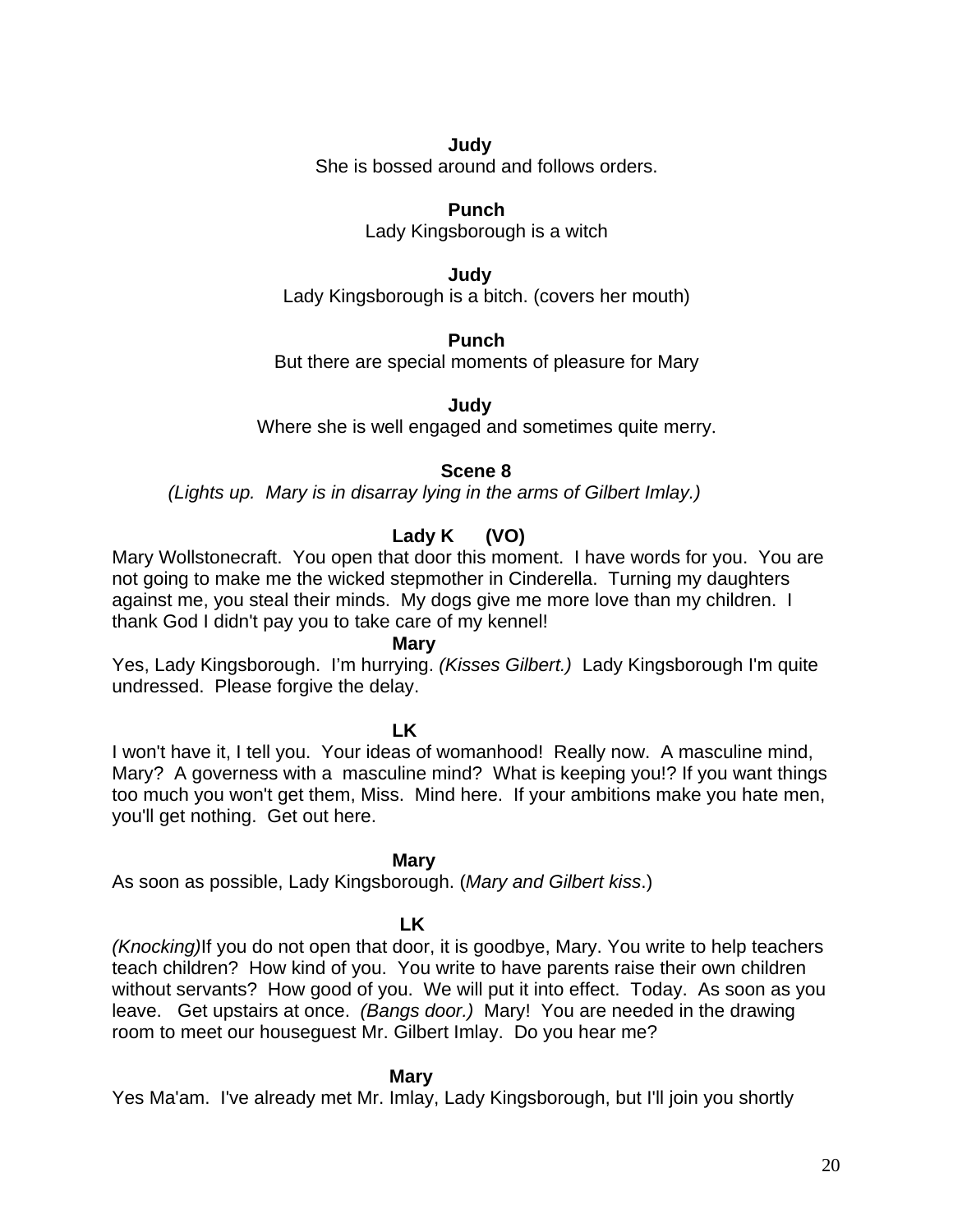when I am dressed properly for the important occasion.

 **Mary** 

How do you do, Mr. Imlay. (*Gives hand while holding bodice together*)

**Gilbert**

It's been a *great* pleasure, Miss Wollstonecraft. (K*isses her hand*.)

*(Black out.)* Scene 9

 **Liza, Everina, Mary** 

*(Enter Liza and Everina on either side speaking from their letters.)* 

#### **Liza**

Dear Mary, I tremble to write you this, for surely you'll say I should not have married. Please come home. You asked if Thomas had struck me. The answer is no, he has not. But he does many strange and hideous things upon my person, I dare not describe and I am frightened.

## **Everina**

Dear Mary, It is months now since we solicited the women for our school. The property waits at Newington Green. Eight mothers have sent us letters of willingness for their young ladies...

## *Liza* **Liza**

Can you take me from Thomas? The baby will not suck. Thomas whispers in her ear. He tells lies about me. He says my breast milk is poison. I am sure this is why she screams all day and night. I want to hurl her to the courtyard, but instead I write you this.

#### **EV**

A school for girls, Mary. We have dreamed of nothing but this. Surely you do not forget. Please write soon.

#### *Liza* (1999) - André de la Caracción de la Caracción de la Caracción de la Caracción de la Caracción de la Ca

I know you will help me. Come soon. Everina waits to carry my letters. Your loving sister, Liza.

## **Everina**

I scarcely know what to speak when confronted with hopes of these agreeable young women. I say you are tending to a dying friend. What else can I say? What shall I do? Yours, Everina.

## **Mary**

*(Speaking from her letter)* Sisters, do you not remember the way Father grabbed me by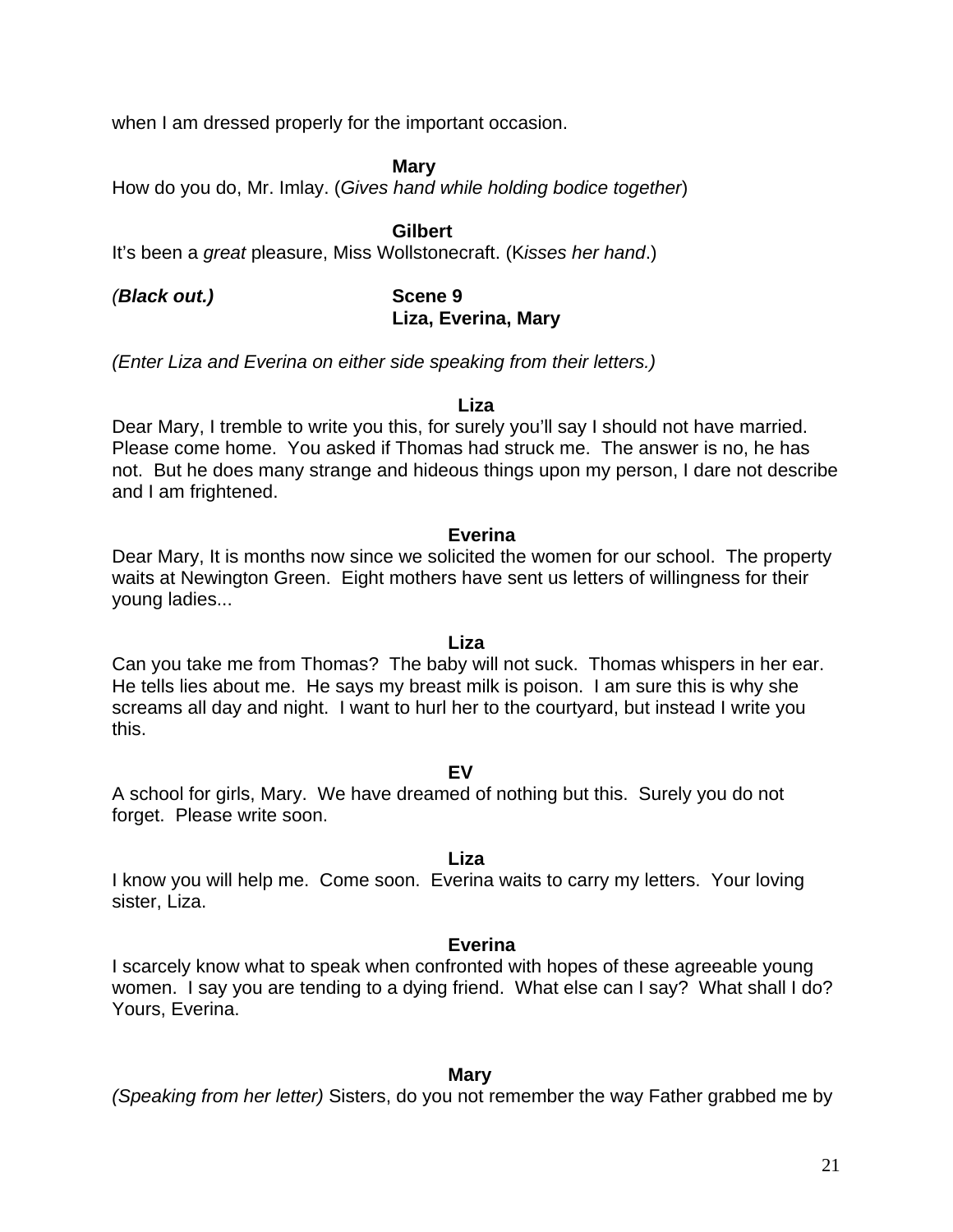the back of my neck, grabbed my hair when I least expected it, the anger in his eyes and the way he said, *Look in my eyes.* I dared not look away with him holding my neck. Oh my god. He was a monster. Every woman has been so touched. But what is worse is the way he said my name. I could no longer bear the sound of the word MARY. No, I cannot come back.

## **Event Contract Contract Contract Contract Contract Contract Contract Contract Contract Contract Contract Contra**

Mary our sisters need you. The young scholars are waiting.

#### *Liza* **Liza**

Mary, I am afraid without you.

#### **Mary**

Dear Sisters, I have other work to do. If you spite fear, it will soon become courage. I promise that. *(Turns to audience.)*

**Ev and the contract of the Ev**  *(insistant* ) Mary.

## **Mary**

*(Overrides the cries of her sisters throughout)* I dreamed all women were daughters of the same blood. Our words would seep through walls; that there was a light on the hill we could walk through. I dreamed that Women of England were not afraid, that we could write the seeds of history, leave our footprints in the snow, bring our broken pieces together...

#### **Liza**

*(Demanding)* Mary

## **Scene 10**

## **Punch**

Oh Mary Wollstonecraft, you think we have unfair education because men have written books.

#### المستخدم المستخدم المستخدم المستخدم المستخدم المستخدم المستخدم المستخدم المستخدم المستخدم المستخدم المستخدم ال

It is inconsistent to subjugate women. That's how it looks.

## **Punch**

You say we want mistresses and affectionate wives to woo.

## **Judy**

*(Machine gun speech)* Let us not conclude to invert collectively the virtue so strenuously maintained so contradicted various motives of action. *(Slowly and pronounced)* And that means you!

> **Punch**  What? My ears are full of hay.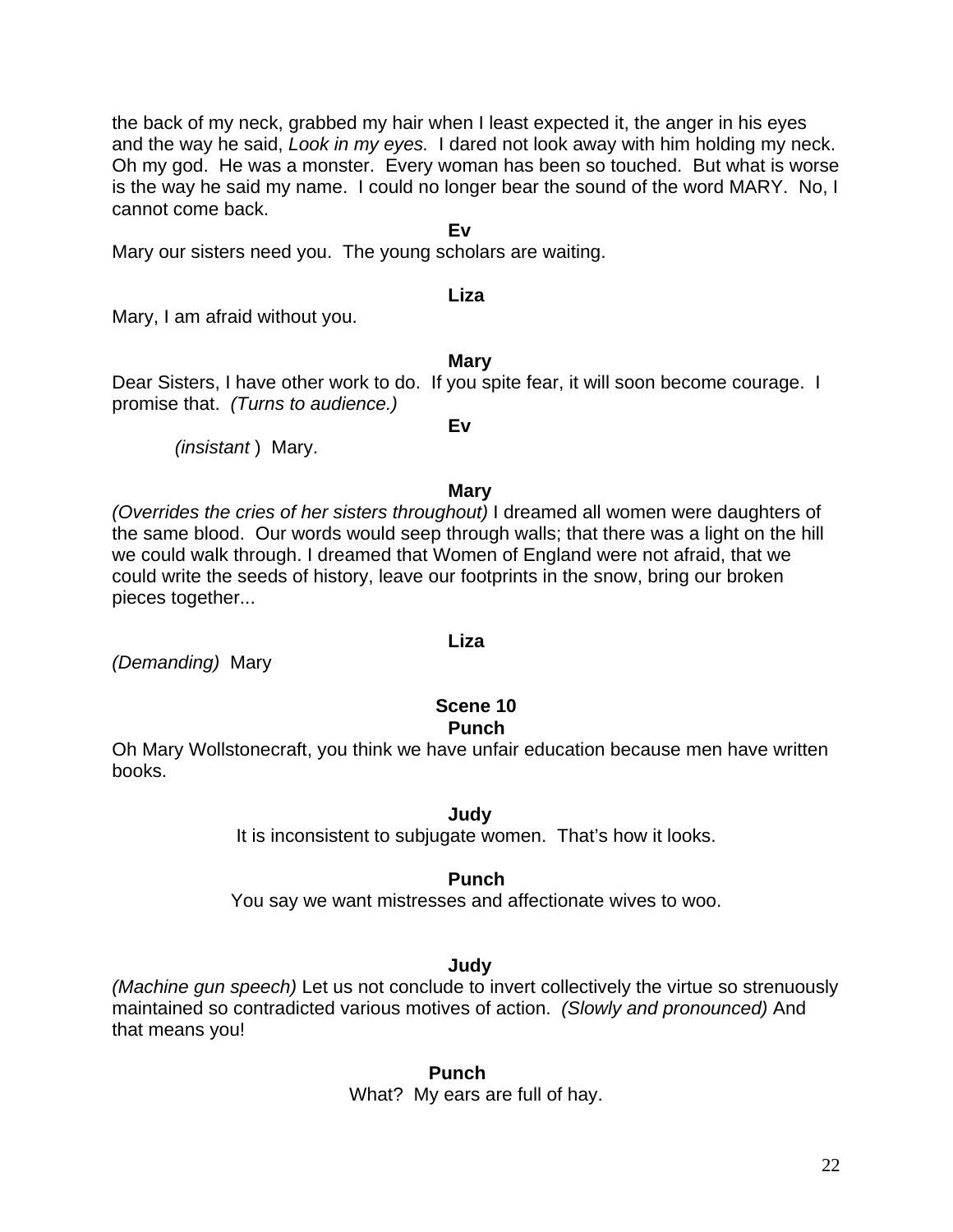#### **Judy**

Men don't listen to a thing I say.

## **Punch**

Ask your questions. Ask away.

#### *<u> Judy Business Community States (International States )</u>*

*(Machine gun speech)*Why does preeminence of the acquirement cultivate the virtues that produce the opposite?

#### **Punch**

Kiss me Judy.

## **Judy**

*(Bops him)* 

#### **Punch**  OW

## **Judy**

Men inherit love at birth. Why not me? What do I lack?

### **Punch**

You smell bad, talk loud and wear stockings of black.

#### **Judy**

I am dazzled only by grand language, now, what do you think?

 **Punch** O then let me put it prettily. You stink!

#### **Judy**

Kiss me. **Punch** Are you sure?

## **Judy**

Here.

## **Punch**

Where?

#### **Judy**

*(Sticks up backside)* Here in this place.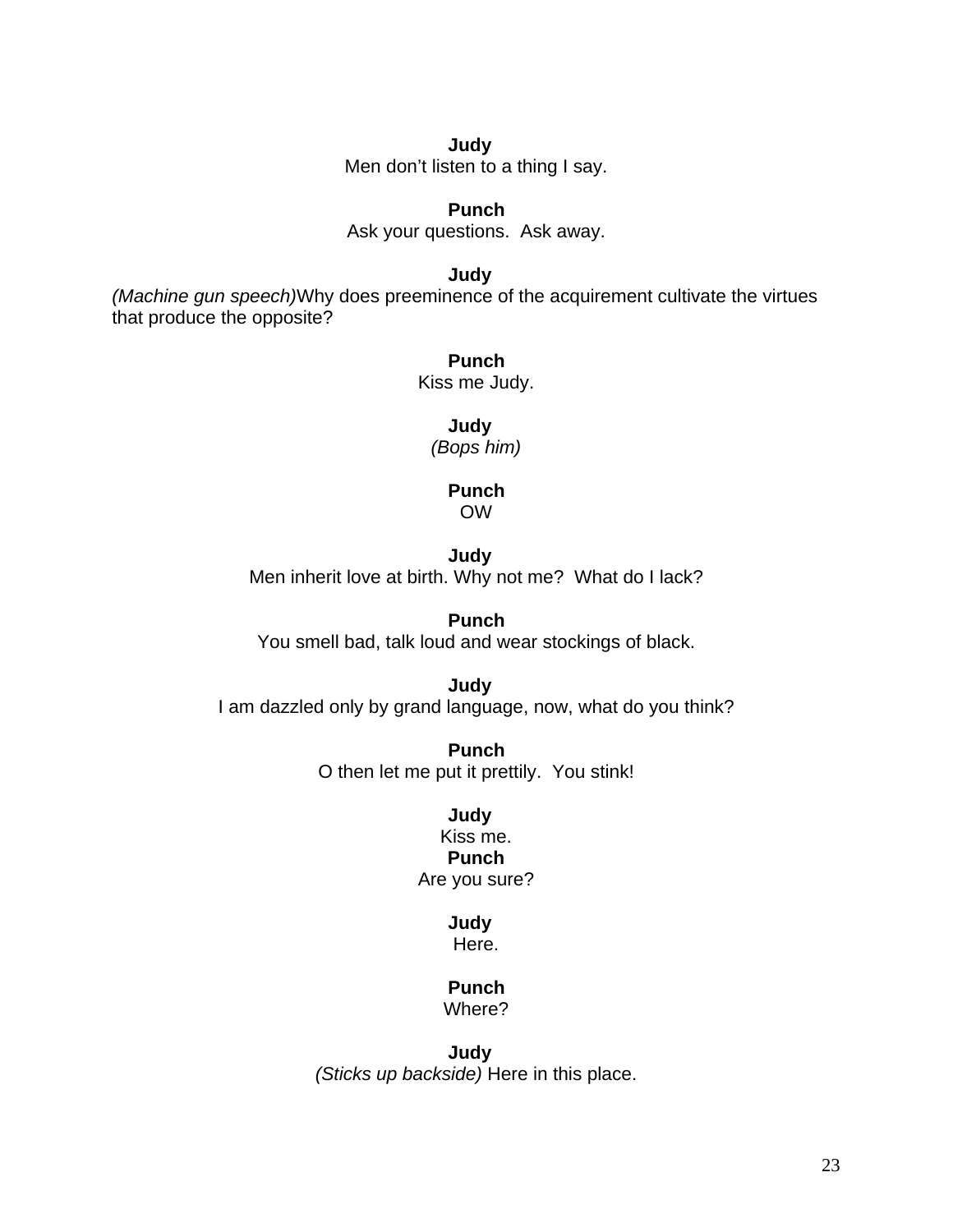### **Punch**

I cannot stare your brains in the face.

## المستخدم المستخدم المستخدم المستخدم المستخدم المستخدم المستخدم المستخدم المستخدم المستخدم المستخدم المستخدم ال

Unmeaning civilities, and lack of depth! Go find a wench with less education than me.

## **Punch**

I dispatch your wishes, happily. And thank the Good God who gave them to thee.

## **Scene 11 Mary and Gilbert at home**

(Gilbert sitting, Mary walking. Gilbert reacts but every time he attempts to speak she overrides He remains stunned.)

## **Mary** *(coquettish*)

If you want me to marry you I refuse. I see by your ways that you would like me to be Mrs. Imlay. It is true I am not beautiful. One eyelid droops a little but I have not had the pox. I shall not make you beg for I have already said that Mary Wollstonecraft does not believe in the archaic state of matrimony, no matter how enlightened a partner. So I am making it plain. And it is not that you are an American, so do not think that. Ask all you want Gilbert, The answer remains, no. I see you trembling on my account. I want nothing connected to matrimony. You want me and I do not accept your advances. I pity you our differences. I do not wish to leave you with the circumstance of a shattered soul...I will not marry, Gilbert Imlay. I recall all you've ever said. I am like the chickadee who has keen memory. If it does not remember where the seeds are, it will die. So it is with me. I remember all the love you have not yet spoken and all the words you have not yet said. It is in your eyes. I think you will love me a lot.(slowly ) or a little? (looks coyly at him)

## **Scene 12 (Liza and Everina)**

#### **Liza**

Everina, our sister writes that romantic encounters with men are much overstated. All that fussing and moving about.

## **Ev**

Is that why she continually goes back to recreate the experience? So that she is quite sure of her opinion?

#### **Liza**

Everina, for shame! She also adds that no matter how much bad luck you have, you still cannot make people love you. Whatever does she mean?

## **Scene 13**  **Mary and Gilbert in Gilbert's home**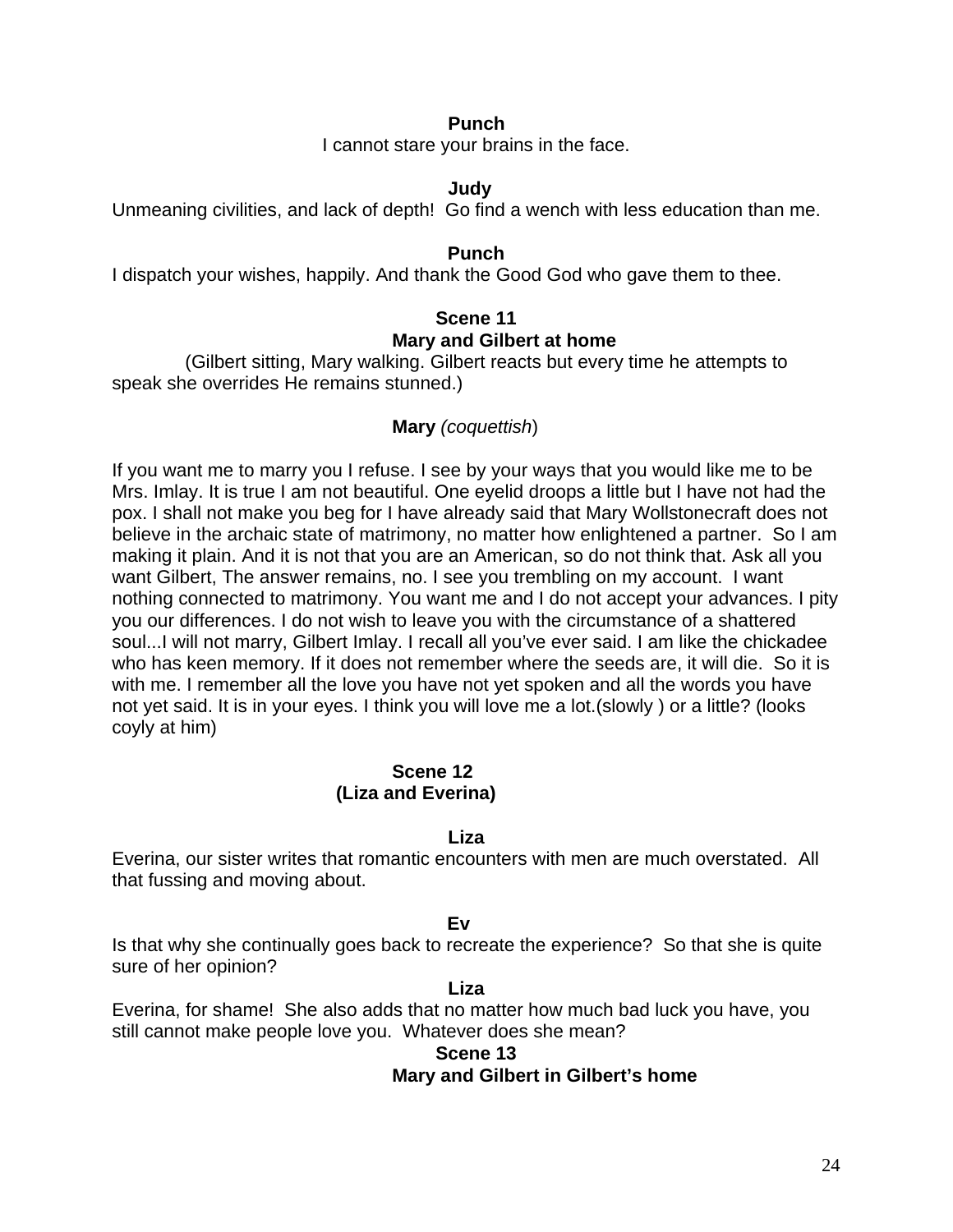## 25

## And my dear Mary, listen to this editorial in The Observer. I believe we know to whom it refers. "Can you answer this riddle," *(Read aloud)* "I have heard some ladies, pretending to have bookish knowledge, use the following words with prompt spontaneity: *literature, hilarity, stipulate, excruciating, temerity.* Twenty years ago, scarce one of those words would have been understood by women, much less used by a private gentle woman.

## **Mary**

Is that supposed to be an insult? I care not for a group of reviewers. And is there more?

## **Gilbert**

No, but in the square I heard them speak of you again tonight.

## **Mary**

With passion?

## **Gilbert**

With spite. Even the women are against you, Mary.

## **Mary**

Yet they need me.

## **Gilbert**

They need more trouble in their houses? Then they need you.

**Mary**

They need me because I am free. And they are not.

**Gilbert**

What is this obsession of yours Mary? A woman should not lose her soul to paper.

## **Mary**

I shape the book and it shapes me.

## **Gilbert**

So you write to tell us who you are? Therefore what women should be? The arrogance, Mary!

## **Mary**

I write to know who I am. Who we are.

## **Gilbert**

Other females know more how to be womanly than you do.

### *(Gilbert seated at table.)* **Gilbert**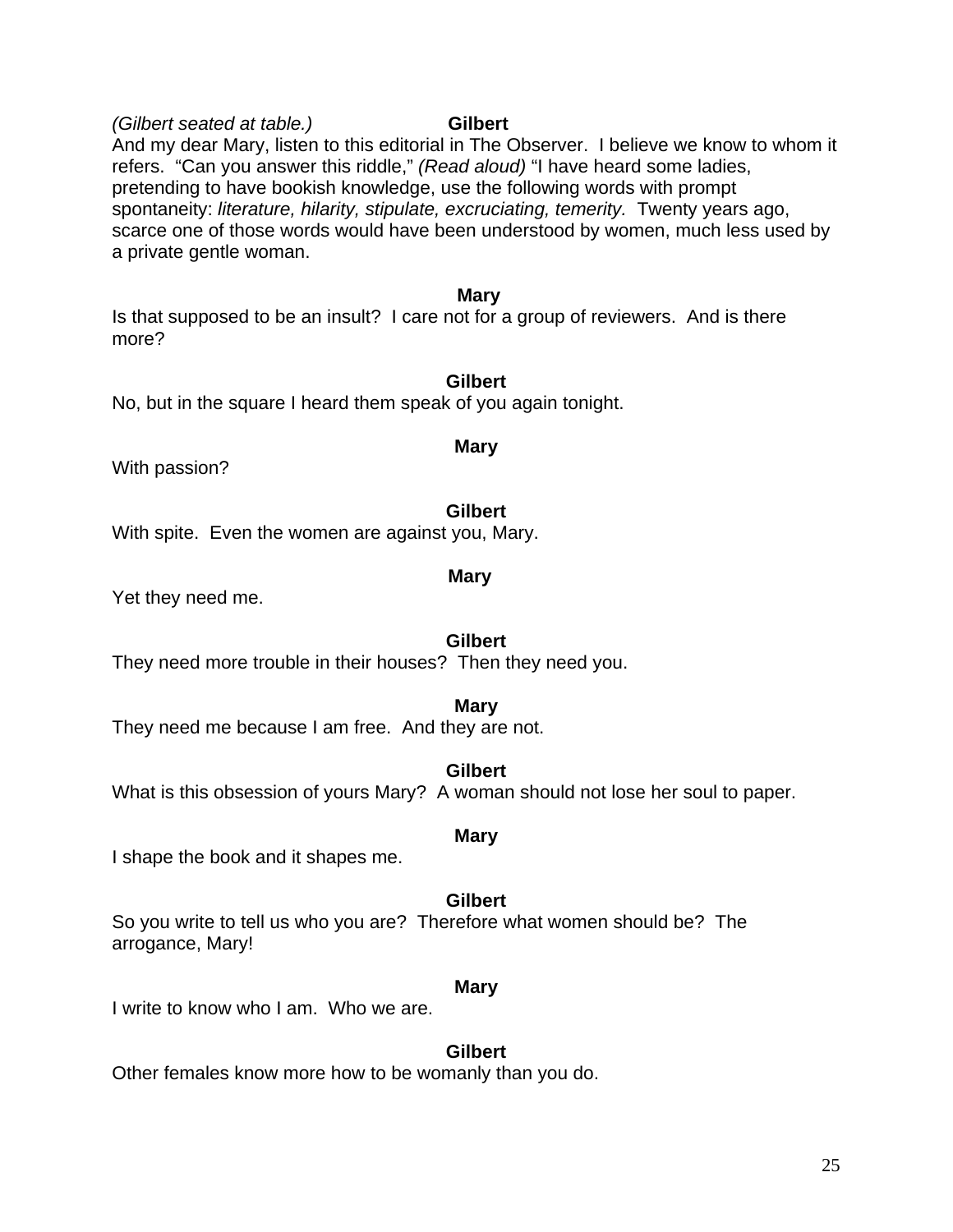# **Mary**

Writing summons my heart which is broken every day, my dear Gilbert.

#### **Gilbert**

They'd have eaten an Englishwoman alive in France. I saved your life.

#### **Mary**

I thought someday you'd be somebody. I should have been more specific as to whom.

#### **Gilbert**

**Mary**

Goodbye, Mary. *(Exiting)* 

*(Frightened)*  Gilbert, do not leave. All is well with me.

### **Gilbert**

But not me. *(Gilbert exits. Mary runs after him.)*

#### **Mary**

Gilbert Imlay. Don't leave. Your name will go on my travel book.

#### **Gilbert**

*(He returns)* You lack humility Mary, a bad thing in a woman.

#### **Mary**

I have been selfish.

#### **Gilbert**

It would do you well to be more modest. I read your letter to Liza saying you may settle advantageously in the matrimonial line.

#### **Mary**

I spoke too quickly. I was boasting. I admit.

#### **Gilbert**

And more that you were offered such and refused my hand? You spoke to Liza about my being a feather? A fine feather in your cap?

#### **Mary**

I foolishly said these things to Liza. But I did say we were working on my new book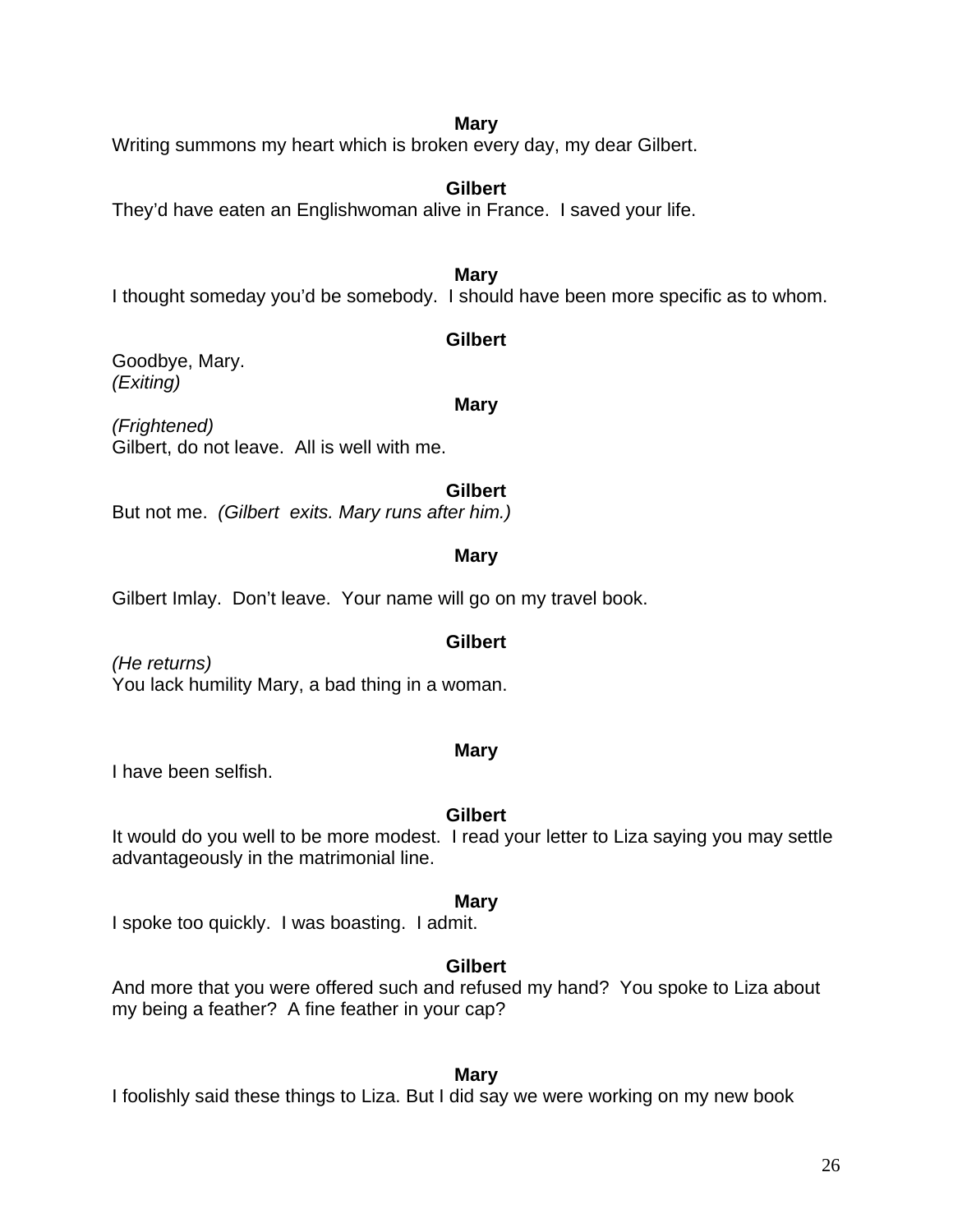together.

## **Gilbert**

*Our* book, Mary. Remember if there is no cap, there is no feather. Remember that. Always. **(***Black out.)*

## **Scene 14**  **Liza and Everina**

*(Liza and Ev narrate from side.)* 

**Liza**

*(To Ev)* She writes that we all see the same sight and looking does not change that sight. Listen *(Reads)* "but it is with my own eyes I look out and see. And that looking survives the heart. And lets me write." Isn't that beautiful, Everina. What does it mean?

## **Everina**

I care not. All of London is talking against her. They even speak of her in the countryside.

## **Scene 15 PUNCH AND JUDY. CIRCUS MUSIC.**

## **Punch**

Good morning, Mary.

## **Judy**

Good morning Gilbert Imlay. By the bye, our relationship is not to my liking.

#### **Punch**

And what would you like your liking to like. Please feel free to be blunt.

## **Judy**

I am a famous lady and will go where I want, write what I want and sleep with whomever I want. I will read what I want, stay the night where I want and preach to the masses. Breakfast will be each morning at 8. That is the way it will be while you wait.

## **Punch**

Good. Good famous author, go lead your flock. There will be sex in my bed nights at 7 o'clock. Whether you are home or whether you're not.

## **Judy**

*(Bops him)* Cad, swine, faithless beneath the cover...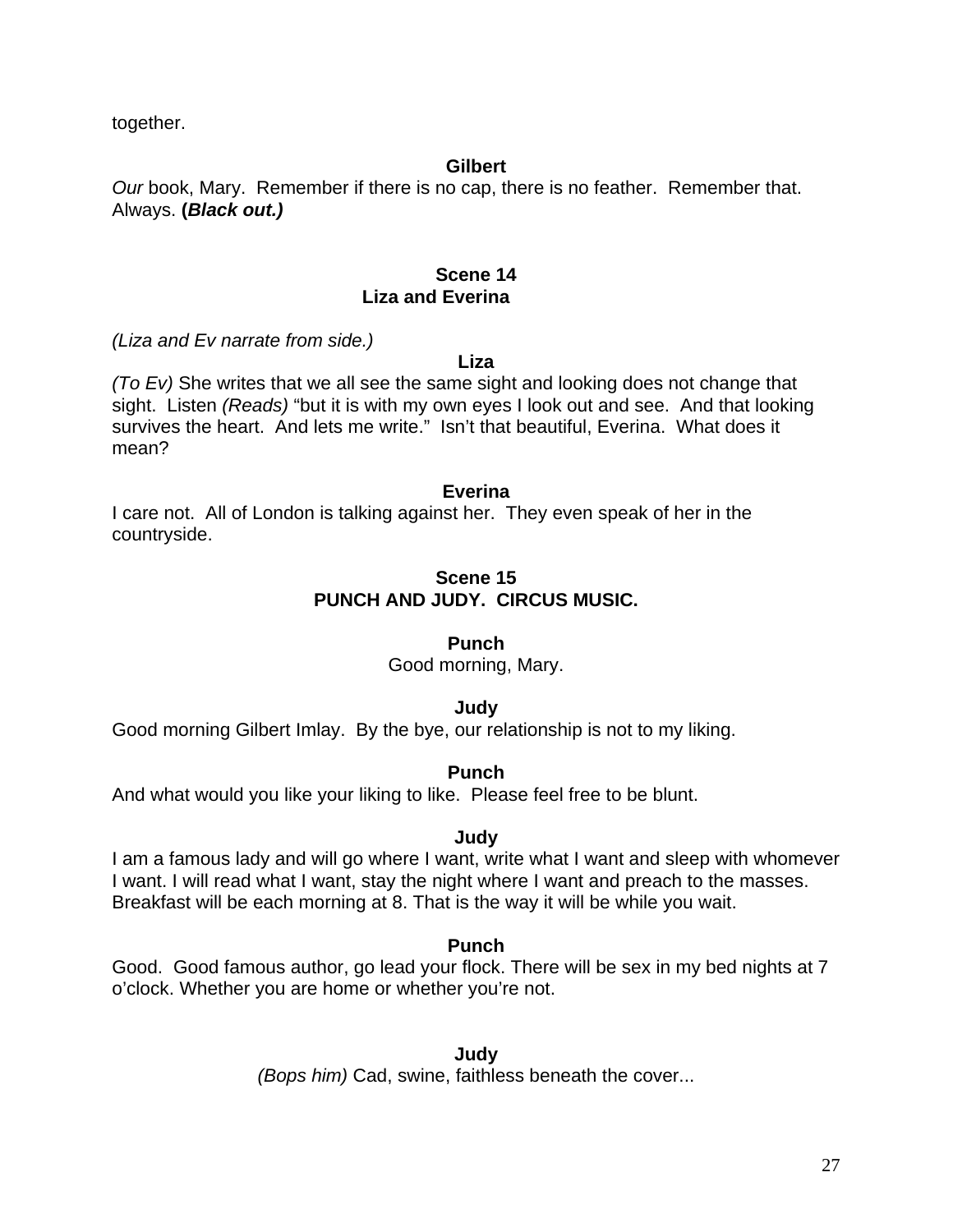## **Punch**

And besides Mary, you are quite the dreadful lover. Where are you going? And to what ends?

#### **Judy**

I'm going to get opinions from my other male friends. *(applause)* Oh, Mr. Imlay, Mr. Imlay. Let us go back to the place we once loved.

#### **Punch**

Where is that Miss Wollstonecraft?

**Judy**

In felicitous bliss once more we will stay.

**Punch**

Yes, you are the mother of our Fanny Imlay.

**Judy** Yes and you could be the father of our Fanny Imlay.

> *(Punch hits Judy)* **Punch** I hope you die.

**Judy** I hope *you* die.

#### **Punch**

I'll get you a headstone.

## **Judy**

How loving a try.

**Punch** 

It will say: *Here Lies Mary Wollstonecraft, Cold As She Was In The Past.* 

**Judy**

And your headstone will say: *Here Lies Gilbert Imlay.Stiff At Last.*

# **Scene 16**

 **Mary, Joseph Johnson, William Godwin** 

*(A desk with inkwell, behind which sits publisher Joseph Johnson. William Godwin in a chair.Mary enters)* 

#### **Mary**

*(To JJ)* You sent a message.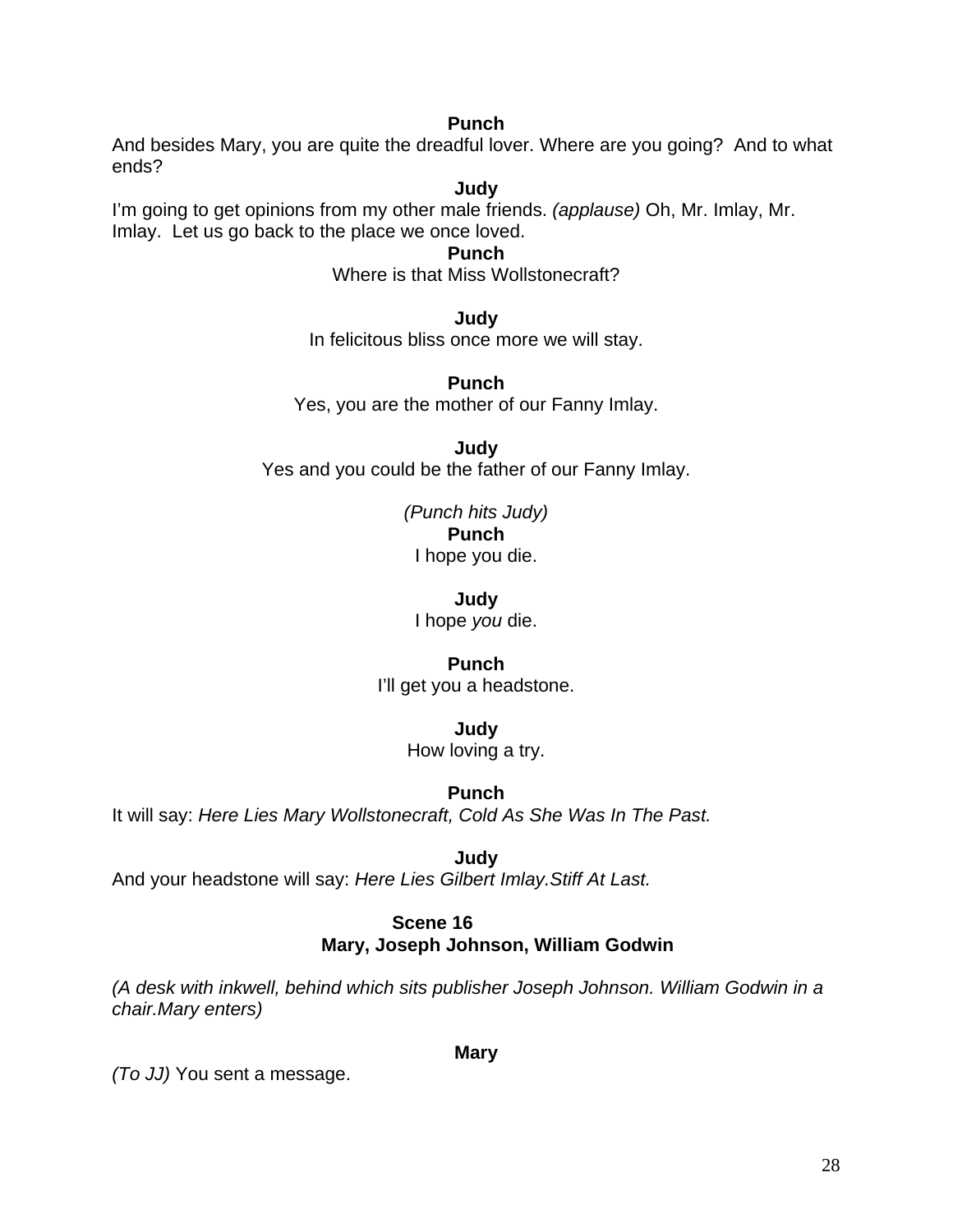#### **J Johnson**

**Mary**

Miss Wollstonecraft, I have special news for you.

Sir.

## **JJ**

We are publishing this book, *A Vindication of the Rights of Women.* Extraordinary work. Sharp thinking and beautiful prose.

#### **Mary**

It is equal to all that I read. And what will your male friends say of this?

May I present the philosopher William Godwin.

#### **Mary** Oh, well I know his philosophical treatises. Mr. Goodwin. *(He rises. They shake hands.)* And what do you think of it, Mr. Godwin?

#### **W Godwin**

Equal to all I read.

#### **Mary**

Your work is, as well... equal to mine, I mean.

**JJ** Let me say we think you are the first of a new species.

#### **Mary**

Oh, like the flatbug.

#### **JJ**

Not at all, a new genus. The first of your kind. I think even the gentlemen of the Salon will recognize you.

#### **W Godwin**

Even if they do not agree with all you say.

## **Mary**

What does the famed philosopher think. You, Mr. Godwin. Do you agree?

## **W Godwin**

For the most part, Miss Wollstonecraft. For the most part.

**JJ**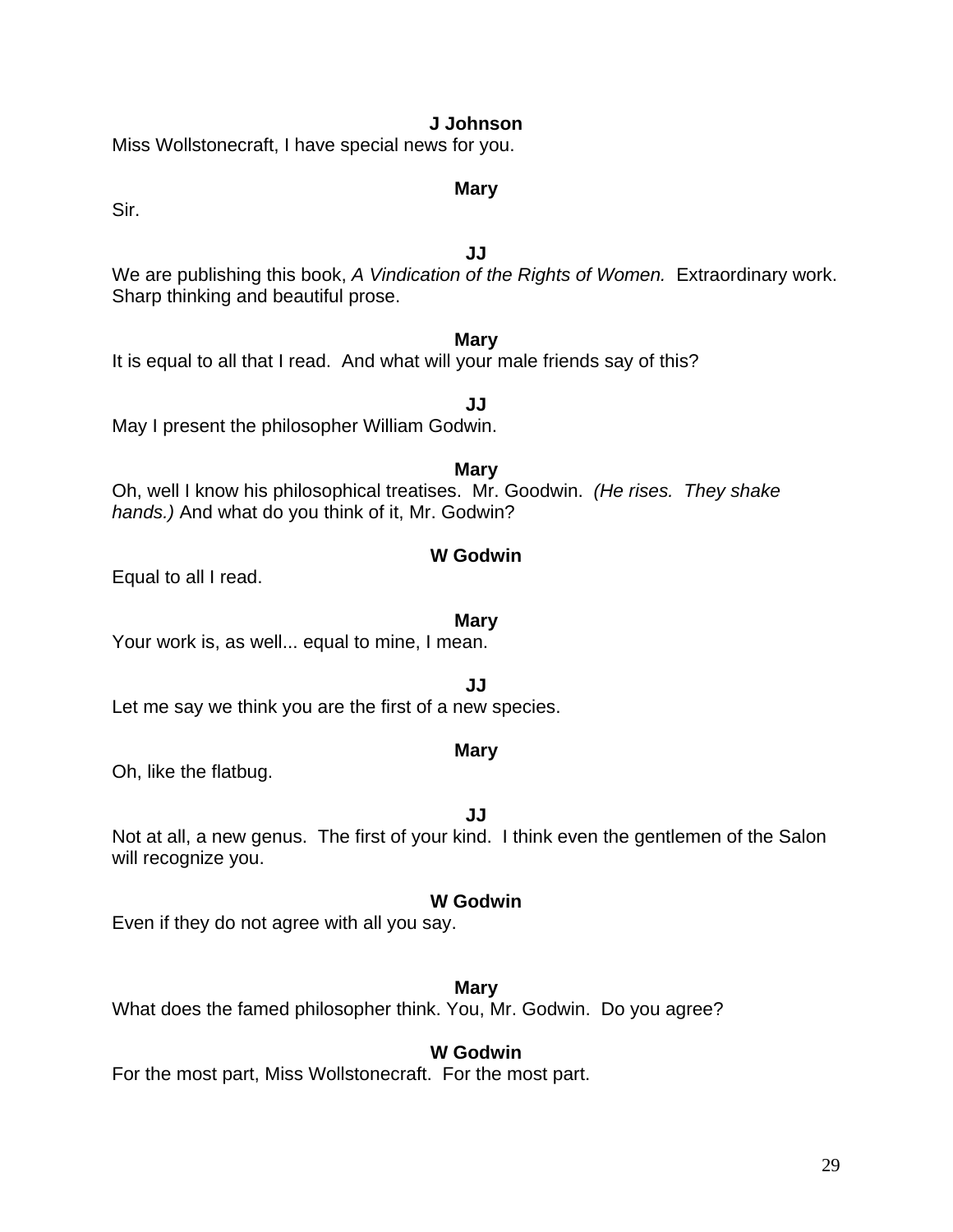### **Mary**

*(She whips out paper)*This is dedicated to the Mr. Tallyrand, his work in France, as he so understands the rights of others. *(She begins reading.)* Having read with pleasure your pamphlet, I am better off for the reading. Sir, I dedicate *A Vindication of the Rights of Women* to you. I have advanced the rights of woman and national education. I call for a firm tone of humanity, so that justice prevails for half the human race...

## **JJ**

*(Interrupts)* Thank you Miss Wollstonecraft. We have read the introduction with pleasure.

I am only through by half.

#### **JJ**

**Mary**

This we can discuss in my Salon, this evening.

#### **Mary**

Am I being invited to partake of discussion in your own home, Mr. Johnson?

#### **JJ**

We gather nightly. Discussion of the French Revolution will give you no reason to be bored or restless. Please come.

#### **Mary**

In the meantime, women are waiting for this book, Mr. Johnson, as am I.

#### **JJ**

Well, they might accept your ideas someday, if we act now.

#### **Mary**

*(To WG)*Mr. Godwin, tell your writer friends that a book is to read the mind of God. You may not care about me, but you may care about what I say. My speech retrieves what could otherwise be lost.

*(Godwin is aghast)* **Mary**

*(Continues)* Hold this page in your hand, Mr. Godwin. It is meant to lift your humanity from the dead. *(Hands him the paper.)* I leave you gentlemen to discuss the new species among you, then. Goodbye. *(Exiting)*

#### **JJ**

*(Calling after)* Oh Miss Wollstonecraft. This is one book you will not want to sign Mr. Cresswick. I think we can kill the mysterious author Mr. Cresswick now. Do you agree?

#### **Mary**

*(Embarrassed, but she smiles.)* Mr. Cresswick is dead. Mary Wollstonecraft is very

#### 30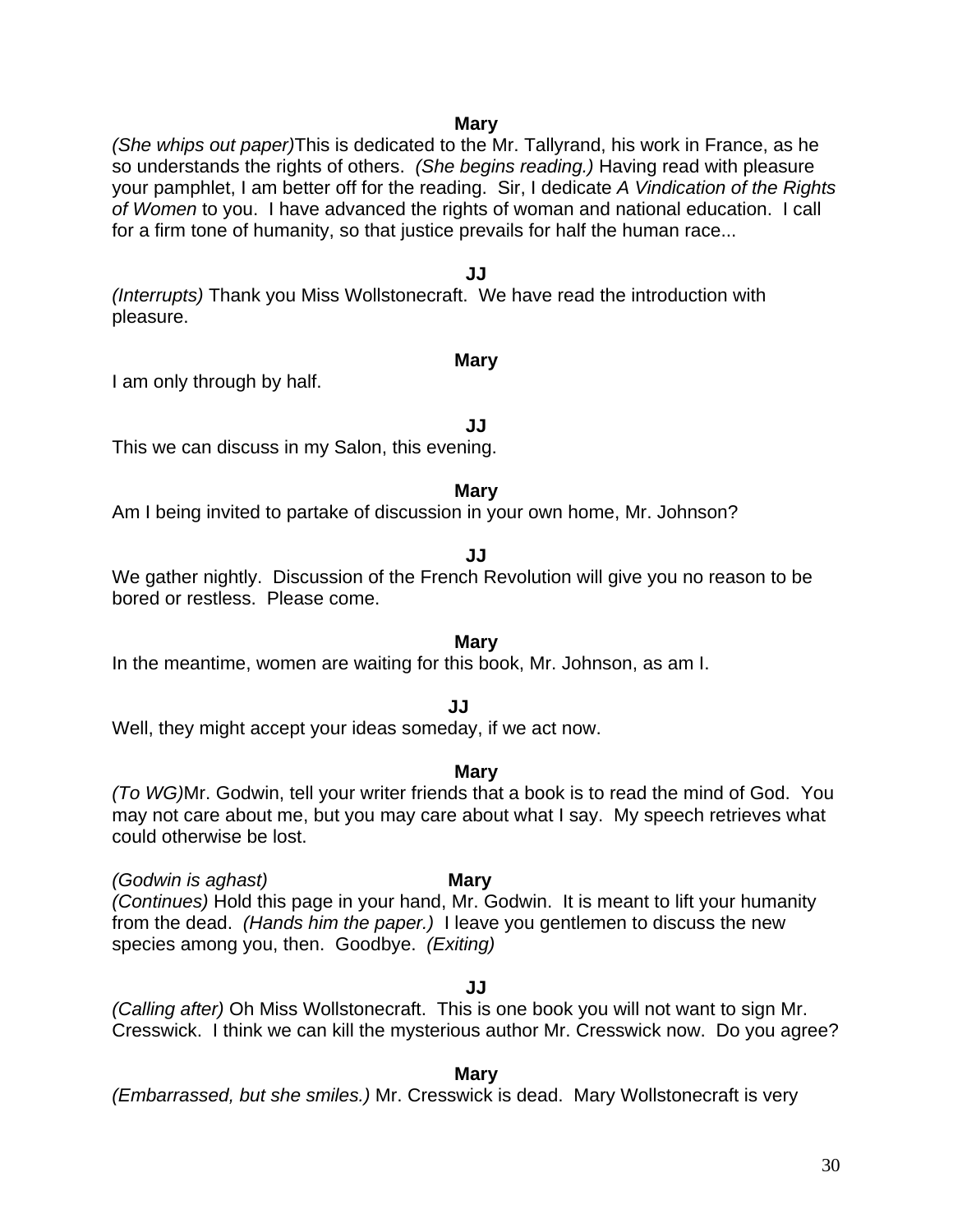much alive.

*(They rise and bow.) (Mary exits.)* 

**JJ**

What do you think, now that you've met her in person, William?

## **W Godwin**

I think she has strident ways for a woman. And I daresay she will select the red velvet chair nearest the fire tonight. Humility is not her strongest virtue.

#### **JJ**

Would you say that of Sheridan? Or Thomas Payne? Or Rousseau? Then let us not of her. Think of their minds without their bodies. And she compares favorably. Even brilliantly.

#### **W Godwin**

She is fair of face, and it is difficult to think of a woman without at least noticing the shapliness. Even a philosopher is a man, Joseph.

## **Mary**

*(Reenters)* Oh, I re enter without invitation to compliment my hosts – for men who do not discuss a woman after she leaves their presence is a sign they engage her with true equality, as I am sure is true of you... I returned to say thank you for that. *(She exits.)* 

*(Mary has trumped the men)* 

**Mary**

*(Arms outstretched toward the audience)* Look! Gentlemen! Who has arrived!

## **Scene 17**

## **Punch (**salacious) Although Mary is not rabbitting around.

## **Judy**

She becomes the talk of London town.

 **Punch** ( sarcastic) Mary has conquered her reserve to trade words with men.

> **Judy**  Until her lover Gilbert, stands in her light again

## **Scene 18 Mary, Gilbert, in their home.**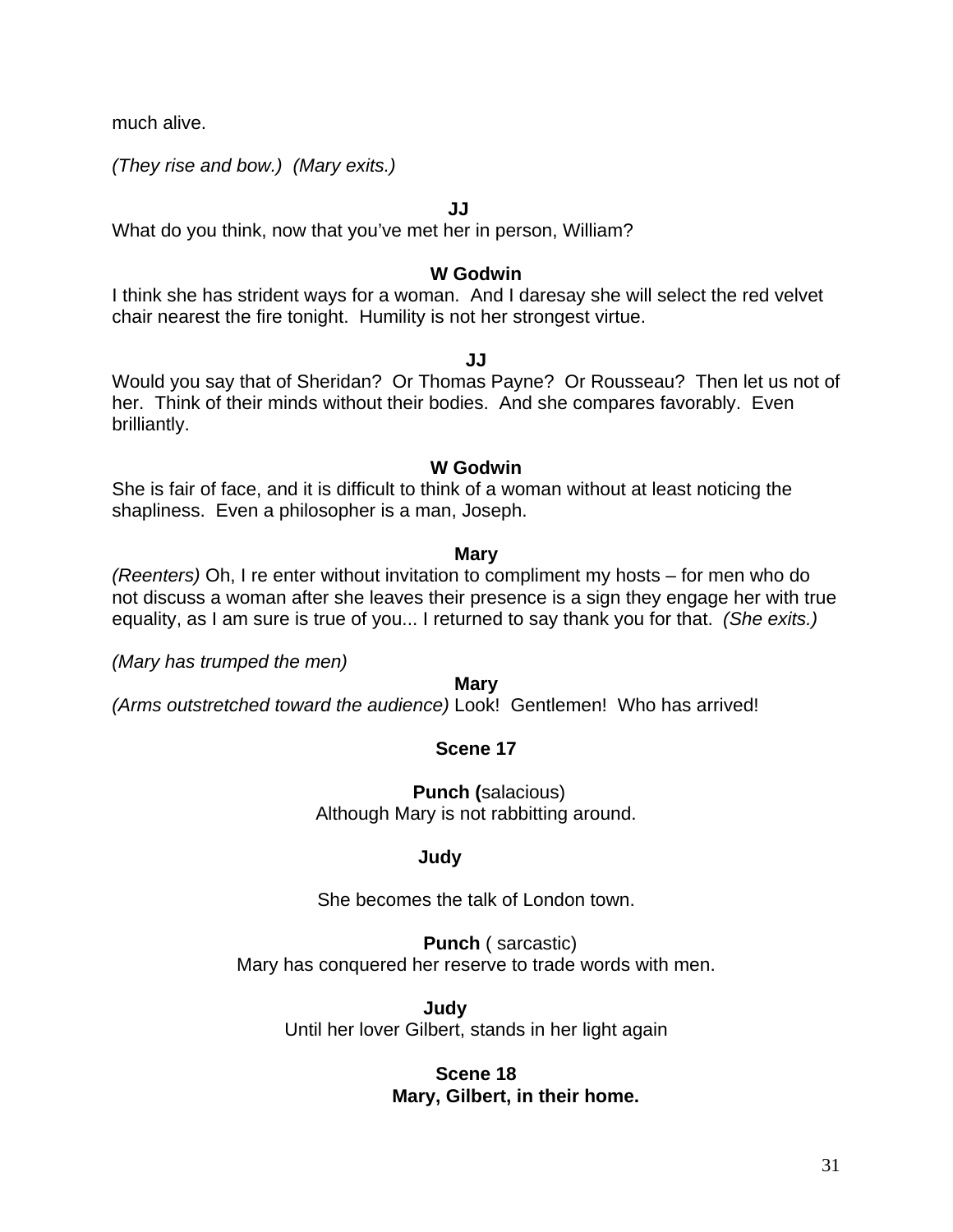*(Mary at table writing) (Gilbert is pacing impatiently)* 

## **Mary**

Gilbert, stop pacing and listen for a moment. My writing on the French Revolution begins, "Death in so many frightful shapes has taken hold of my fancy. Once the Revolution started, it was once a just and proper cause, but now..."

### **Gilbert**

(*corrects her)* A proper and just cause but now...

## **Mary**

Now a bloodbath. I must find the exact word that has not been written before. *(Thinks)*... It now becomes a phenomenon. Phenomenon. This has not yet been said in print. *(Writes)* 

## **Gilbert**

Mary. Joseph is waiting for the daily pressing. For the Review. You've been sitting in wait all night to write one phrase? Surely you do not want the review to go to print without featuring a woman's mind.

## **Mary**

You mean to show a woman has a mind?

## **Gilbert**

*(Grabs her paper into satchel)* I will be looking into business, and home by supper.

## **Mary**

Take care with it, Gilbert. It has the sounds of footsteps in it, all who walk to the guillotine. The Revolution has made my bones cold and I cannot put out the candle for fear of the dark.

*(Gilbert exits) (Enter Everina carrying ledger as secretary)*

## **Mary**

What now, Everina?

## **Ev**

I know you may not answer, but Father and Ned keep sending me messages. For you.

## **Mary**

*(Disdainful)*

Mother is dying. They wish to see me. Of course, who else can sit by her side and put her hand up mother's bowel and wipe the spittle, and wash the basin, and rinse the blood.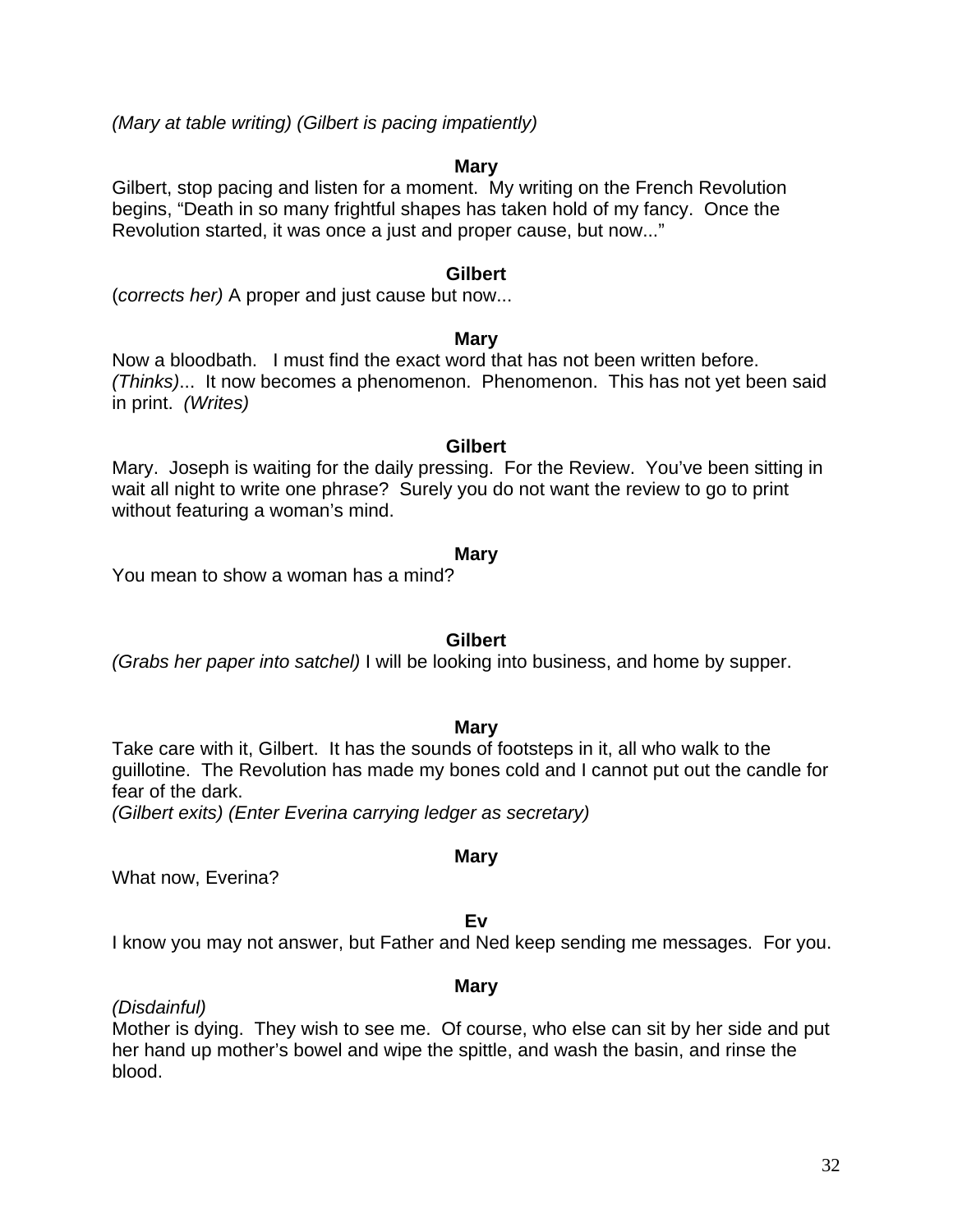Will you go back?

**Mary**

Now is not the right time.

#### **Ev**

hat do I tell them, then? I cannot leave the school. Bad enough that you have abandoned the girls. Liza and I fight to keep the doors open every day. The students...

#### **Mary**

Newington Green is not my matter anymore. I give you what I can for the boarders...

### **Ev**

We cannot all be missing from mother's household at one time.

#### **Mary**

She never spoke well of me or touched me or held me or kissed me as the others. Why should I be the one to hold the bowl now?

#### **Ev**

Death, Mary, is a special circumstance.

**Mary** When Father gave the supper instructions, he let the boys eat the meat, did he not? Everina? And we were given root vegetables from the garden.

And so, Mary?

**Mary** Let us go back to the table and see. I say the ones given the meat should be the ones to carry the casket. They are stronger, are they not? My mother never touched me. When she spoke, her breath was made of snow.

**Ev**

**Ev**

And your feelings of love?

#### **Mary Mary** *Mary Mary*

They are in the root cellar let us say. In the cold, dark root cellar.

#### **Ev**

The coach to Epping goes at 8. *(Jots note on ledger)*

#### **Mary**

It goes without Mary Wollstonecraft. What more, Everina?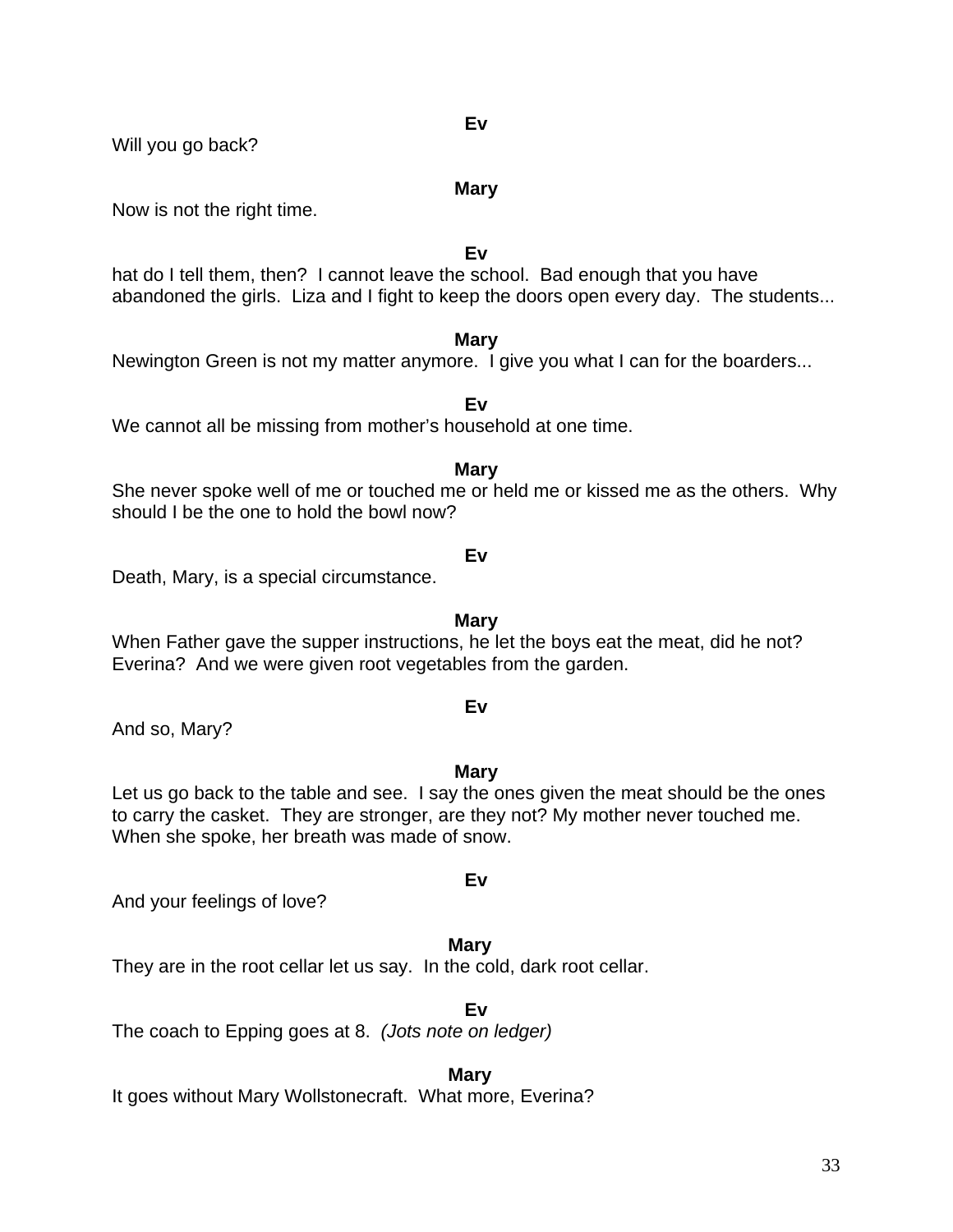**Event Contract Contract Contract Contract Contract Contract Contract Contract Contract Contract Contract Contra** Just these letters about your book *A Vindication of Woman.* 

A loving one among them?

**Event Contract Contract Contract Contract Contract Contract Contract Contract Contract Contract Contract Contra** Well... it will take a while for the women to appreciate.

Next? I have work to do.

Liza.

What of her?

**Event All Andrew Brown Eve** We must fetch her from Thomas. And save the baby. She forgets to feed the baby... she is...

**Mary** She will come here with me. We leave tomorrow. Next?

And finally, the dealer who wanted to buy your book, its original pressing.

Yes. How much?

He asked 100 guineas. Less than you wanted, so naturally I shall tell him no.

**Mary**

**Ev**

No, wait a moment... Life is a learned lesson, is it not? He shall have it. And you will take it to him with a note. Mind you get the payment first, before you hand it over. *(Mary goes to shelf, tears out the center pages from the book.)* There. He is getting what he paid for, now. *(Hands Ev the book.)*

*(Aghast)* Mary, one third of the book is missing.

# **Ev**

## **Ev**

# **Mary**

# **Ev**

**Mary**

**Mary**

**Mary**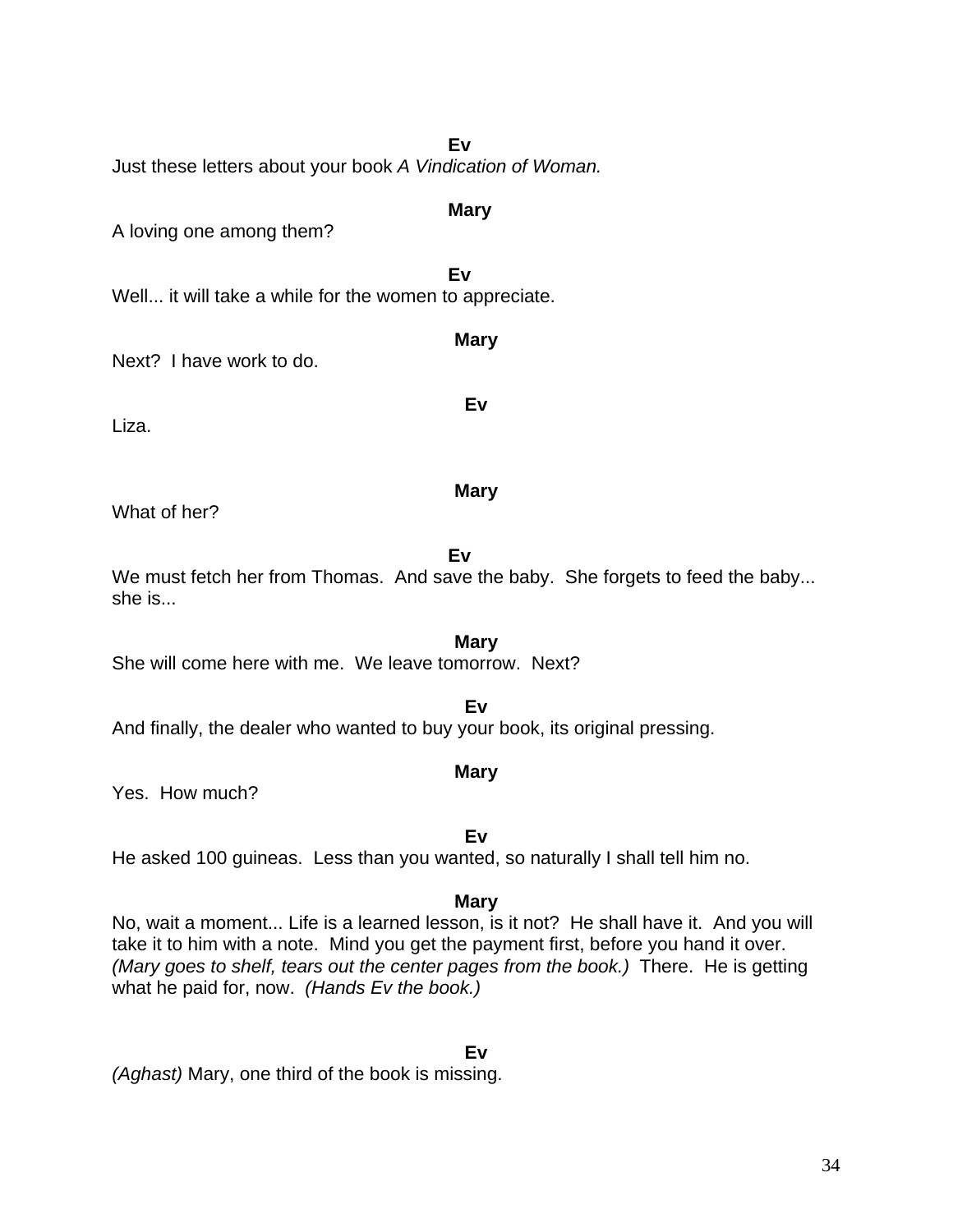#### **Mary**

Oh no, dear Everina, you perceive it from his point of view. One third of the payment is missing. Now, hurry and let me know of any others in the future who will short my purse... I think not...

*(Enter Gilbert)* 

**Gilbert**

Mary.

**Mary** And what is this look about you, Gilbert? What now? What did Joseph say about my writing on the Revolution?

In the crowd...

### **Mary**

**Gilbert** 

In what crowd?

**Gilbert** There was a man calling for the head of King George and he gathered 100 around him.

**Gilbert**

**Mary**

**Mary** What does that have to do with your errand?

The excitement...

Where is your satchel?

**Gilbert** Somewhere in the crowd, by some foul hand I suppose.

My editorial!

## **Gilbert**

**Mary**

I will go out one more time to search for it.

#### **Mary**

Gilbert, what are you trying to teach me?

#### **Gilbert**

Mary, trust. It is the one thing you lack.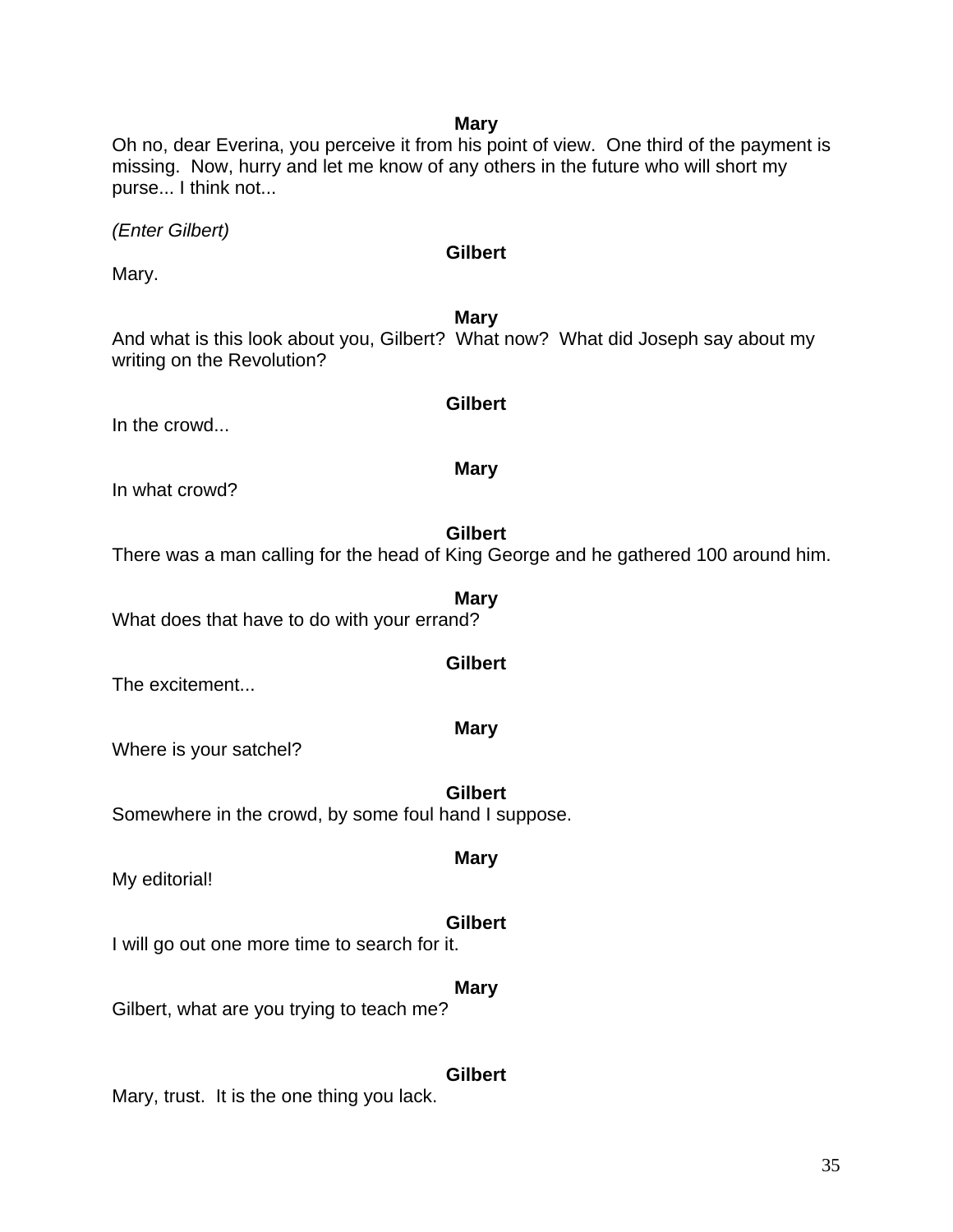## **Mary**

How can I trust when my important work is lost in a crowd on the street? Did you see Joseph? Did you explain why he has no article?

## **Gilbert**

I did see him. I am leaving to make amends.

### **Mary**

Gilbert, you cannot steal my cloak.

#### **Gilbert**

What in hell's fire are you speaking about? A daily editorial...

## **Mary**

Words are what we wear to show who we are. That is myself you lost, not a crush of papers.

#### **Gilbert**

What is this talk of stealing? The leather case is gone, and of value to me as well. You need to learn trust, Mary. Think on it while you're alone... *(Sees Ev standing in door)* of course, alone conspiring with Everina. *(Gilbert exits.)*

#### **Everina**

It must be truly lost, sister. Do not believe Gilbert is so vile as to ruin your writings.

#### **Mary**

Not on his surface. But underneath, he does not wish me well. I would have gripped the handles raw. It would never have lost my sight. I renew my writing, Everina, if you'll leave me now.

 **(Black out.)** 

## **Scene 19**

## **Mary and Joseph Johnson**

*(Knock.) (Ev opens the "door" to Joseph Johnson)*

## **Joseph**

Mary, Gilbert told me the awful consequence. The crowd, being rough, and losing the case. I can wait the day til dark, if you'll start once more. A woman's thoughts on the revolution in France are needed at this time. And yours always inspire women to think about matters.

#### **Mary**

What else did Gilbert tell you?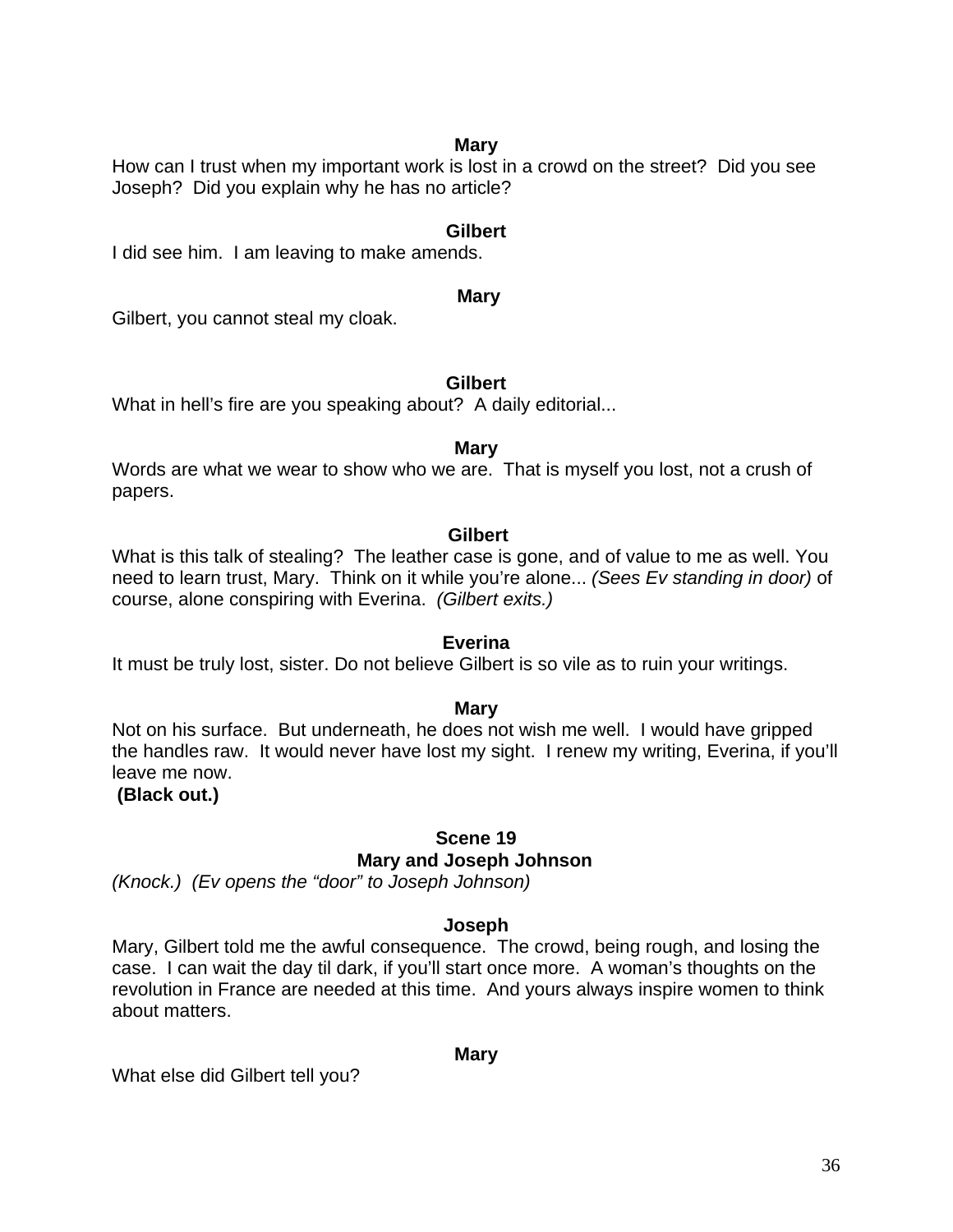#### **Joseph**

Nothing more he could say, so distraught by losing your script. And so in a hurry, he would not even sit. We need to feature that man more in print. Gilbert Imlay always sweeps the cobwebs from the mind... he called the Revolution a phenomenon**.**What a fresh use of language. We have worn out all known phrases on the images of destruction. Gilbert Imlay has the clear view. Imagine using such a word. Phenomenon*.*

## **Mary**

Yes, imagine, Joseph, but that was my word! He cannot steal my words.

## **Joseph**

Mary, Mary, are you fevered? No one loves you more than I do - or Gilbert - but words belong to everyone...

#### **Mary**

I thought you would understand, but if not, then only God knows how I feel. That was *my word!*

## **Joseph**

If God understands, you could not have a better ally.

## **Mary**

Yes, let us say it is a phenomenon*.* That is the word Gilbert used, yes?

## **Joseph**

*(Exiting)* Mary, Mary. Taking Gilbert's thoughts and words is beneath you.

## **Mary**

I always loved the way you said my name.

#### **Joseph**

*(Shakes his head)* Mary, Mary, Mary. I am the one person who believes in you in all of England. *(Exiting)* But do not allow that Gilbert has not been clothed in the gift of language. (He exits.)

#### **Mary**

But he is naked without mine. *(Black out.)*

> **Scene 20 Punch**  Judy, you are my lawful wife.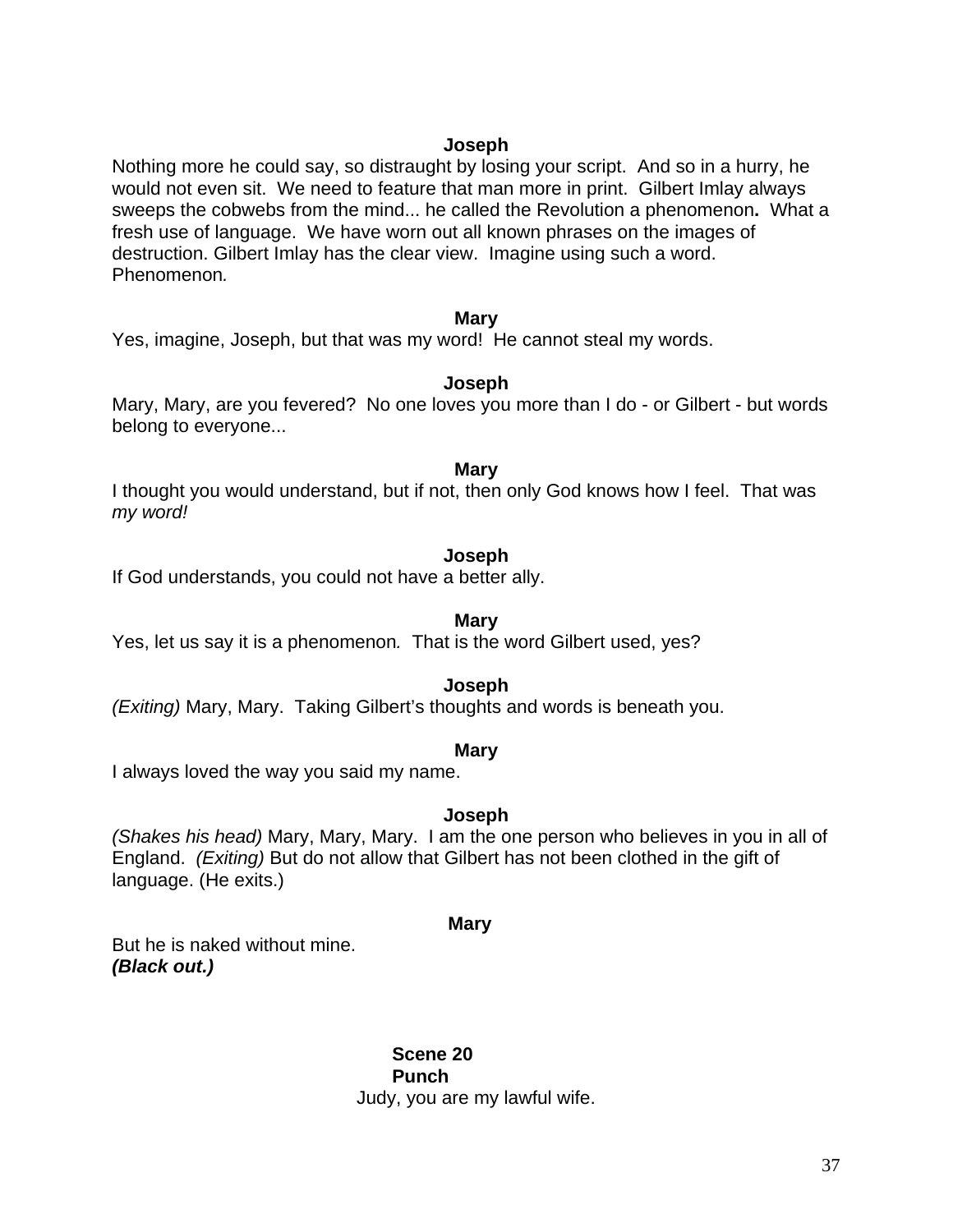**Judy** Yes, I pledged my love for life.

 **Punch**  A wife I can beat with this legal stick.

 **Judy**  But it is so big, so heavy, so thick.

 **Punch**  But English law says I can beat you.

 **Judy**  English law says I cannot leave you?

 **Punch**  You can try to run but you will fall.

**Judy**  A woman who lives outside the law?

**Punch** Dear Judy, you may not divorce.

**Judy**  Dear Punch, I then have no recourse. Your plum pudding will be poisoned of course.

**Scene 21 in Liza and Thomas's house**

## **Mary, Liza, Everina**

*(black stage, baby crying)* 

 **Liza**

He says I am to blame. He is the judge and the critic.

*(Lights) (Everina and Mary and Liza around the table. as if pursuing each other)* 

**Mary**

It is not a matter of perception! It is a matter of facts!

**Ev**

If Liza leaves her husband, he keeps the child. It is not even hers. She owns nothing,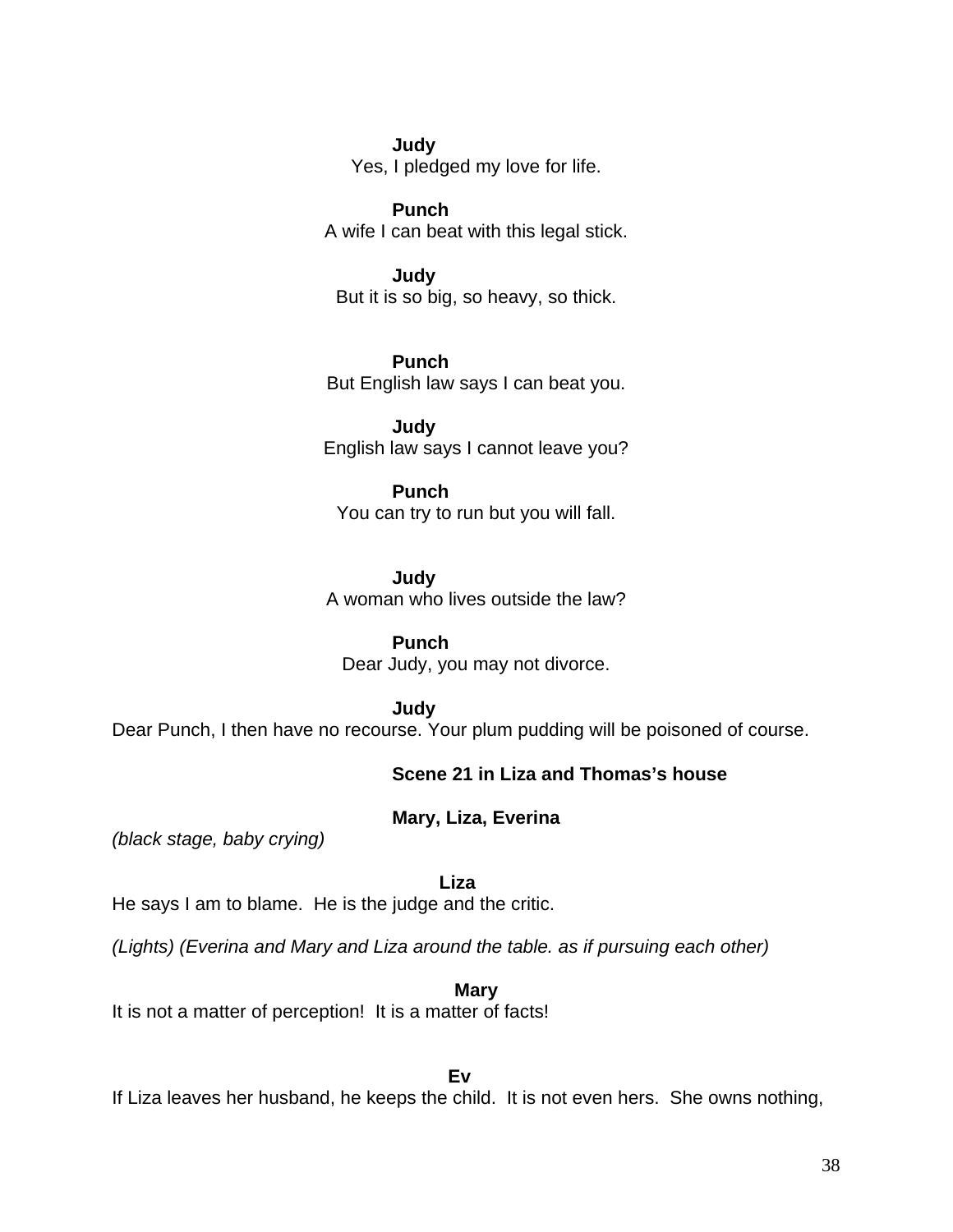not a guinea, not a chair.

## **Mary**

She is so terrified she forgets to feed the baby. So let us save one, at least. Our sister.

## **Liza**

I cannot leave him now, Mary. He'll murder me, and there's the child. The others will not let me go. She and I. I am the only one who insists I love her or me. I say my name, you see.

## **Mary**

Liza. You are not making any sense. She, I, He, Me! These people are all you. And you must save yourself!

**Liza** I am scared. He'll kill me, my husband will. And no one will punish him. A man can kill a wife who leaves. That man - that man is furious and I shake in my bed.

#### **Mary**

Be not afraid.

## **Liza**

**Ev**

I have a morbid fear... I can't bear him to touch me. And there's the child who hates me.

Thomas never beat you.

*(Thomas knocking- continues throughout)*

## **Liza**

I don't know what to do. I fear, he tells the baby not to suck. Some days if she moves too near me, I'll throw her out the window. I start screaming and screaming about throwing her from the window, and I wake screaming, and then I wasn't even asleep, just standing in the room screaming, and then she starts crying. I want to talk to the baby, but I don't know what to say.

## **Mary**

You will leave them both tonight.

## **Ev**

Mary, she cannot leave husband and child.

## **Mary**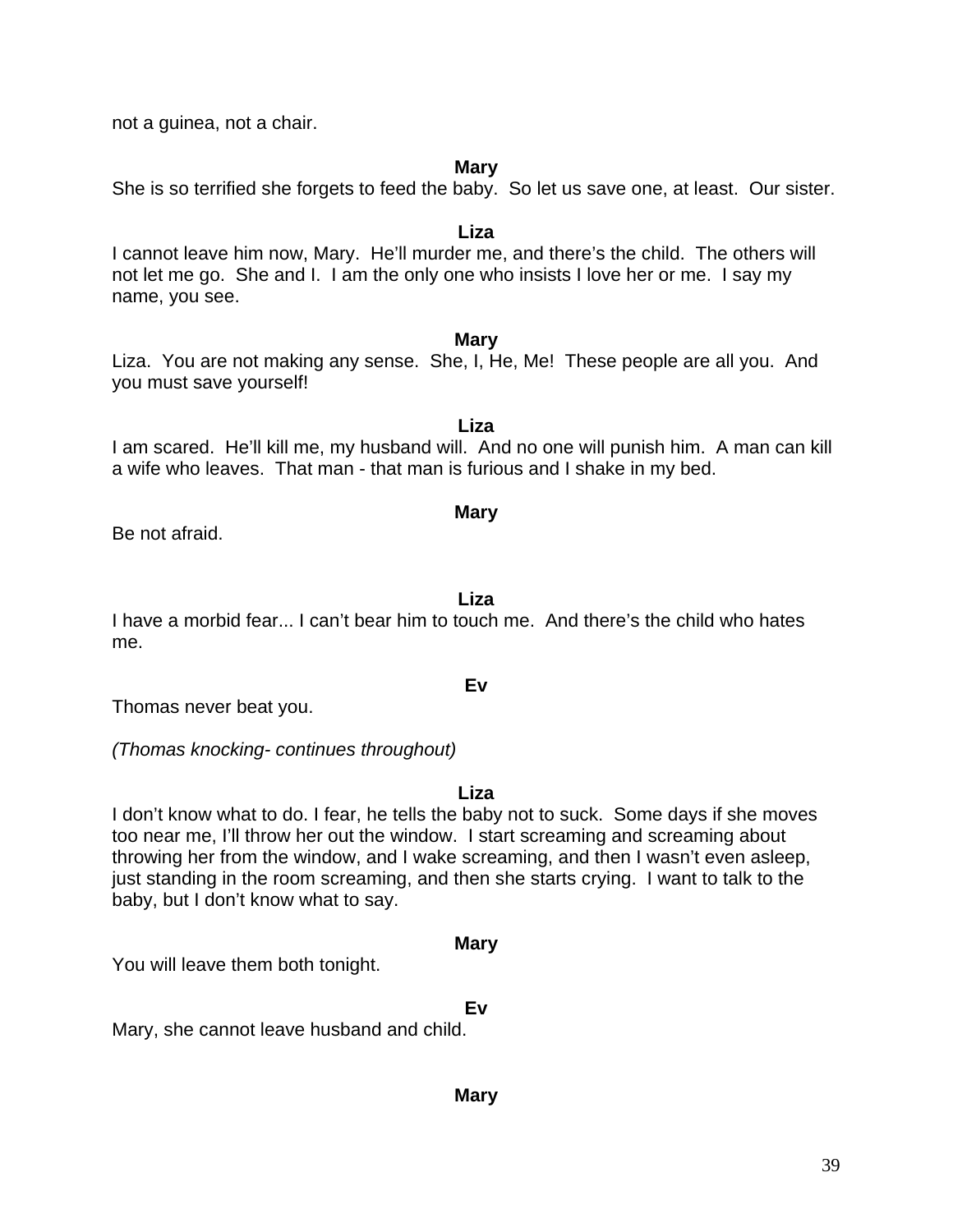Should she stay for your reasons? Or his? *( to Liza)* You'll leave tonight. I'll help carry you if I need. I am strong, Liza.

**Event All Andrew Brown Eve** 

Mary, what are you doing ? A marriage by the Anglican Church? *(Knocking becomes loud and insistant)*

## **Mary**

Come this way, Liza. *(She pulls Liza.) (Everina stands between them.)* 

*Event All the Second All the Event All the Ev* 

Mary, neither law nor church will save you now.

## **Liza**

I say goodbye to the child first.

## **Mary**

 Liza, leave the baby there. Come. My heart beats with every knock. Liza, before Thomas discovers we're gone. I'd sooner face a lion. *(Liza howls and struggles.)* Everina, help us now! This other door *(Everina runs after, grabs LIZA and holds her still.)* 

 *(Mary stops, returns, and hurriedly takes paper from her purse)* 

**EV** 

Mary, now is not time to leave a calling card. The door is coming off the hinge.

## **Mary**

A note which wishes Thomas well. *(Reads sarcastically)* "May God bless you with an obedient wife." *(Drops it on the table and runs.)(All exit.) (Knocking continues.)(Black.)*  **Scene 21** 

> **Judy**  Oh Dear Liza, Love is stronger than loss.

## **Punch**

And now your sister will be your boss.

## **Judy**

Mary says "be in your own skin."

## **Punch**

Liza, bring forth what strength you find within.

**Judy**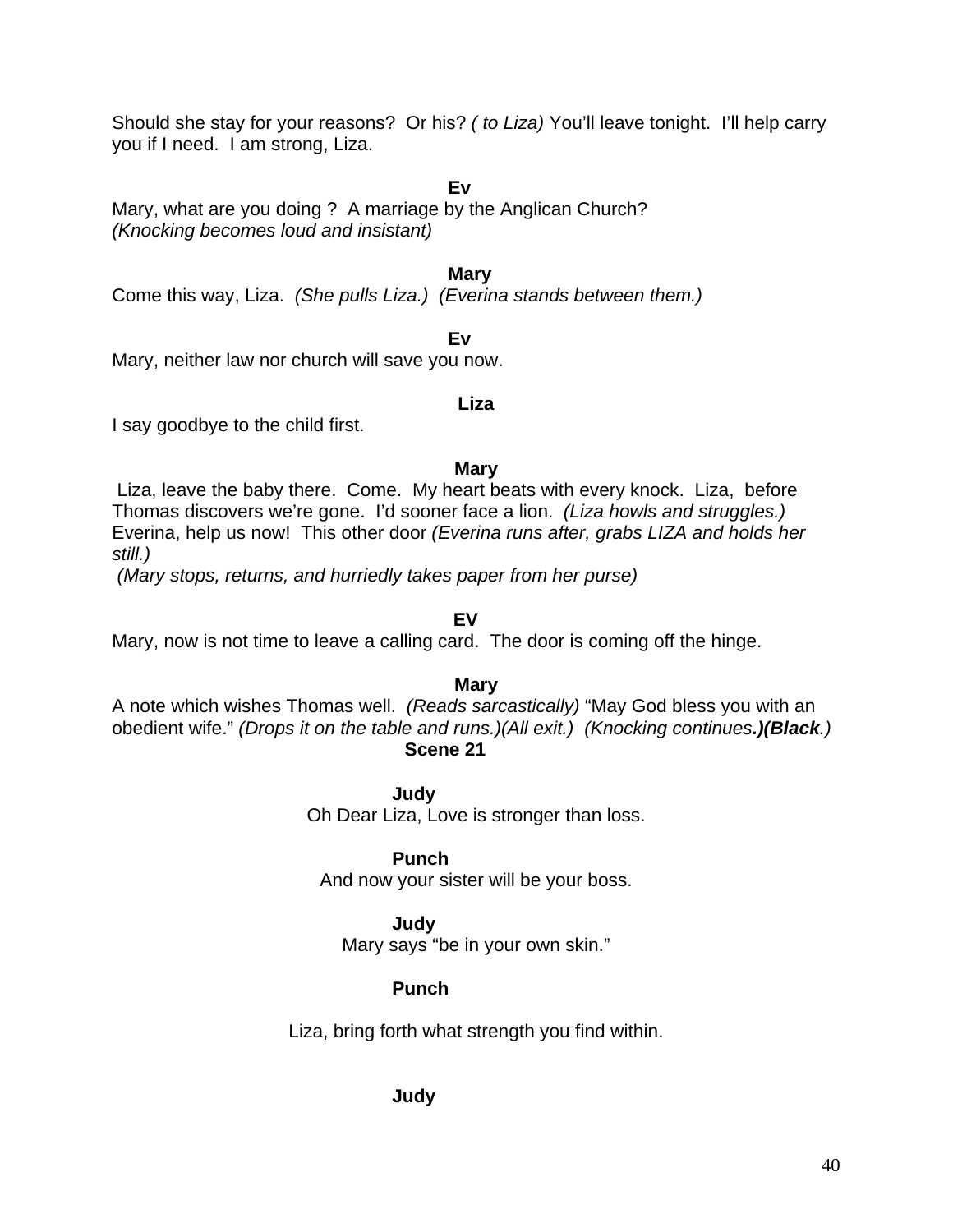You will have another baby someday

 **Punch**  And it will not be poor Fanny Imlay.

 **Judy**  You will hold a baby in your arms.

**Punch** 

A little Mary with Mary's charms.

*(black out)* 

## **Scene 22 Mary and Gilbert in their home**

*(Enter Gilbert)*

**Mary**

I have waited late for you.

## **Gilbert**

No one asked you to keep all the candles in the house burning.

## **Mary**

Fanny missed her father's touch before bed.

#### **Gilbert**

A mother's task, you do so well.

#### **Mary**

*(Produces glove)* I have been saving a memento. I had not planned to return... Something left on our bed for you. Found, when I returned from travel. Perhaps the owner misses it.

## **Gilbert**

Were you to come a week before, you could have found the hand holding this glove, because we are not married, Mary, do not pretend we are.

## **Mary**

You pledged...

## **Gilbert**

To save your life in France. That is all. An Englishwoman during the Revolution, needed an American's name, Mary. That is all.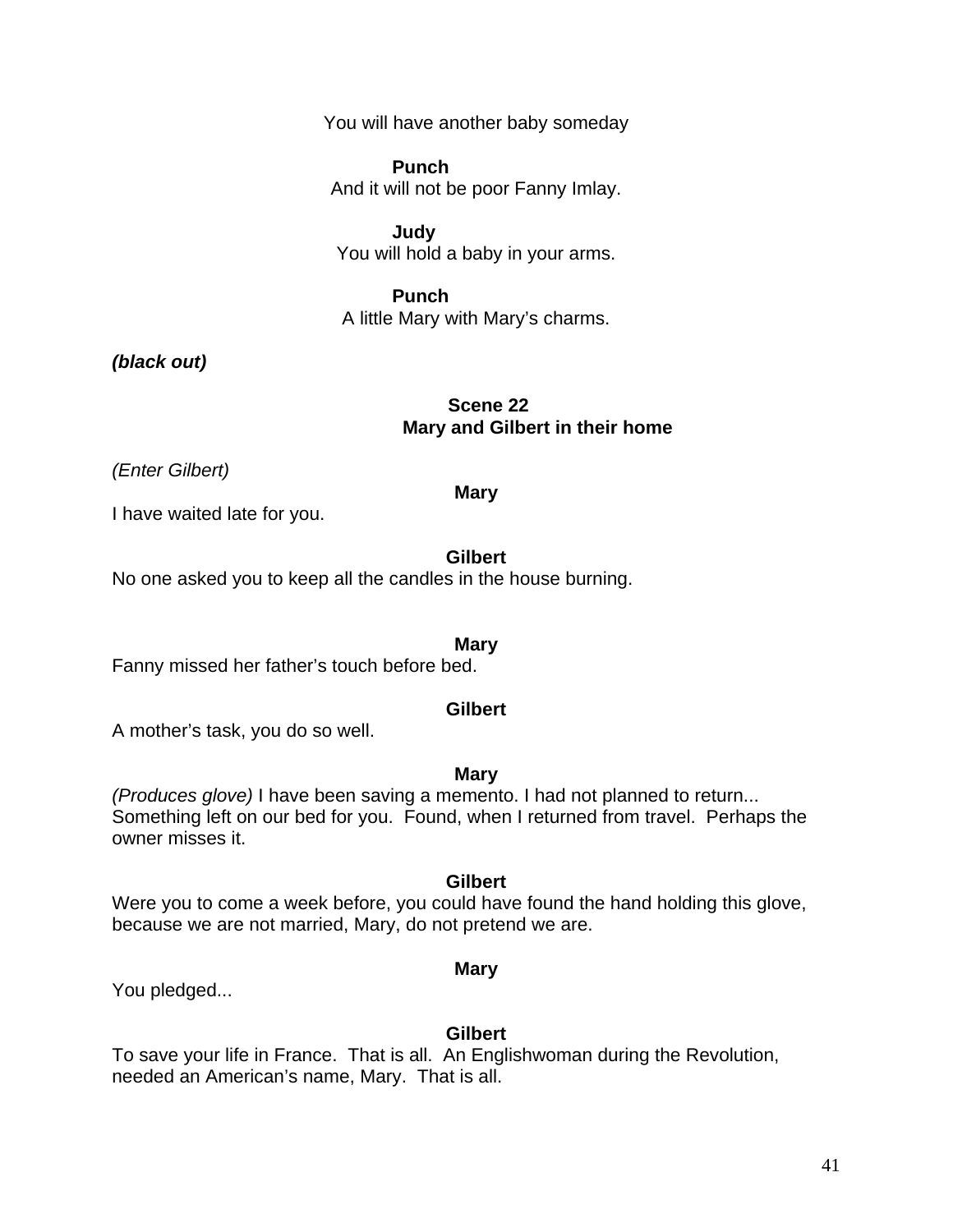#### **Mary**

I gave you my work. I gave you little Fanny. And you speak of a name?

## **Gilbert**

You women want to own what you cannot have.

#### **Mary**

*(Screaming)* I am not you women. I am Mary. (composes herself) *(Mary brings out a fan)*

## **Gilbert**

What in hell are you holding?

## **Mary**

It is a feminine woman you want. Who can handle her fan, and look between the blades and peek and flirt. Well, here I am.

#### **Gilbert**

Put that damn thing down.

#### **Mary**

Oh, not so fast. There is an art to it, you know.

## **Gilbert**

Now I know you've lost your mind.

#### **Mary**

Watch me unfurl in anger.

**Gilbert**

Have you given up writing to become a mime, then?

## **Mary**

If I saw you admiring the good lady's ring last night, it was but to hold her hand. *(Snaps fan open.)* 

## **Gilbert**

I cannot make a social note with someone of your sex without...

#### **Mary**

Without women discharging their fans at you. *(Opens, closes)*

## **Gilbert**

Are you making a satire of our relationship, Mary? Is that what you do?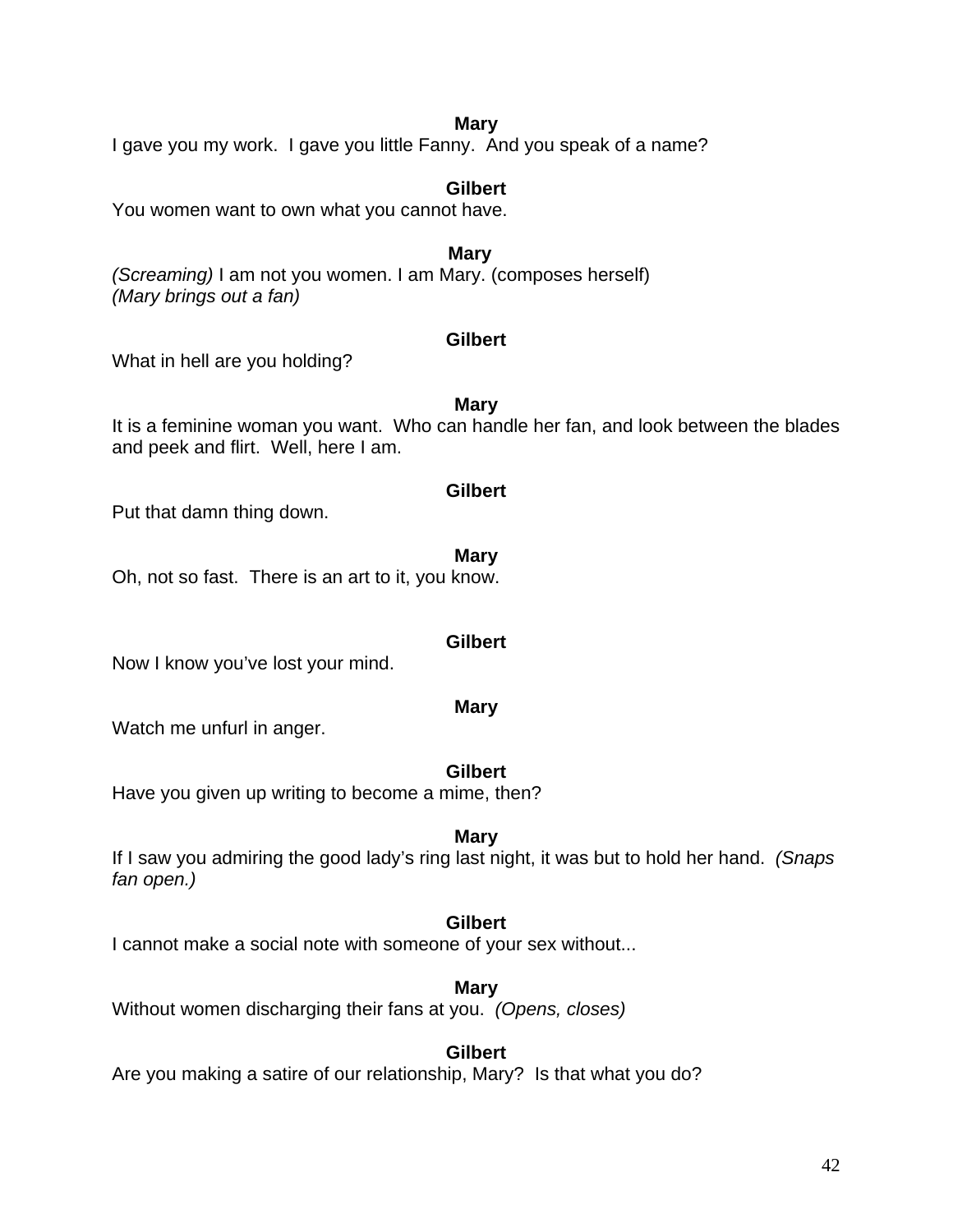## **Mary**

But I love you. Surely you can see if you watch me recover my fan. *(Opens and lays it across her breast)* My fan says it for me... which was said that way last night... to you... in full view...

#### **Gilbert**

I visit another for a moment and...

#### **Mary**

You were laughing together. You made her happy.(*resuming ridicule)*  And women flutter their fans... *(flutter)*

#### **Gilbert**

Go ahead, mock me more.

#### **Mary**

Women of England, education is not what is needed. Those of us with education lose the prince. Get yourself a fan! Hand your fan *(Makes military moves like a sword)* Show your fan *(Pokes him in his genitalia)* Ground your fan *(Peeks behind)*. To keep your man to one's self *(Flutter, flutter, flutter) (Whips it in his face)* by all means, throw away your pens, Daughters of Education, and use your fan.

#### **Gilbert**

You should be ashamed of yourself, Mary Wollstonecraft.

#### **Mary**

Oh I am, Gilbert. I am ashamed of myself every day of my life, but nevermore. Goodbye, Gilbert. (*Fan held over her left ear)* I would never marry you Gilbert Imlay.

#### **Gilbert (***Cruelly)*

How can you refuse an invitation never given

#### **Mary**

Goodbye, Gilbert.

#### **Gilbert**

I will try harder, Mary.

**Mary**  Good. Try being gone, Gilbert. *(Draws fan through hand)* 

#### *(Black out.)*

*(Mary resumes downstage)*

#### **Mary**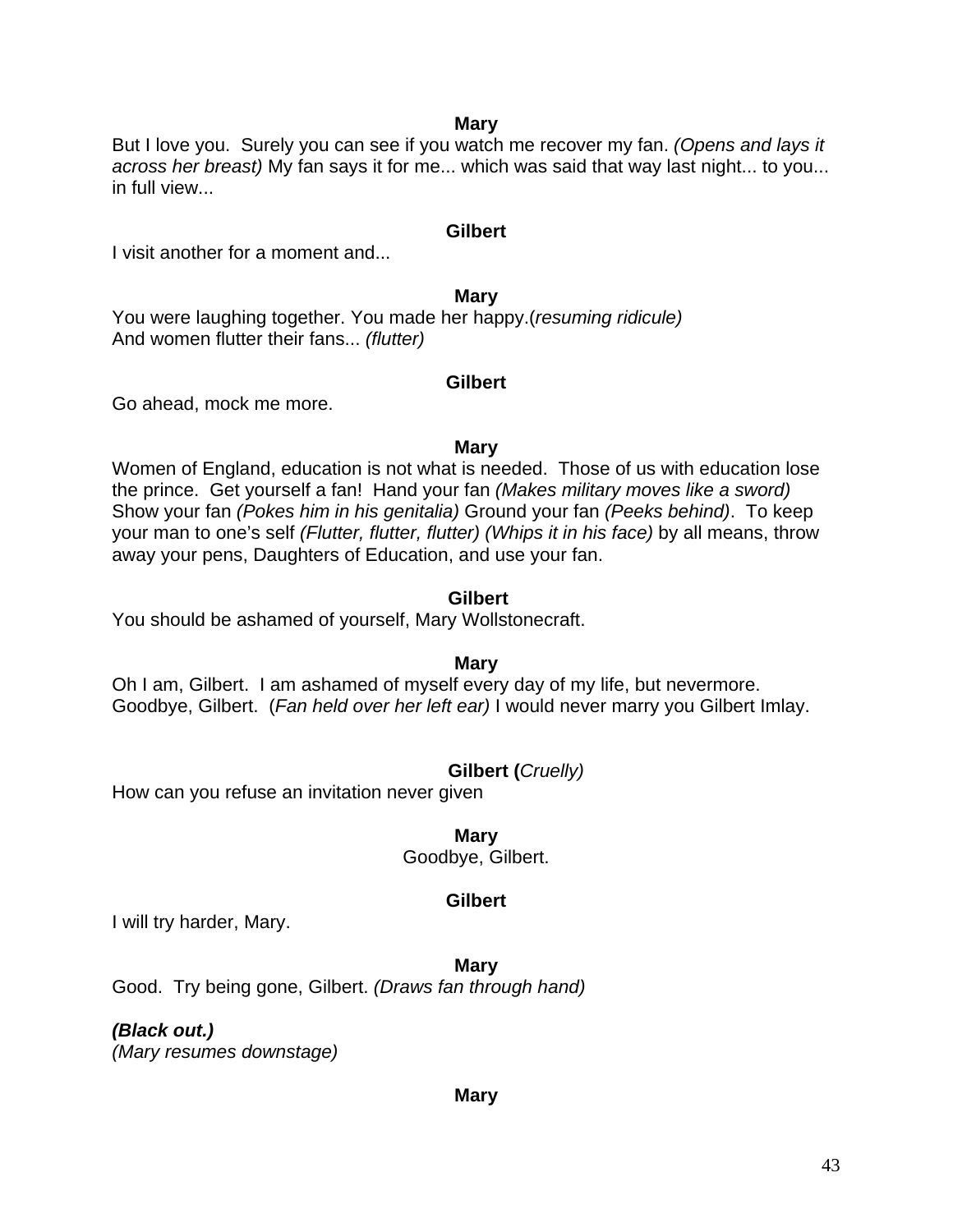Once you asked why I was studying botany. It came from visiting Eton. They were discussing the need for gentlemen to know the subjects as the theory of whales. So then. You are gone. You didn't like the way I walked. "Too determined." You hated my arms swinging. "Tense," you said. Oh, I would have bribed you, Gilbert, with more than a baby and a book if I could. I would have locked you away in my heart forever. You said I talked too much. Did you know, Gilbert, that whales move more by hearing than sight? Or dare I not say what you do not know.

## **Scene 23** **Punch and Judy (***Addressing each other)*  **Punch**

What is it now, Mary Why are you moaning.

**Judy**  I will be equal to men That's why I'm groaning.

**Punch** Well, you have to spend your days Toward changing your ways.

## **Judy**

Do you know my smart books? Can't you see my good looks?

## **Punch**

You cannot stand shoulder to shoulder with men At the same time you are lying underneath of them!

> **Judy** Now! Don't you see? Men never seem to understand me!

#### **Punch (***to audience)*  Mary still had her haughty looks.

 **Judy**  She held out hope in all her books.

## **Punch**

She wanted women to know her work.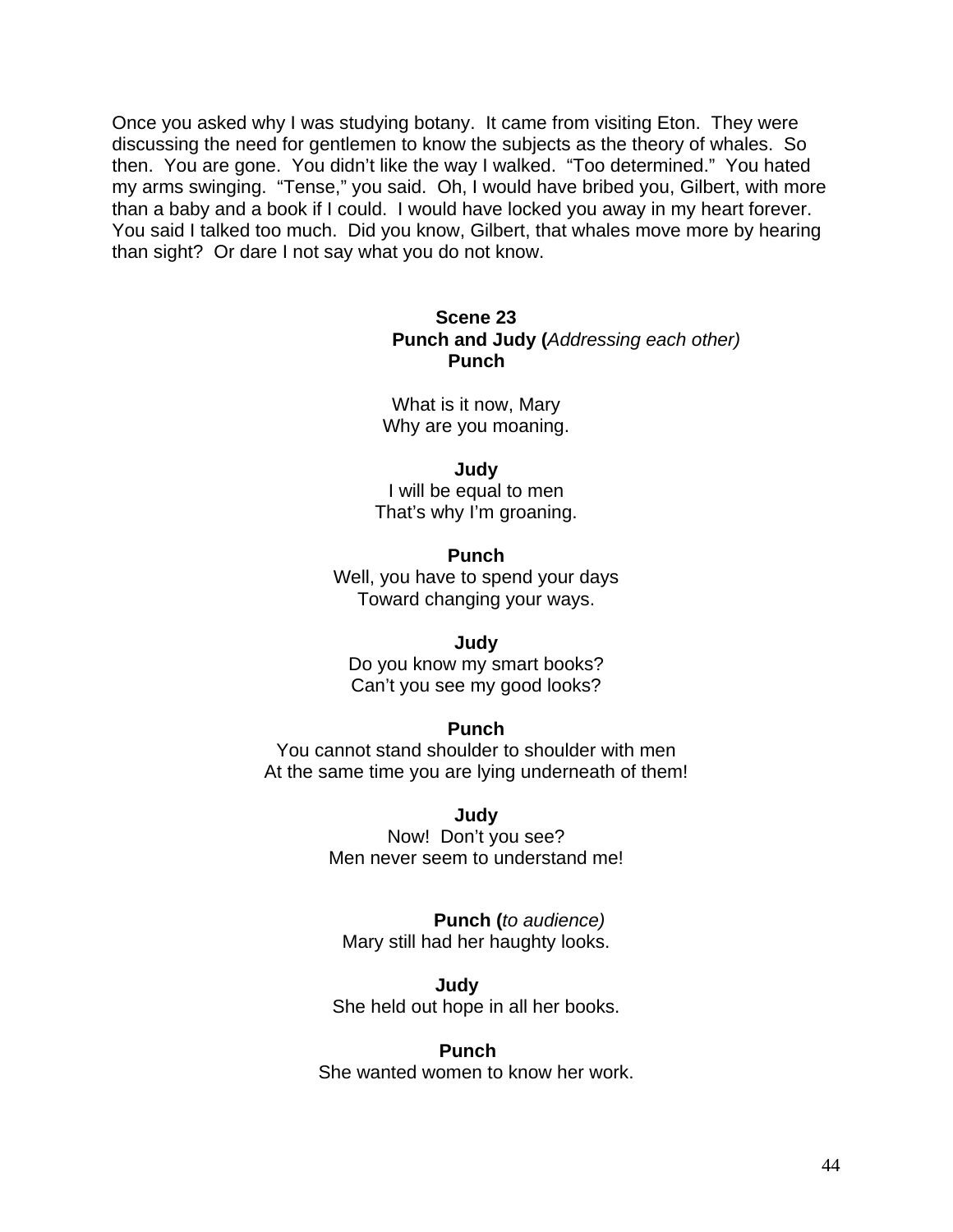**Judy** 

Wollstonecraft would never shirk.

## **Punch**

There is no truth that she would hide.

 **Judy** 

For that, many lesser men have died!

#### **Scene 24 Liza**

I do not wish to bring sad tidings. But Little Fanny is calling for her mother. No one else will do.

## **Mary** *(disoriented)*

I dreamed Fanny was a baby in my arms but old with white hair, asking why I was never home to hold her.

## **Everina**

I am sorry to report that Imlay has written of you. Saying you drank Laudanum to stay your hand. That you attempted suicide by poison. He makes you look like a hero no woman would wish to follow.

## **Mary**

 I am riding a runaway carriage and my arms are filled with books and they are flying out the side and I cannot catch them I cannot hold them. They are dropping by the roadside.

## **Clare**

Mary, the country says you are self-serving and not of service to God. That you flout the Church of England.

## **Mary**

I cannot seek honesty by dishonest methods .

## **EV**

Your readers, Mary ...well let us say their hatred is better than indifference,

**Mary** *(struggling)* 

Unflattering yes but...

**Joseph** *(encouraging***)**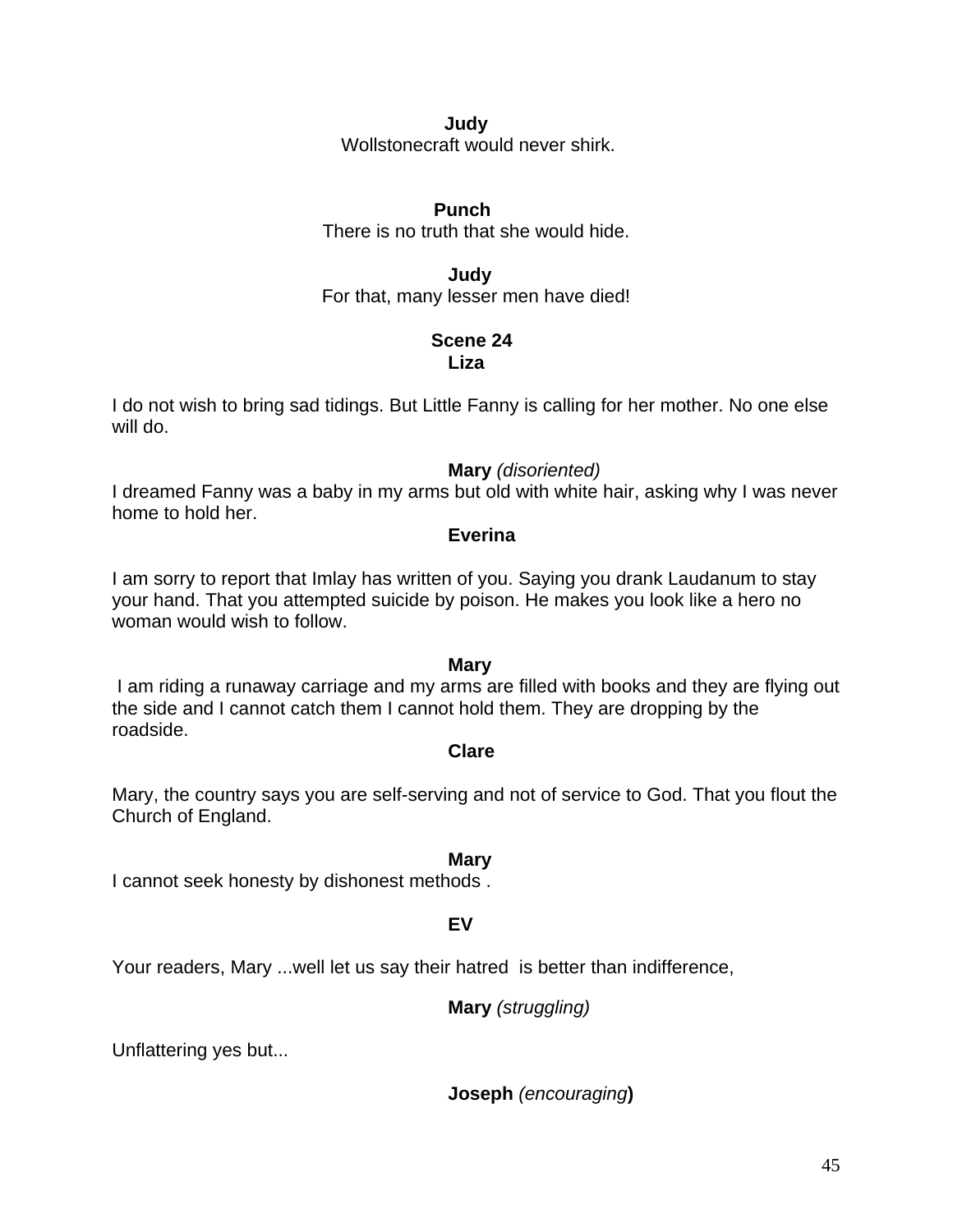The book is ....

## **Mary**

Mary, surely the villain inside you will speak without mumbling so you can see what you did wrong!

## **JJ** *(enthusiastic***)**

Mary I am writing to say you are receiving praise in France as well as England. Sweden wants you to visit It is said that you remember the future ! Instead of the past......that your ideas will be everyone's ideas, and are fast becoming....

#### **M**

If there is no one on this green earth who can love me, Who am I? I seek not the dark. (softy) So much light beneath me it looks like water.

**JJ** 

I hope this letter reaches you soon. I am told you suffer a depressed spirit. Mary you are now receiving favor. Come to my office tomorrow. The news is good.

**M** *(unhearing )*

How does one know when to be done with it?

## **Scene 25**  **Mary, Women's voices, Punch and Judy sing all lyrics**

**Judy** 

London Bridge is Falling down Falling down, Falling down

*(Crowd noises. Voices chanting "MARY, MARY, MARY, Burn her")*

**Judy (continues tune)**  London Bridge is falling down

My Fair Mary.

## **Mary**

I can not hear all they say.

(Woman's Voice:" *My husband beat me with a stick because of you. Says' that'll teach me')*

#### **Mary**

These women make a vicious sound.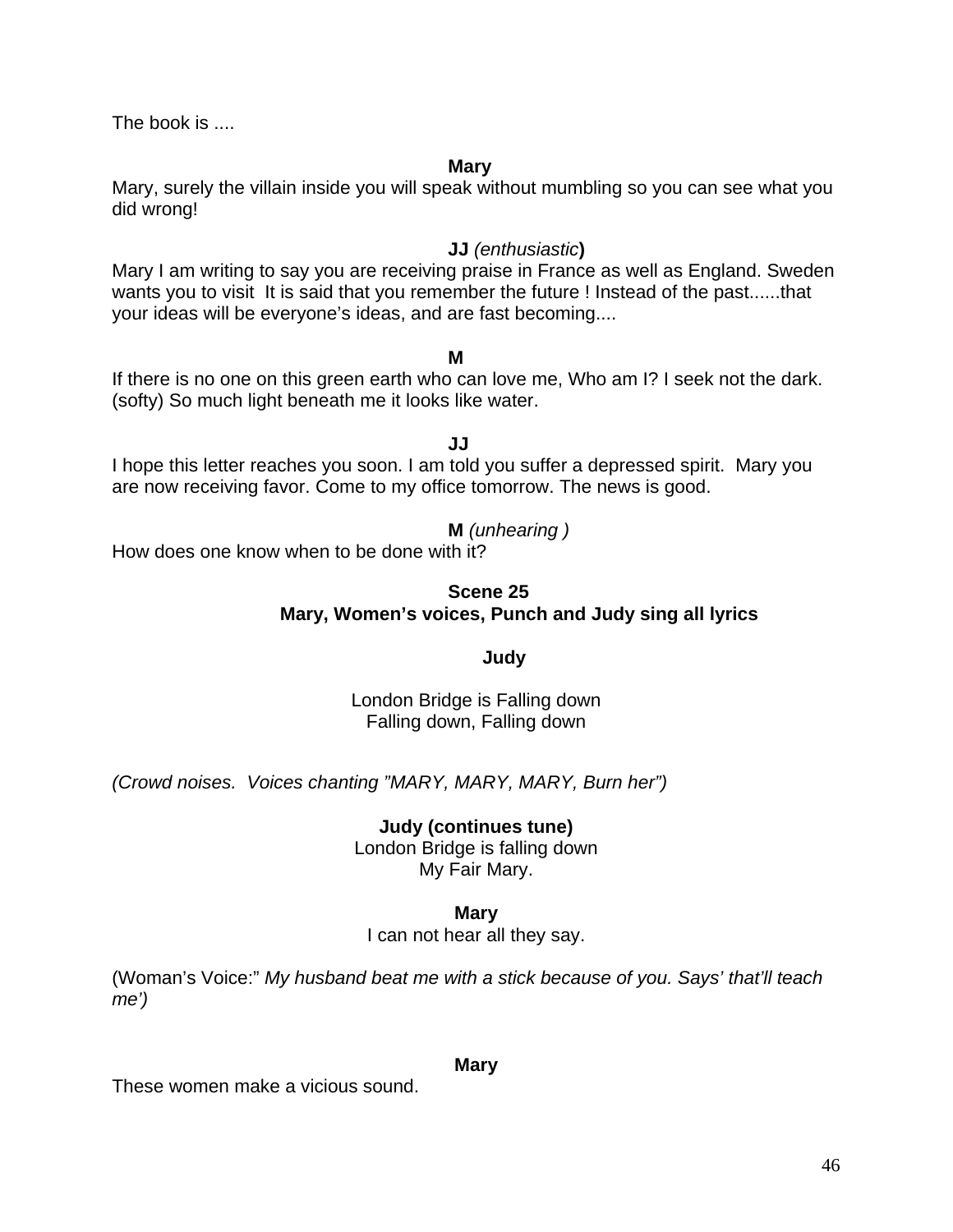#### **Punch**

Mary's hair goes down, not up Down, not up, down, not up She isn't dainty with a cup, My Fair Mary.

#### **Mary**

(Women's Voices*: "Mary Wollstonecraft")*

## **Judy**

She spared the rod and spoiled the child Spoiled the child, spoiled the child She wants our girls to turn quite wild My Fair Mary.

(Woman's Voice*: "She makes our lot worse")* 

#### **Mary**

They speak of me**.** 

#### **Judy** *(sings)* London Bridge is falling down

#### **Mary**

Were it men speaking, I would not crumble this way. But the women!

*(*Voice*: "Famous lady telling us how to act.")* 

## **Punch**

Ladies want to read of love Read of love, read of love, Ladies live in clouds above My Fair Mary.

#### **Mary**

Ladies of London, why not grant me.... (Voice*:" why'd you come here")*

#### **Mary (***voice rising)*

...grant me the courtesy given men authors...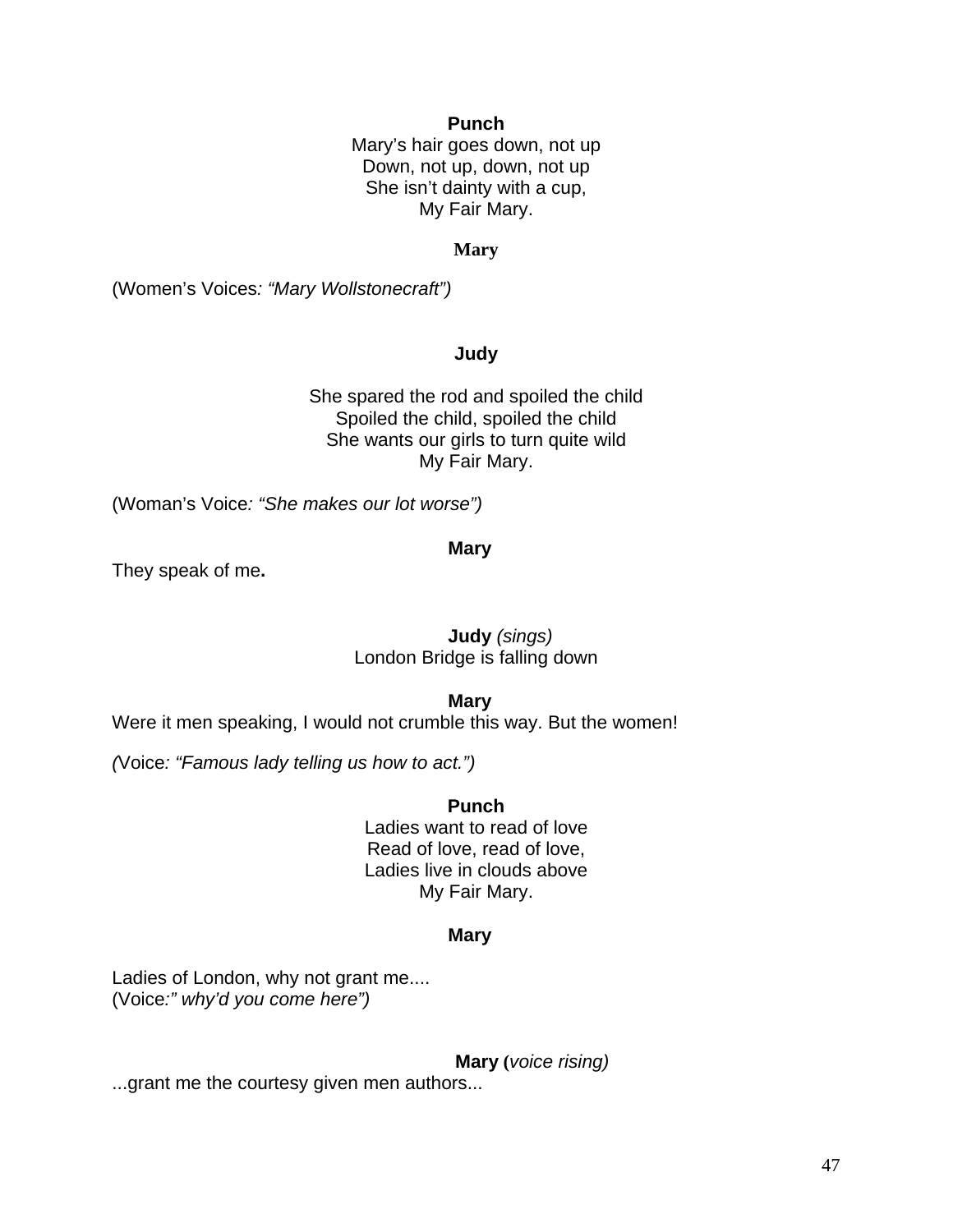#### **Judy**

Buttons, bows and satin and lace Satin and lace, satin and lace Marriage is what little girls should chase. My Fair Mary

#### **Mary**

Why not say my book is "controversial" as with a man's book. I have profited not.

#### **Punch and Judy**

Gold and Silver I have none, I have none, I have none...

*(Woman: " the vulgarity of her speaking of money")*

**Mary**

Dear Sisters of Blood, My plea was for all of you, not just myself.

 **Judy** 

Mary runs outside like men. More the cock than the hen She's growing muscles on her pen My Fair Mary

#### **Mary**

. Dear Women, Can we never throw a ball? Can we never run through fields? Do these belong only to men?

*( Women voices:* " How many ways does she think us ridiculous. " "I have as much liberty as I can use, more than is good for me" "Animals are rewarded well for subordination. And so are women." "All that jargon. The very title of her book is absurd" )

#### **Punch**

Women put her on a stick, on a stick, on a stick. They burned her like a wicked witch. My Fair Mary.

(Woman: "*The Vindication of the Rights of Woman.* What does that mean?)

#### **Mary**

Does my book give me a masculine mind? Or just a mind?

#### **Judy**  Build the bridge with wood and clay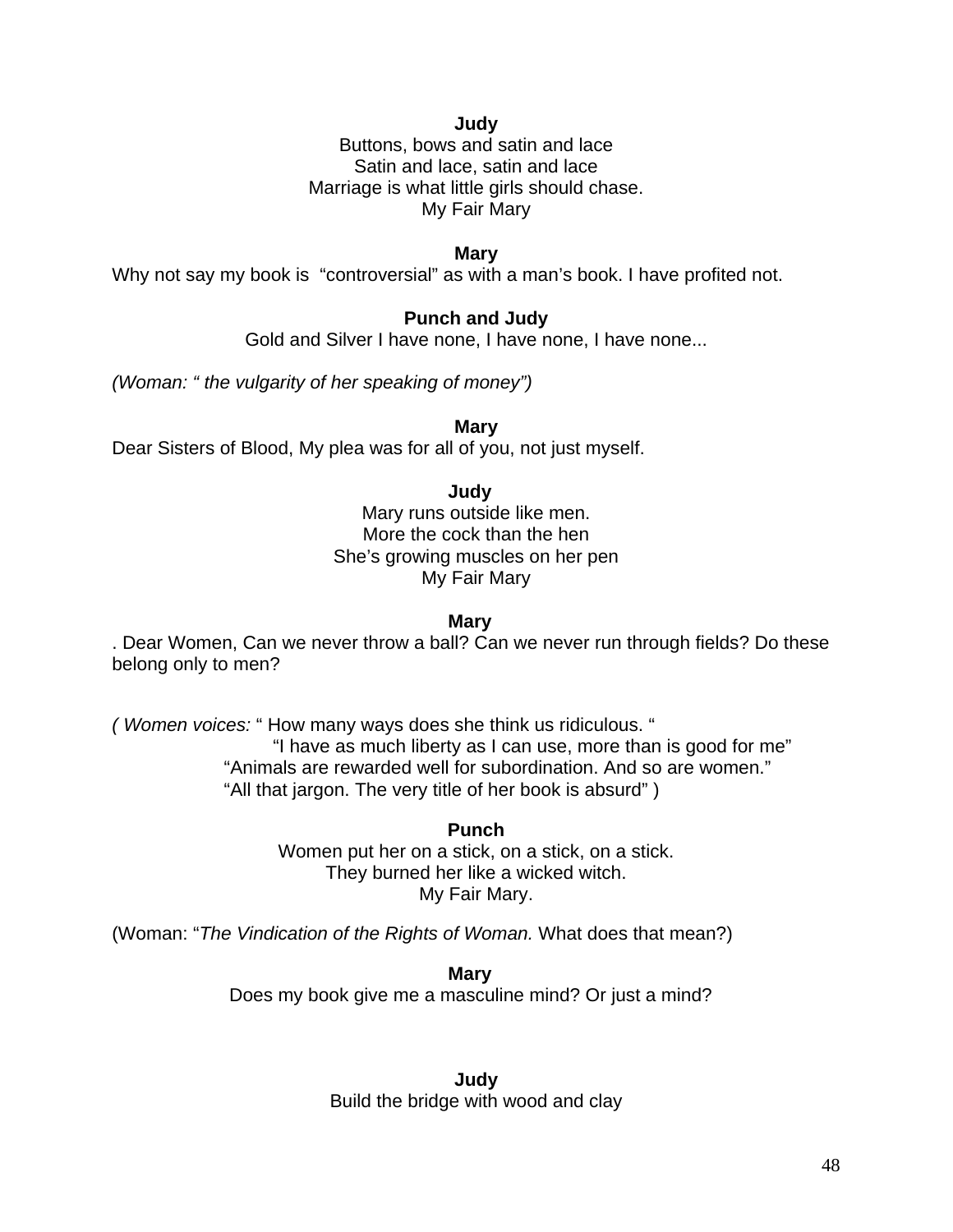Mary thought she'd have her say But other women held their sway Our Fair Mary.

**Mary** *(defeated)* 

Should we just, then, curl up on our mothers' graves? And die?

**Punch and Judy** *(plus all voices to a crescendo)*  Wood and clay will wash away, Wash away, Wash away Wood and clay will wash away, My Fair Mary.

*(Sudden silence of the din) (Lights down. All sound out. Then the sound of water rushing and lapping. Pin spot on pile of blankets on stage.)(Crowd circling blankets) (Mary stands to the side, watching)* 

 *2* 

**3**

**2**

**1** 

By Jesus she jumped, she did! Off the bloody bridge.

**1 1** That lady committed suicide. Did you see her jump?

I mean, she tried to kill herself; actually kill herself.

I know someone who knew her.

She had someone else's lover.

**3**

Why couldn't she be content. Does she think any of us has life easy?

*(On stage, Women 1, 2 and 3 examining the heap)*

**2**

Adopted one poor baby, dropped little Fanny, she did. Did she have another bastard?

*(Enter Liza)* **Liza** That is not true. She has one baby, Fanny. Fanny Imlay. She loves her...

**Mary** *(At side, under spotlight)*I was a writer first, and a mother next. Dear God, I regret it.

#### 49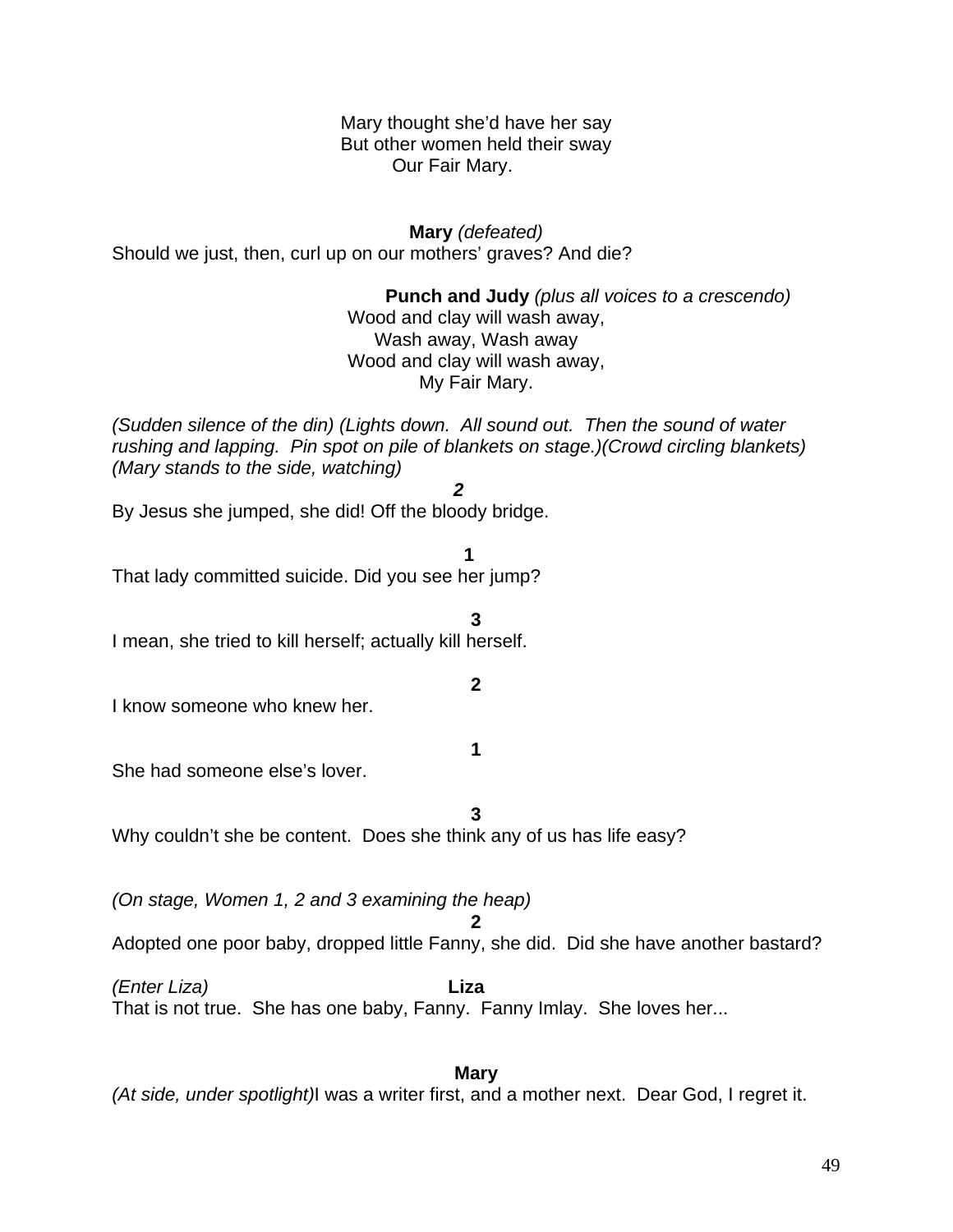**1**

They say she's almost dead. Fishermen under London Bridge saved her.

**3**

Look. It was her skirts what saved her. Filled up, they did. Floated her up to the top.

#### **2**

Now she'll think twice of wearing men's pants.

*(Liza and Everina move to either side of Mary, take her, walk her off slowly) (Black out.)*

#### **Mary**

As I slept in the water, I dreamed of little Fanny. That she was grown and I did not know how old she was, and if she got a schooling, herself. I did not know if she could read and write, and I put my hand on hers and she said, "You are in the world and not in me." and when I grabbed hold, there was only water, and I could not hold on.

## **Everina**

Does writing books really change anyone, Mary?

## **Mary**

I don't know. The Bible invented God. (*Ev slaps Mary)* 

## **Liza**

*(Liza hugs Mary)* It is alright Mary. There is something besides being a daughter or a wife.

## **Everina**

How would you know, Liza? Mary, really! What is the cost of being a writer?

## **Mary**

You mean, Everina, what is the cost of my beliefs? I do not know. Sisters, it seems even death does not want me.

*(Black out.)* 

## **Scene 26**

## **Punch**  Whatever happened to Mary's school?

## **Judy**  Her sisters keep it up, you fool.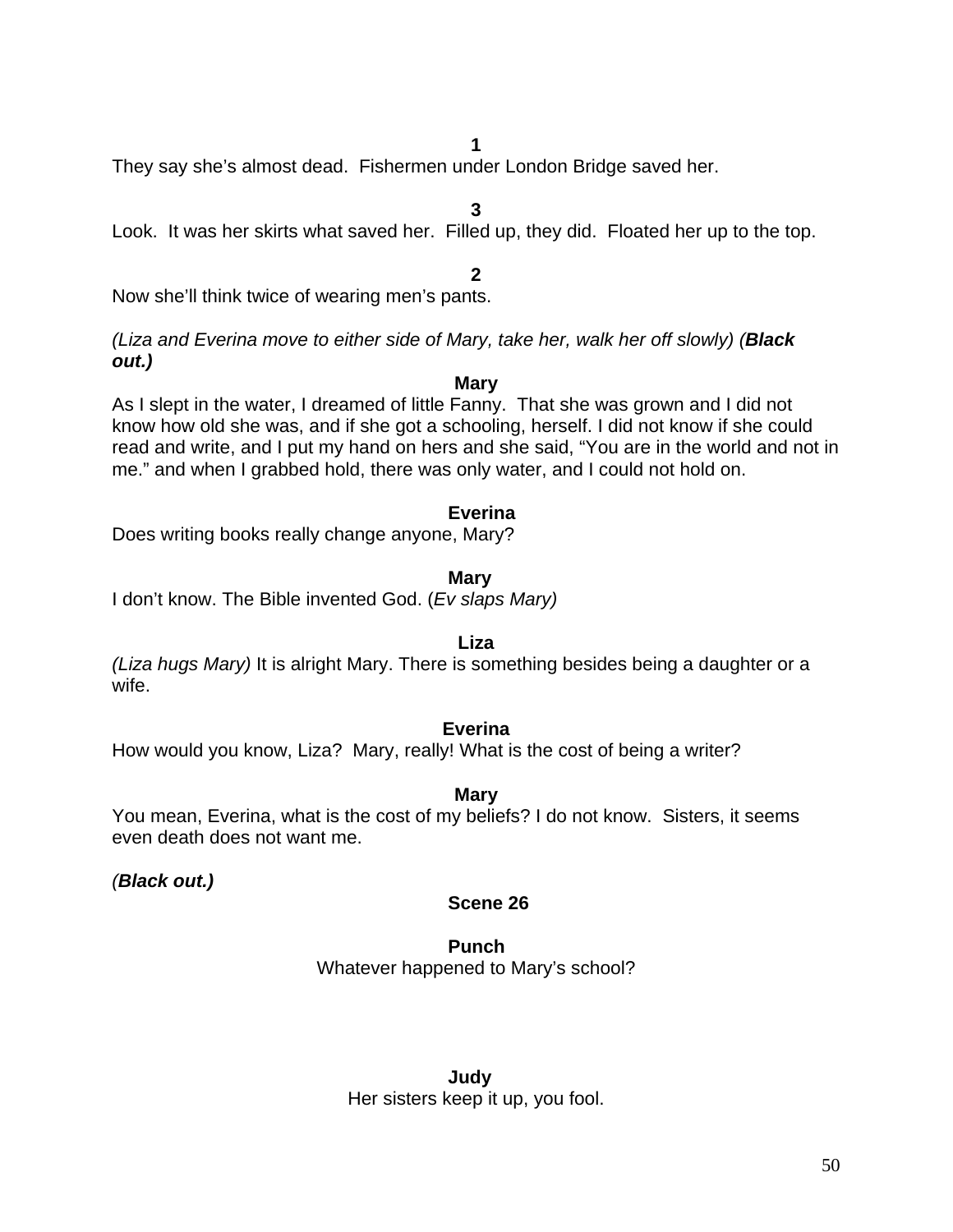## **Punch**

That hardly seems quite fair to me.

## **Judy**

Just shut your mouth and wait and see.

## **Scene 27**

## **Everina and Liza**

*(lights up)* 

## **Ev**

Twenty students and twelve guineas a week. Our school at Newington Green is flourishing, and where's Mary gone?

#### **Liza**

She's a writer, Everina. She's in her studio.

## **Ev**

I know where's she's gone. I mean why.

#### **Liza**

Oh, that I do not know.

## **Ev** I mean, why does she have to go. Just when the school's thriving and more boarders coming in.

**Liza**

We'll take care of the school for her, Everina.

She's caring only for herself.

## She is to be published. Her book will change women more than a school. We teach through her page now.

We have worked for 12 years for this.

**Liza**

**Ev**

She had a speech for the first new meeting, and then we will see what could be managed.

#### **Ev**

# **Liza**

**Ev**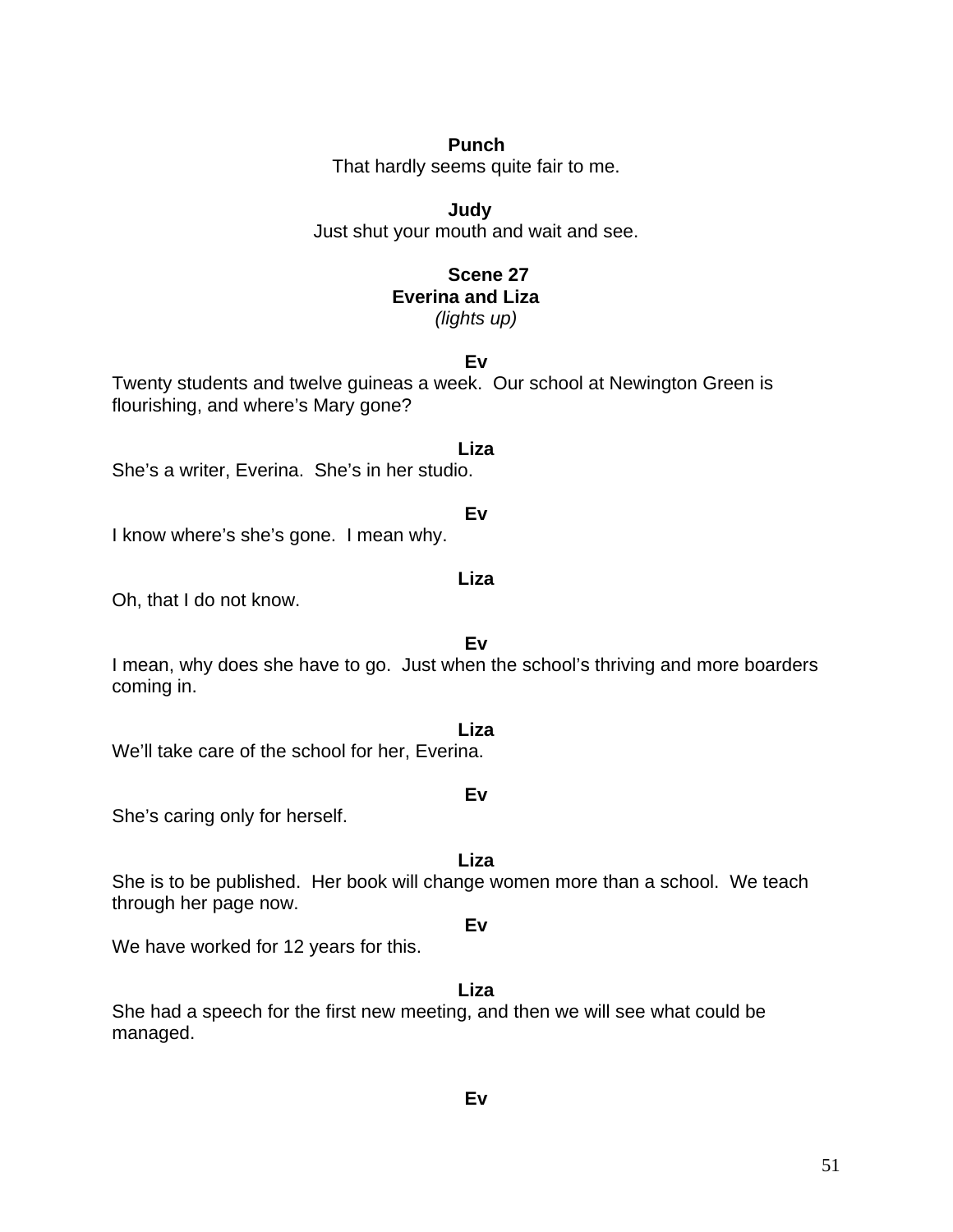A promise broken.

**Liza**

When birds fly in a line, the first one takes the wind. Sometimes it must fall behind and let another take the lead.

Birds now, what does that mean?

**Liza**

**Ev**

I don't know. Mary said it. And I have this note from Mary, *(Reads.)*I've taught you sisters. You've listened and learned. To this you must add more. Now begin the work and the Lord be with you.

**Ev**

Liza! You are not going to address the group! With Mary's speech?

#### **Liza**

*(Standing on platform)* Students, New Scholars, Welcome to Newington Green. *(Grows stronger throughout)* Welcome to Newington Green. You are gray as newborn mice. Unsure and afraid of humankind. But not for long, my young scholars. Worry no more how you should appear or what you should say. Knowledge made pleasant will cure your ailments. Adorn your inner self, no matter how you pile high your hair. Forget that artifice and I will give you good luck. No one can teach you happiness, it is true. But I will teach you to influence God as others do. Study well.

#### **Ev**

How can we do this without Mary? We need her. Oh Mary, I miss you so much.

#### **Liza**

Learn to influence God as others do. Didn't you hear my speech, sister? And teach them from Mary's book, *Vindication.* It will be the bible for women.

Oh, it is *your* speech now, is it?

#### **Liza**

**Ev**

Follow me. Our class is waiting.

## **Scene 28 (in Mary's studio)**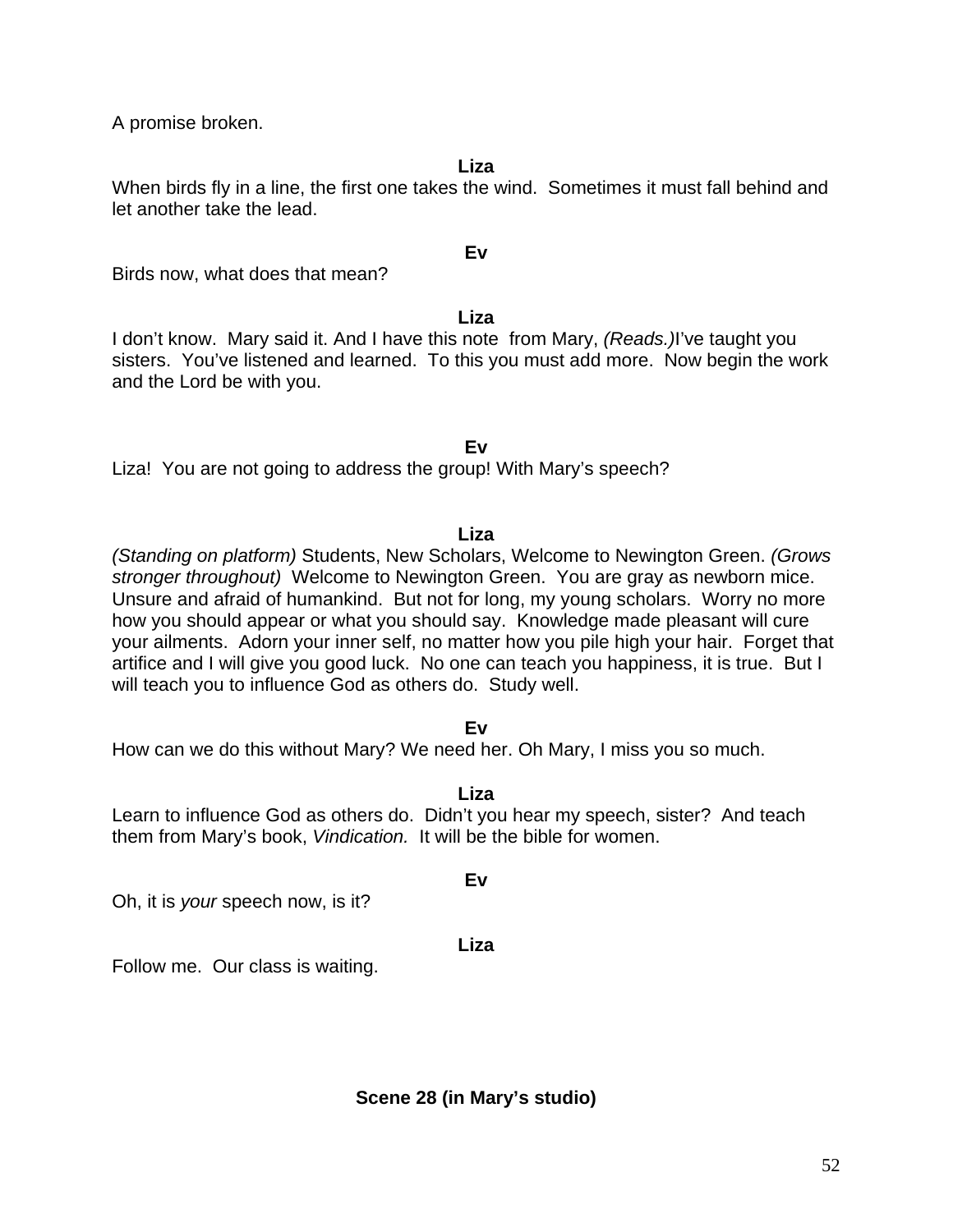## **Mary and Joseph Johnson**

## **Mary**

*(Mary is reading a note to JJ.about ultra conservative Edmund Burke))* 

Dear Right Honorable Mr. Burke,

Why indeed should you wish something changed for the poor. Why indeed should you know of justice or poverty when you have tasted neither. You call men effeminate and sentimental if they care for the welfare of others. Well, I will draw a map of principles attacking you with logic better than your own. Through my debate, Edmund Burke, it will be seen that men made of marble and stone are not living things, and therefore their ideas shall not live as well.

#### **JJ**

Mary, you know I applaud all you do, but...

#### **Mary**

I hate it when you begin like that.

**JJ**

You cannot send that to Edmund Burke.

#### **Mary**

Once in a public meeting, he asked a question and then he said I could not know the answer. I fumbled and became unsure of what I did know. Never again.

**JJ**

Mary, you are now a public intellectual, and cannot call a verbal duel with Edmund Burke. He will ruin you just when you are gaining respect. He will find something about you and burn you in effigy. He, *(Shouts)* Mary! Listen!

#### **Mary**

Say my name as if it is someone you love.

**JJ**

*(Softly)* Mary, your letters are printed for all to read.

**Mary**

**JJ**

As well they should be.

Not always to your favor.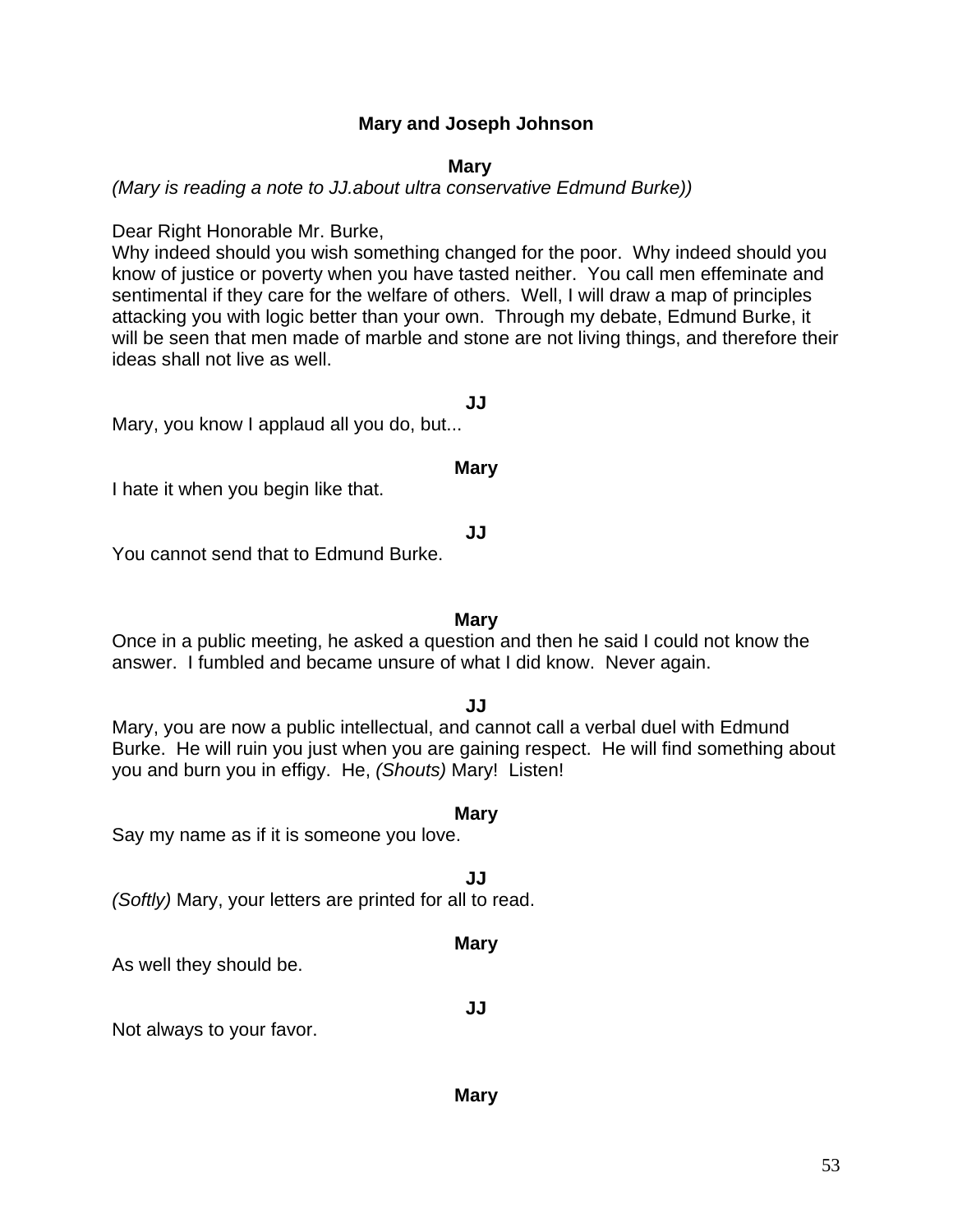What, Joseph.

**JJ**

Edmund Burke writes that you bleed from the heart and have relieved your brains of that necessary substance. He goes on with ridicule.

#### **Mary**

Joseph, I will not be silent on this subject. Burke cares not that 1 percent of the people own 99 percent of the land. In France, people are killing each other for a loaf of bread. Here, children eat mud in the streets to fill their stomachs.

#### **JJ**

This is one fight you will not win. The poor have been always with us.

**Mary** Do not quote scripture to me, please. The Church of England does not own Christ, yet. In fact, if Mr. Burke lived in Christ's time, he would assign my crucifixion. That is the morality of Mr. Burke!

**JJ** 

**Mary**

**JJ**

They called you...

Spit it out, Joseph.

*A* hyena in petticoats.

**Mary**

Not true. Hyenas run in packs. I am very much alone.

**JJ**

How many enemies do you want at one time?

## **Mary**

As many as can read my books. What is one woman against an army of men.

**JJ**

He can pay people to burn you in effigy, Mary. Do not...

## **Mary**

Joseph, Joseph, do you think I defy you? It is not you I fight. Well I know that if there were not a Joseph Johnson in this world, there would be no Mary Wollstonecrafts in print at all.

54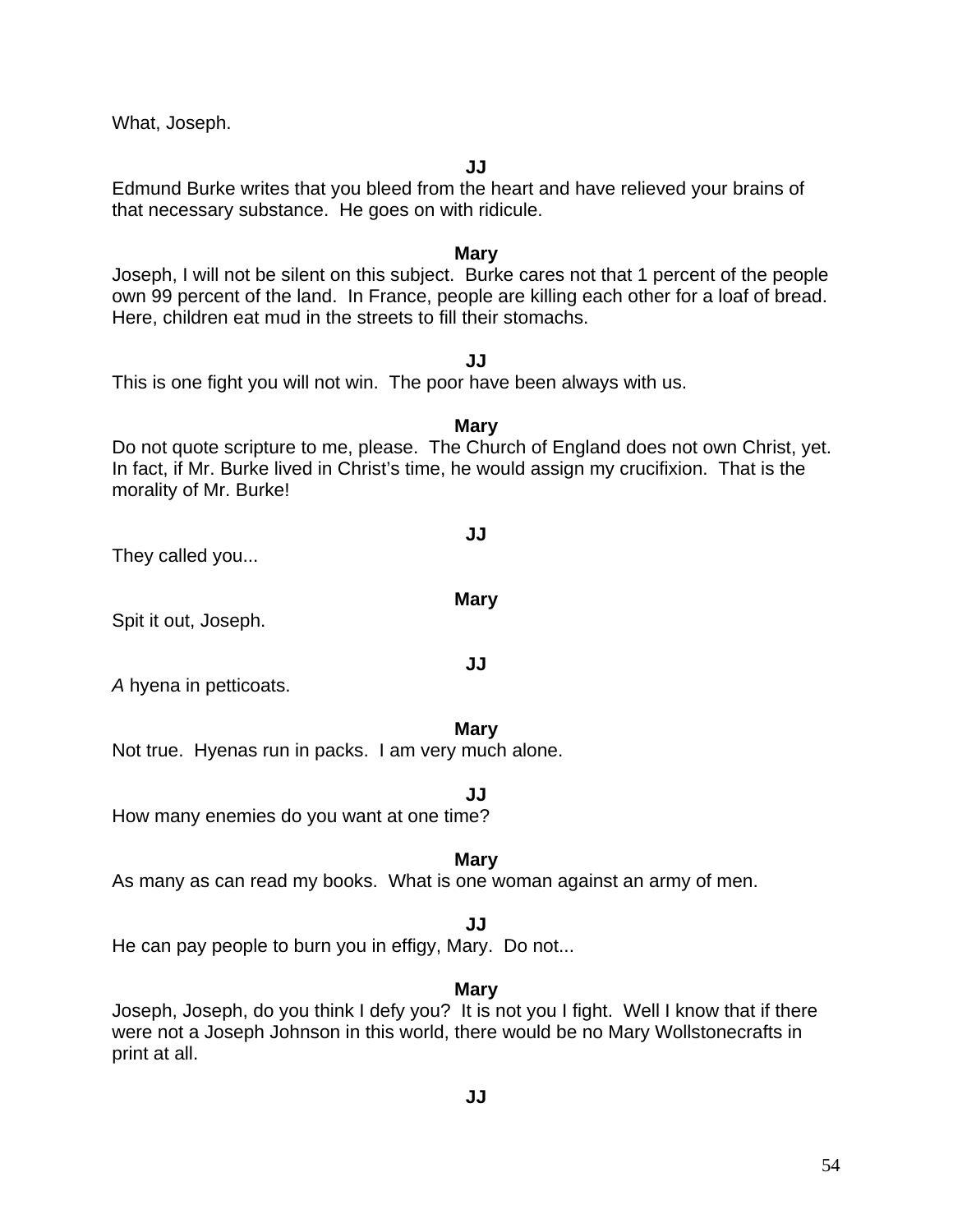He has more influence than you do.

## **Mary**

Everyone has more influence than I do. If that would stop me, I should have tripped over my "petticoats" long before this.

## **JJ**

Mary, sheer oxen power will not win the day.

## **Mary**

Let me apologize to you, and promise you I will not mention the affairs of church and state. Carry this letter I've penned. It is purely personal. That is my prerogative, is it not? A personal note to a great public figure? Sores left to fester are seeds of disaster, we do not want disaster, do we Joseph? Men court disaster. Women are allowed civilized discourse. On fragrant paper.

Dear Mr. Burke, *(Reads)* You are an ugly, horrible man. You have a bad influence upon female readers. You have convinced them that littleness and weakness are the essence of beauty – smooth delicate creatures who totter in their walk. I do not care about being big of bone. I dedicate my writing of THE VINDICATION OF THE RIGHTS OF MAN to the Right Reverend Honorable Edmund Burke. *(Triumphantly)* One half the human species does have a soul. It is I, Mr. Burke, your enemy.

## **JJ**

Fragrant paper, indeed.

## **Scene 29 Liza and Everina in the school**

## **Liza**

There are more women than books. More young girls than paper. Where do we go now for money? Mary's name is everywhere.

## **Ev**

We will continue meeting. And the older ones are teaching the younger.

#### **Liza**

It is not enough, Everina. We have not enough of any supply.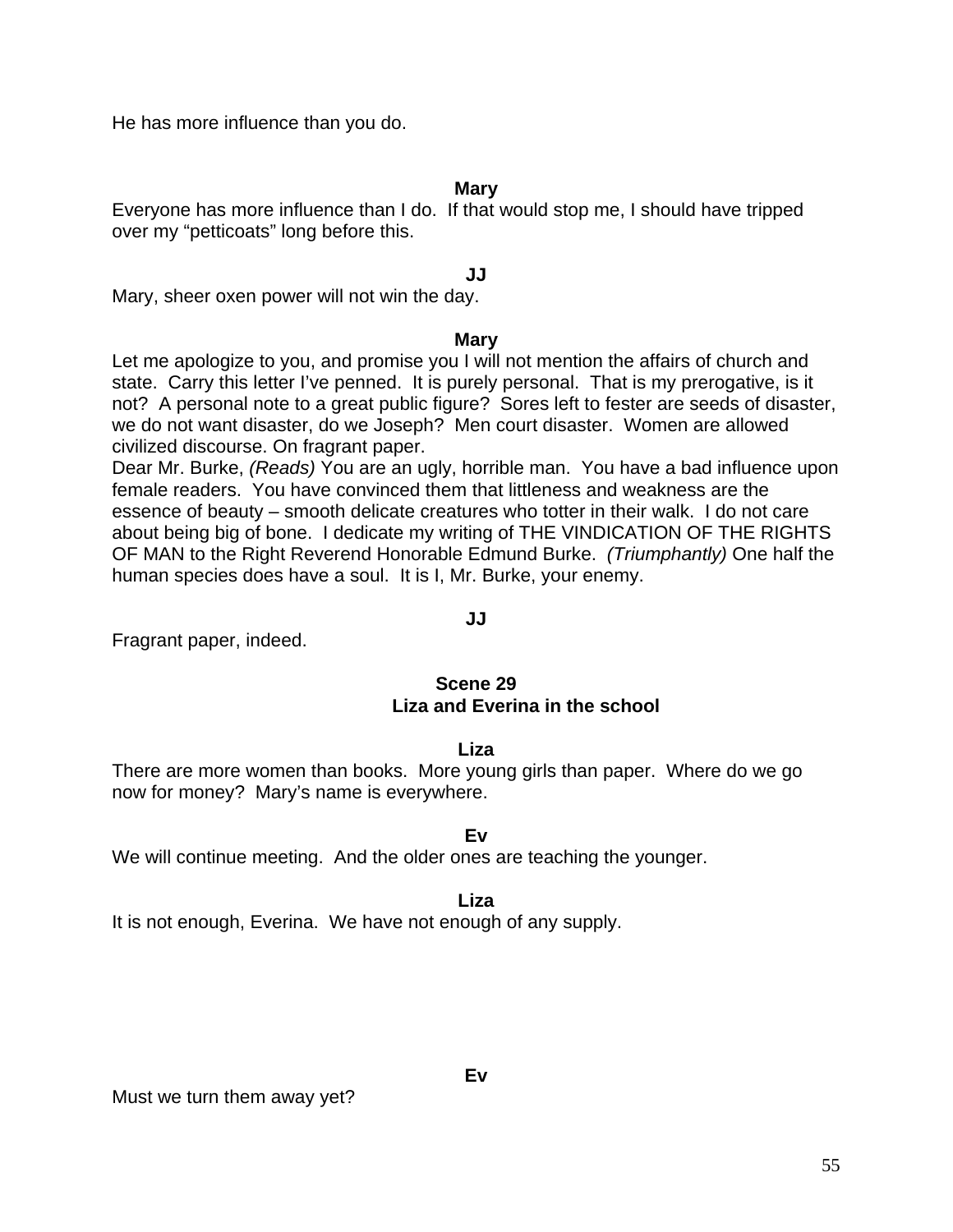**Liza** Not by my counting. But soon. Something must come to us.(*black out.)* 

#### **Scene 30**

**Judy**  Even brilliant women weep.

 **Punch**  If there are men they cannot keep.

**Judy** Fuseli was the painter of the day.

#### **Punch**

A bon vivant who had his way.

 **Judy**  Henry belongs to someone for life.

> **Punch**  Henry Fuseli has a wife.

 **Judy**  Mary's left outside. That is true.

## **Punch**

Let us count his lovers: One, two and two and two and two...

## **Scene 31 Mary in Henry's studio**

 *( Mary is on stool.) (Enter Everina)*

#### **Everina**

You will wait a long time for Henry Fuseli, Mary.

#### **Mary**

You are not invited to this sitting, Everina.

#### **Everina**

I bring a message from the great artist.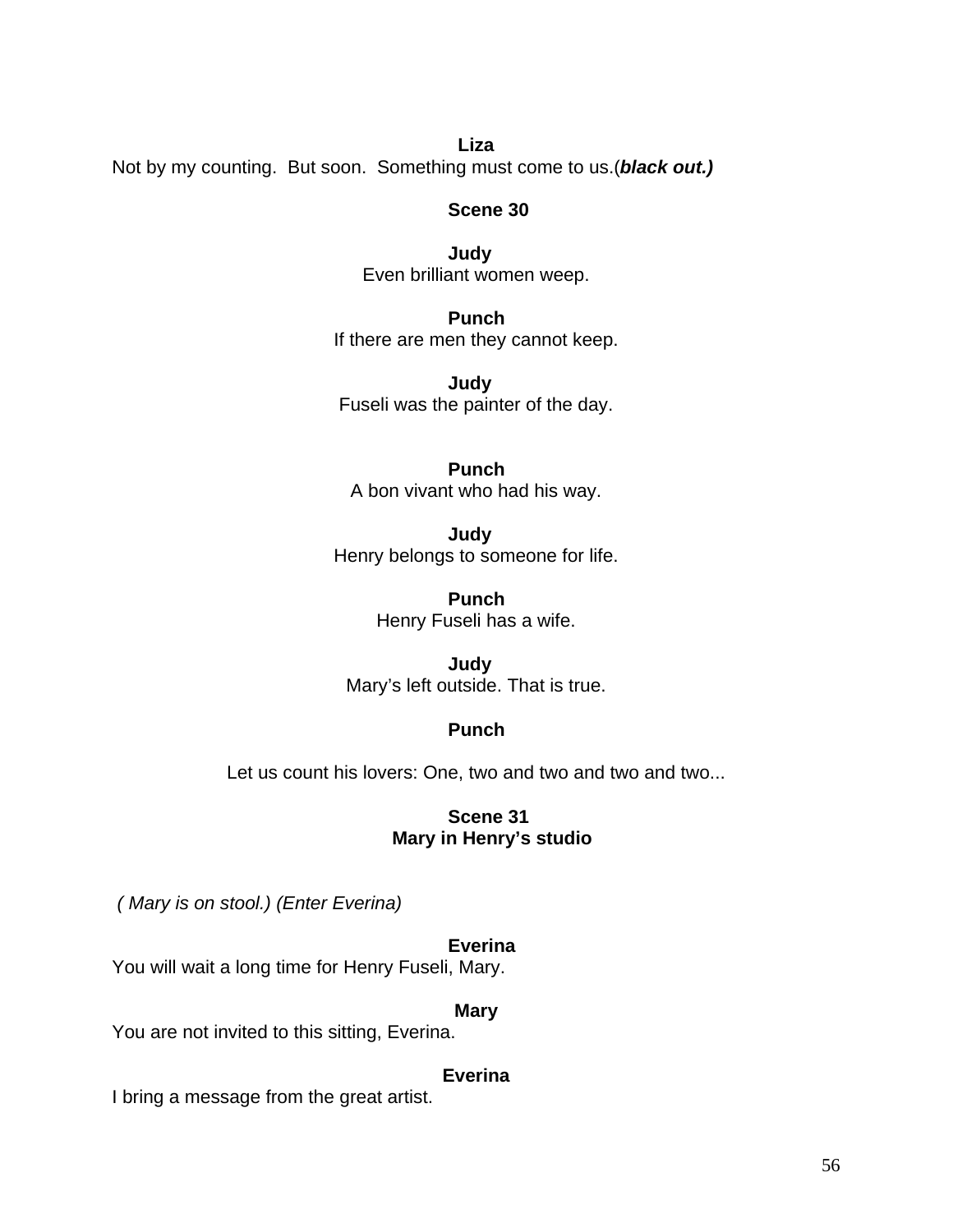#### **Mary**

A message? From Henry?

## **Everina**

By way of Henry's wife.

**Mary**

What impertinence.

## **Everina**

She had your letter sent back to your home.

## **Mary**

And you, of course, took the liberty to read it. *(Mary attempts to grab the paper)*

**Ev**

*(Reads)* Dear Mrs. Fuseli. Henry is the only one I can come to life for...

## Give it here.

*(Runs away from reach and reads)* His love for me is pure as is mine for him. This letter requests the softening of your heart, so the three of us can enjoy the domesticity... Mary! "The three of us?" *...* the domesticity of friendship without pain. I throw myself upon your open heart, that we three may live in the same house as one.

## **Ev**

**Mary**

Oh no. Here is Mrs. Fuseli's answer. "Miss Wollstonecraft: You write you do not wish to marry my husband. How pleasant that you honor English law, as he is already married!" And oh, by the way,Mary, I think that Mr. Fuseli will be late.

## **Mary**

He has a business appointment. Some woman, an art patron, at my home.

**Ev**

**Mary**

Yes, in your bed. His patron left in haste. I gathered the belongings.

Leave me now.

Come here.

## **Ev**

**Mary**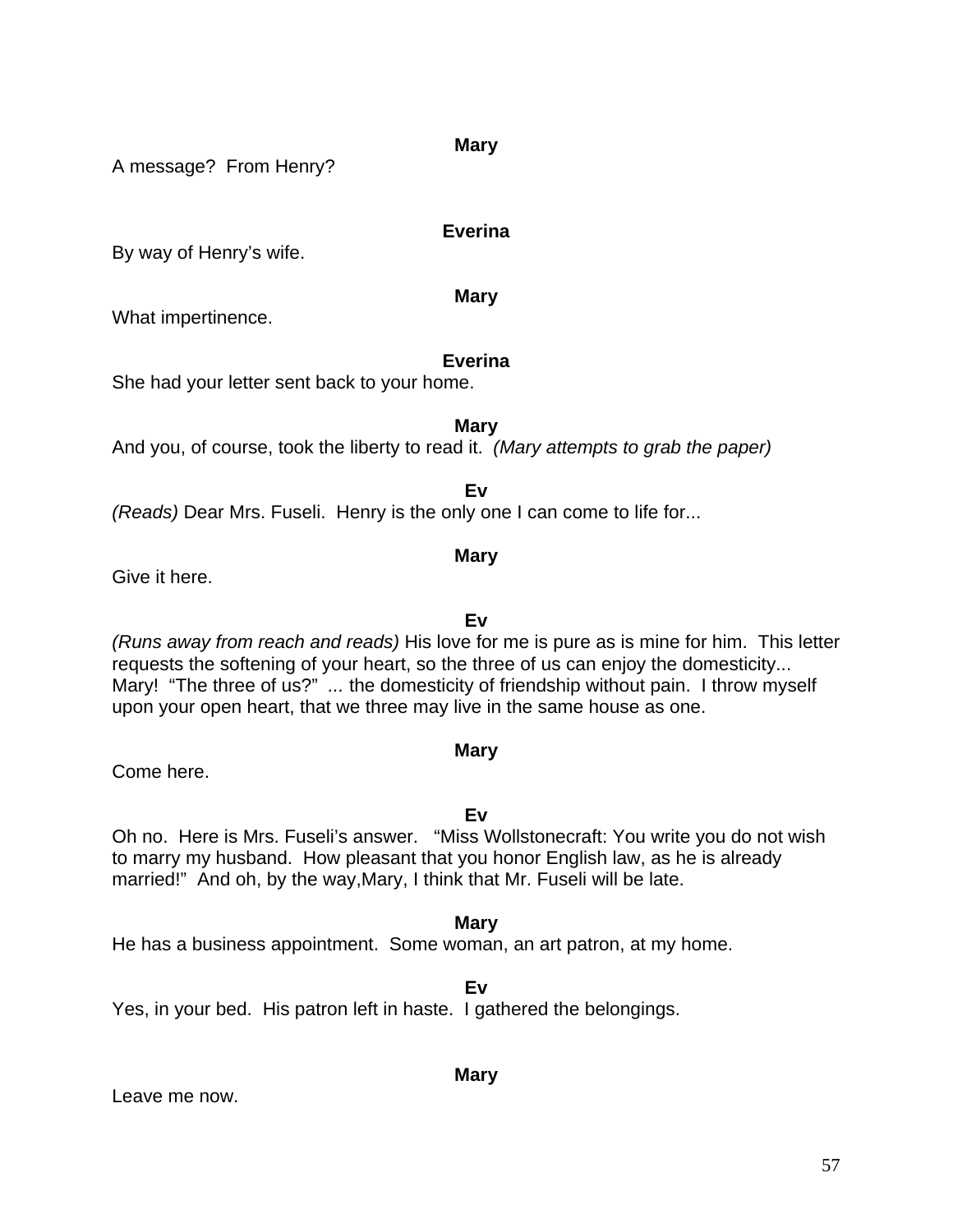**Ev**

Yes, the patron was in quite a hurry. *(Produces a top hat, cape and cane)* Mary, come back to Newington Green. It is not you he cares for. Really Mary, it is not you he loves. If he and Joseph Johnson were lying on that table, you'd cover them with a tablecloth, serve tea and write on top of them.

#### **Mary**

Joseph Johnson!

Do not pretend you do not recognize this cape. You try to see everything at once, and therefore you see nothing. What is it about you that makes the world the way you *think* it should be rather than the way it *is.*

**Mary**

**Ev**

**Mary**

**Ev**

**Ev**

Henry loves me, and I love him. Love knows no gender.

I am sure Mr. Johnson would agree.

It is his essence I love.

And what of Mrs. Fuseli?

#### **Mary**

There is a special place in hell for women who do not help other women.

**Ev**

Hell must be crowded then with women who do not want to help other women get their husbands. Henry Fuseli is a pretender. That is not even his real name. He is now fashionably Italian.

*(Exit Everina)* 

#### **JJ**

*(J J Knocks)* Mary? Are you still here? *(Mary sweeps the table cloth over cape and hat on floor) (Enter JJ, sans cape and hat)*

**JJ** Mary. I quite by chance saw Henry. He is on his way. We will be printing some texts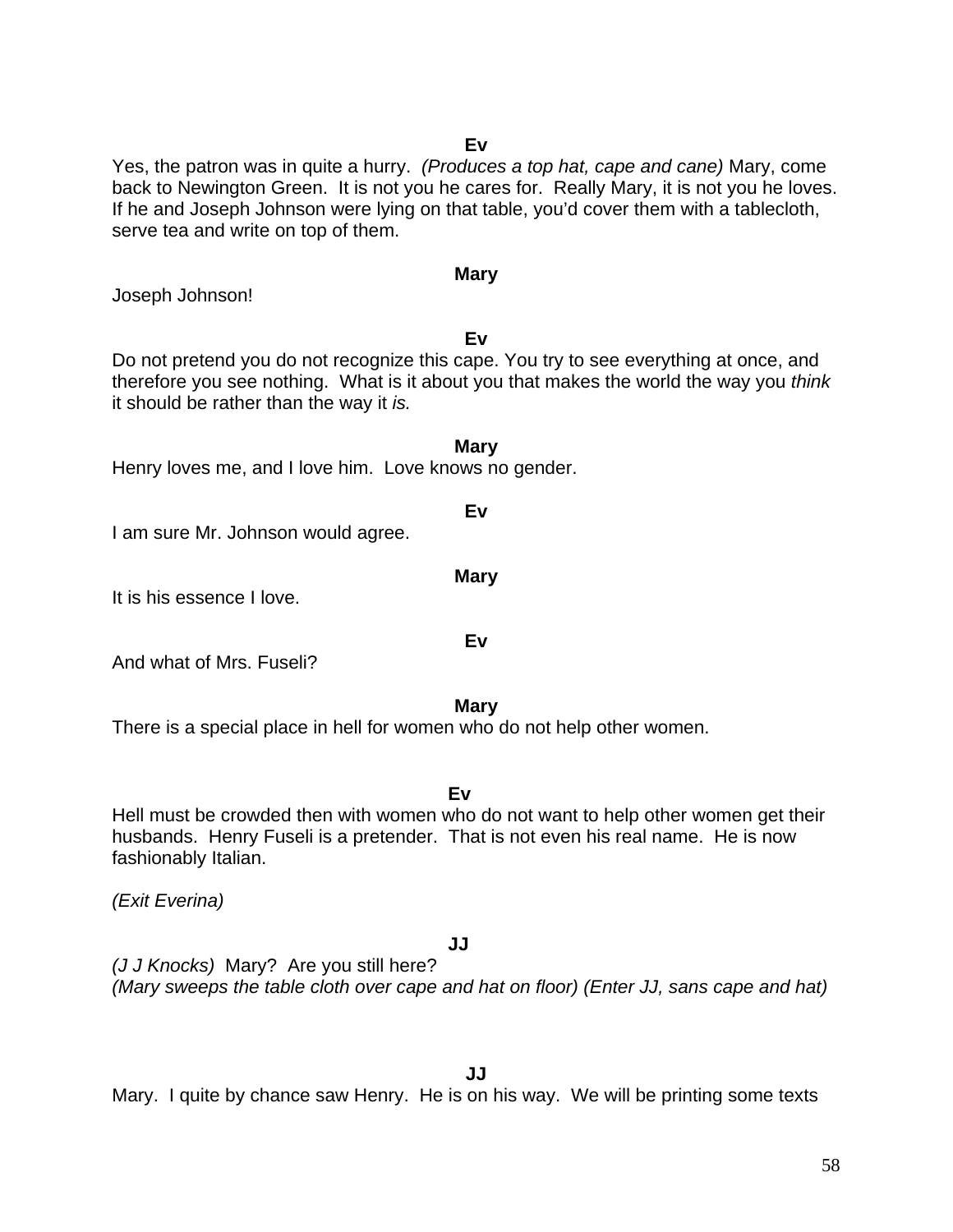about his work. A genius, that man. He sends his apologies for keeping you waiting. My fault. Entirely. All mine. Forgive my hurried appearance, he said to run to you before you left the studio.

#### **Mary**

*(Dryly)* I am sure, Joseph, that genius knows no timetable. His paintings are immortal, and therefore time is expanded for him.

**JJ** *(Gestures walls)*Ah, look at these paintings. I can feel his presence, his essence. *(Walks to her to take her hand.)*

#### **Mary**

Oh yes, his essence. I can smell it from here. *(Black out)*

## **Scene 32 Punch and Judy**

## **Judy**

Knock, knock. I have something to say.

#### **Punch**

*(Pops up with scarf on head, impersonating woman)* Who is at my door this time of day?

#### **Judy**

Oh Mrs. Fuseli, Mrs. Fuseli, it is I, your husband's lover.*(Sound of door slamming)*

#### **Punch**

Leave my door, I will hear of no other.*(Punch disappears)*

**Judy**

Please listen, please listen, Mrs. Fuseli.

#### **Punch**

*(Reappears)*Who is this sloven Mary calling for me.

#### **Judy**

I wish for us all sweet felicity.

#### **Punch**

You? In my bed with Henry and me?

#### **Judy**

Women have much to give one another *(Clown whistle)*I can wash the sheets and the bed cover *(Clown whistle),* I can write of Henry's arts...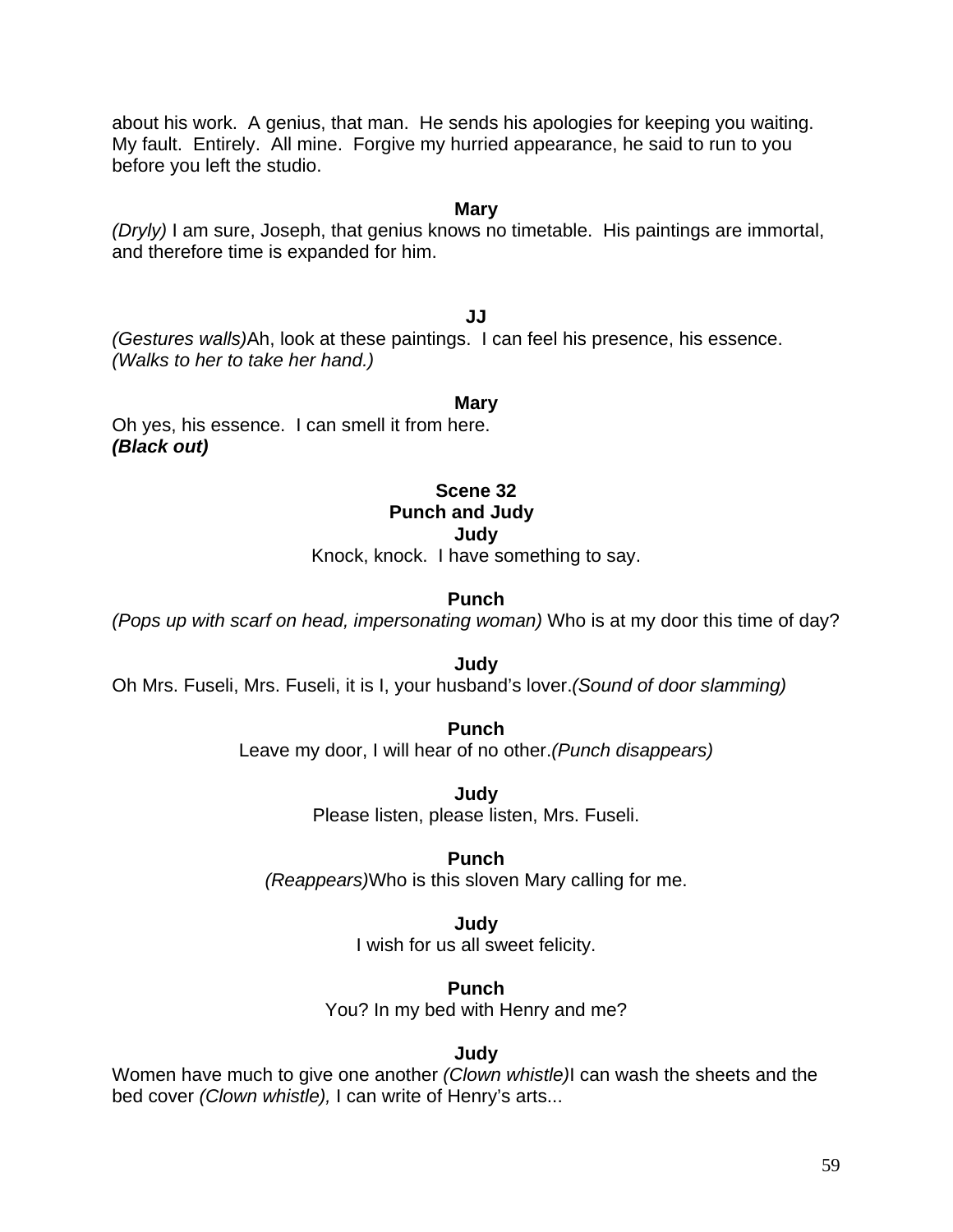## **Punch**

**Judy**

Our bed already has too many parts. *(Lists)* Joseph Johnson, William, Nathaniel and Edgar.....

Then may I borrow a cup of sugar? Or have I come at the wrong time!

## **Punch**

*(Dumps sugar on Judy's head)* Would you like some tea with that? And do you take lemon or lime!?

*(Punch and Judy assume different positions on stage, now addressing each other as Punch and Judy)* 

> **Punch**  Judy! look over here. Mary soon finds another.

> > **Judy**  A man she loved first like a brother *(Both exit)*

## **Scene 33 Mary and William at home**

*(Mary enters. William puts down his newspaper. Mary is seated.)* 

## **William**

I read where Mr. Imlay has returned to America.

#### **Mary**

To my great relief.

#### **William**

I also read in the papers that your neighbors Mr.and Mrs. Fuseli died a foul death by carriage.

#### **Mary**

Well, now that they're dead, at least they'll have something in common.

## **William**

I wish I understood, my dear Mary, why a lovely woman has such a sharp tongue.

#### **Mary**

I'm sorry I give you the impression that is all that is sharp about me.

#### **William**

I try and try to understand how your mind works. Truly I do.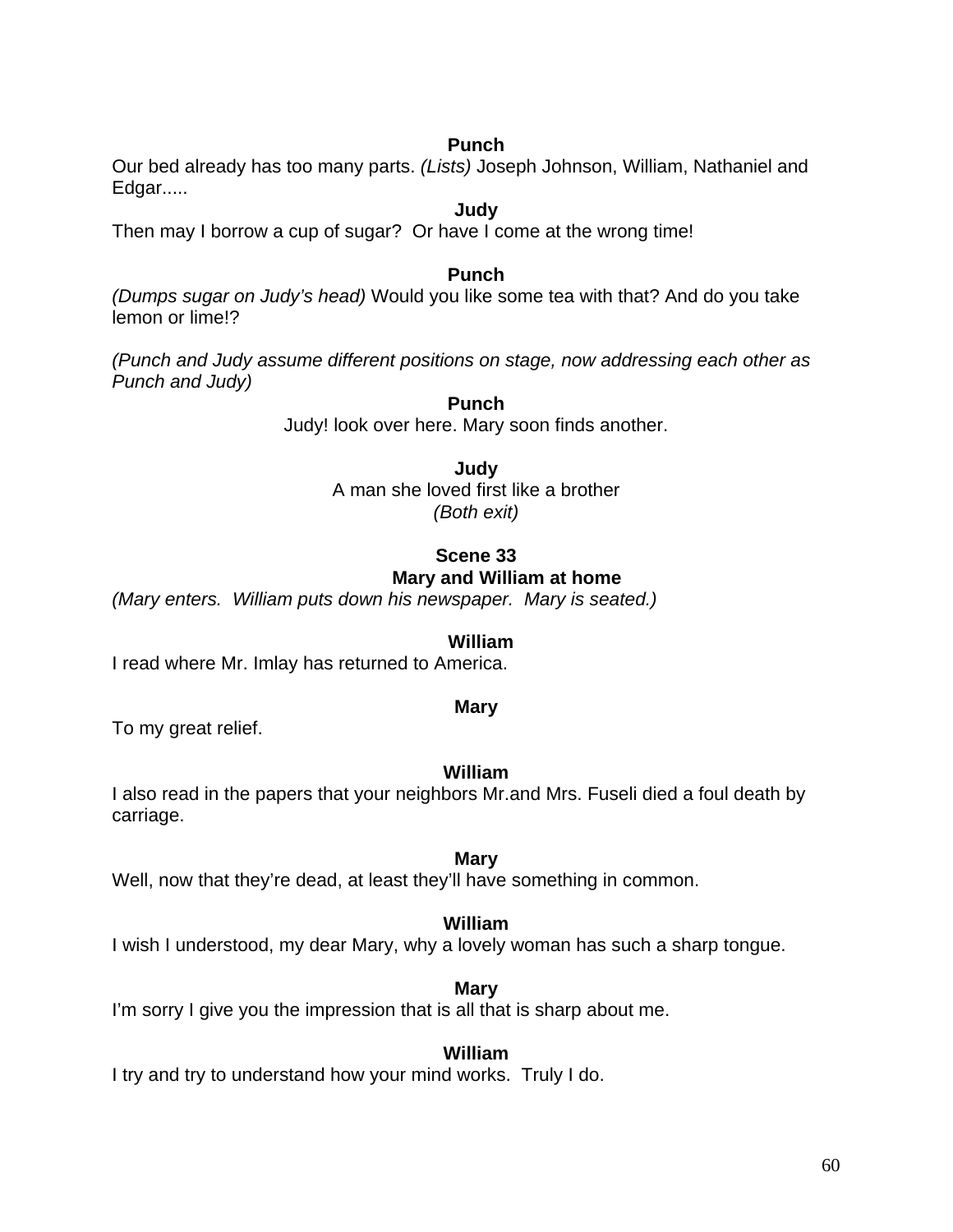## **Mary**

Men cannot and do not understand our thoughts. They hear sound, but cannot imagine how the mind formulates. Even, dear William, even you.

## **William**

But I support your work, don't I? Don't I Mary? You always say that of me.

## **Mary**

And why shouldn't you? *(Hands him her book)* My books are equal to Jacques Rousseau's books. As much a work of art as his.

## **William**

(*Joking)* Art? Art is it? I see no paintings here.

**Mary** I call upon you because I believe you read a woman's work without prejudice of thought.

## **William**

I read ideas, and they have no gender.

**Mary and William Freeze** *(Punch and Judy intercut here.)*

## **Scene 34**

**Judy** Oh William Godwin, William Godwin. Help! This water is not for the drinking

> **Punch** Do not bother a philosopher when he is thinking

**Judy** But the house is burning, raging with fire.

## **Punch**

And who is at home, may I inquire?

## **Judy**

Your mother's asleep, and the archbishop's there too.

**Punch** The archbishop is trapped? What can we do?

**Judy** The archbishop is writing philosophic morality.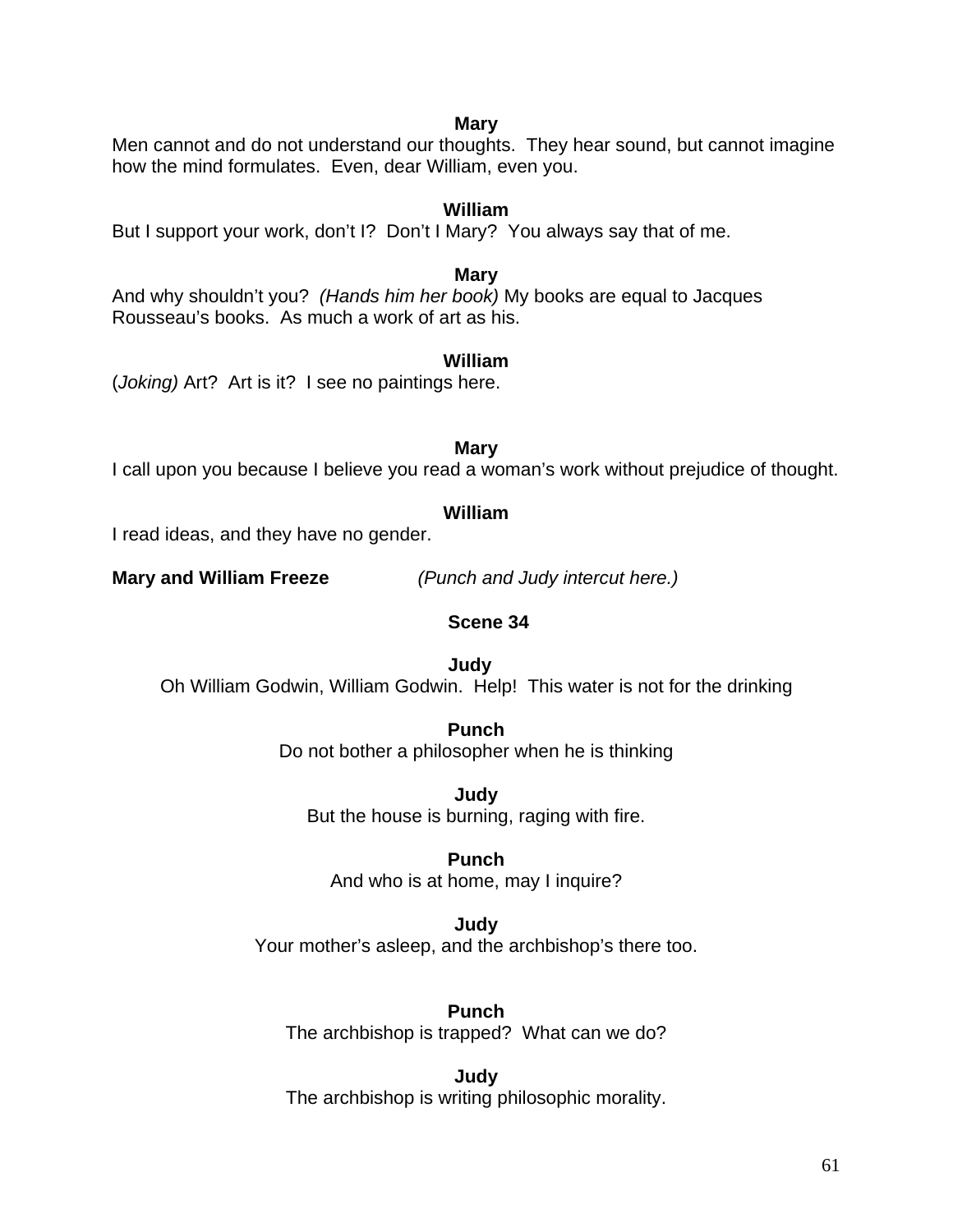## **Punch**

Ah! Our only hope for man's immortality.

**Judy** Only one can be saved. The fire has risen.

**Punch**

Save the archbishop, you fool. That's my decision.

**Judy** Save the archbishop instead of your own mother?

**Punch** Truth and wisdom must rule above all other.

**Judy**

Help, help.

**Punch** 

He speaks for private judgement and discussion made public.

**Judy**

This judgement's from your mother, and it was made quick. *(Dumps a bucket of water on his head) (Circus water made of silver streamers)* And this present's from me, a nice thick stick. *(Beats him on head) )( Punch retreats holding head)* 

> **Scene 35 (Mary and William continue)**

**Mary**

Here is my latest work, and I will not trouble you until you ask for me.

**William**

You are well known. You have much to hope for.

**Mary**

Even the praise of men like yourself?

**William**

Mary, you know why dogs are so loved?

**Mary**

A philosopher like you must have a good understanding.

**William**

Dogs are loved because they wag their tails instead of their tongues.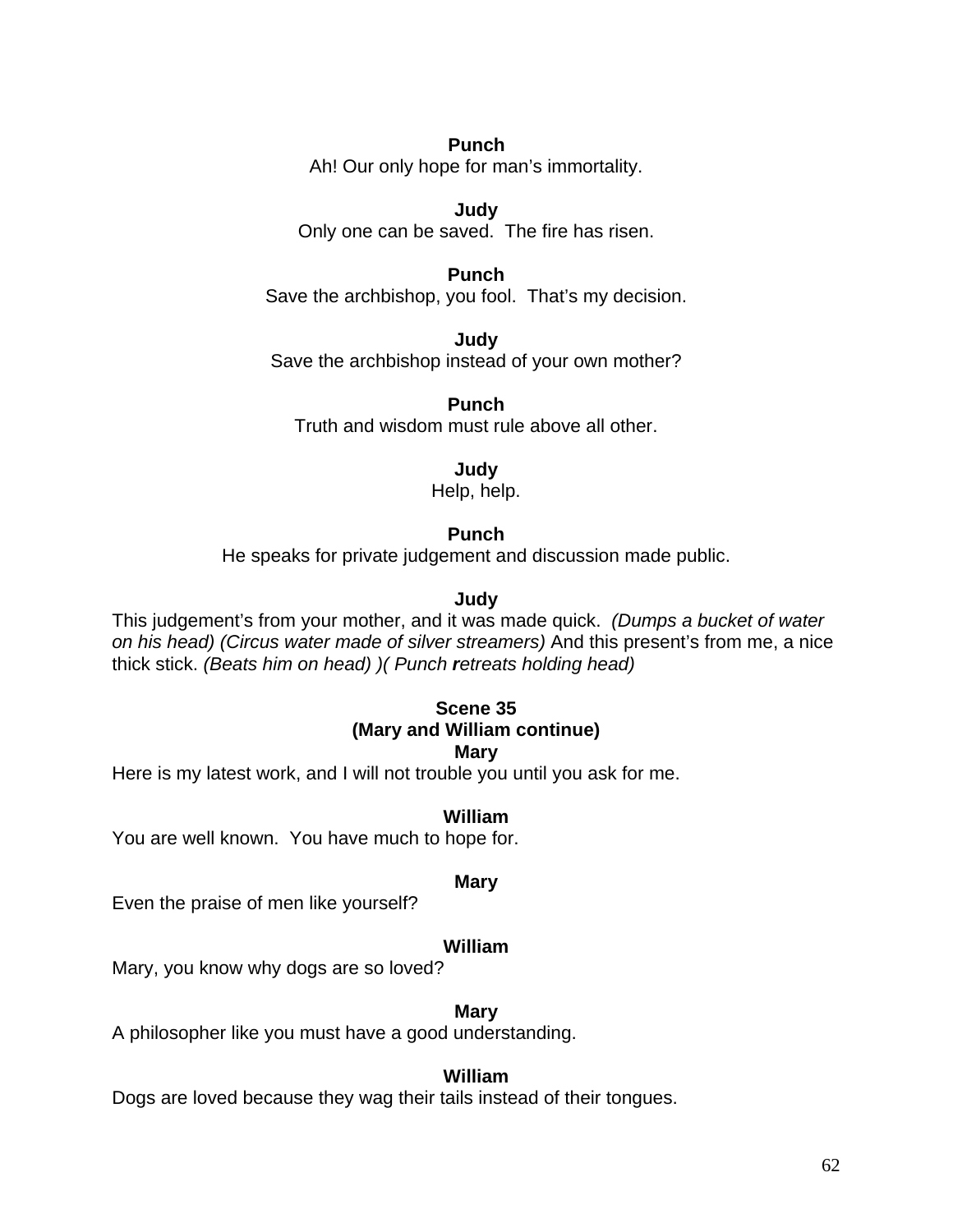#### **Mary**

Then I suppose I shall never find a good owner.

## **Scene 36**

## **Punch and Judy**

**Judy** I have made you a fine dinner. Can't you see?

**Punch** I cannot eat your dinner. Please leave me be.

**Judy** I have cooked it with my own hands, without even trying.

## **Punch**

But I am sick to death and very near dying.

**Judy**  What has made you so sick? Please let me know.

> **Punch** Something I ate a few weeks ago.

**Judy** Weeks ago? What could it be that you ate?

**Punch** I remember now. Our wedding cake!!!

## **Scene 37 Mary and William**

*(Mary and William at dinner)*

#### **Mary**

 Is it Mary Wollstonecraft that you do not love or my Fanny Imlay. Is it another man's child you do not wish to raise.

## **William**

Moral obligations are partners to any relationship.

## **Mary**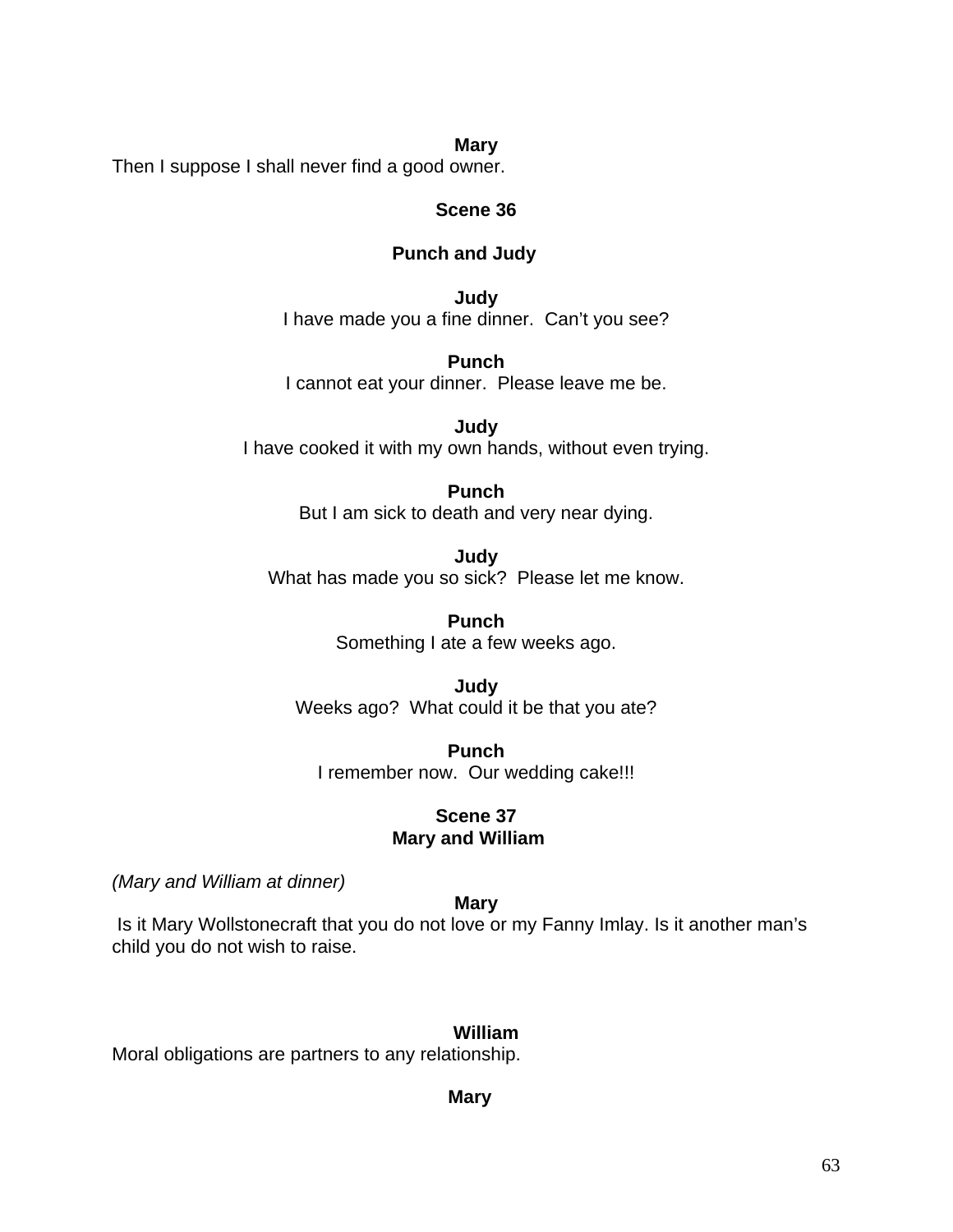*(Sarcastically)* Our marriage plans somewhat delayed I would think, until our matters of moral integrity are settled? I talk not of marriage by church but of commitment through the heart.

#### **William**

Logic and reason will prevail.

#### **Mary**

Oh those two. Mr. Logic and Mrs. Prevail. Yes. While I wait for them, should I cook with berry juice until our clothes are red? Walk backwards until you marry me? Wash my hair with cider? What William shall I do while I wait?

#### **William**

I am talking about the rational mind, Mary, that boggles at your ideas of love.

## **Mary**

I could not roast lamb in the fire to cook for my husband. Climb the tree outside with my skirts pulled up. Oh! I will wear his garters! Shine his keys! I will learn to sew! Yes! Even embroider! And I will perch on the windowsill for all the world to see. William Godwin's crazy woman, who twisted and turned his mind's reason.

## **William**

There are differences between men and women... your mind of course is good as any man's. I simply don't believe in marriage.

## **Mary**

So you love me for my mind, William? Or is it my stories.

## **William**

I do not know. You are always confusing.

## **Mary**

If that were so, you might as well have a man in marriage.

## **William**

I did not say that.

## **Mary**

And therefore, I prepared for that. *(She unbuttons her skirt, it falls to the ground, where underneath, she is wearing a pair of men's trousers, tight in the style of the century.)*

## **William**

Mary! Must you charade constantly to torment.

## **Mary**

We talk of integrity of thought and moral predicaments. If it is a man you want, it is a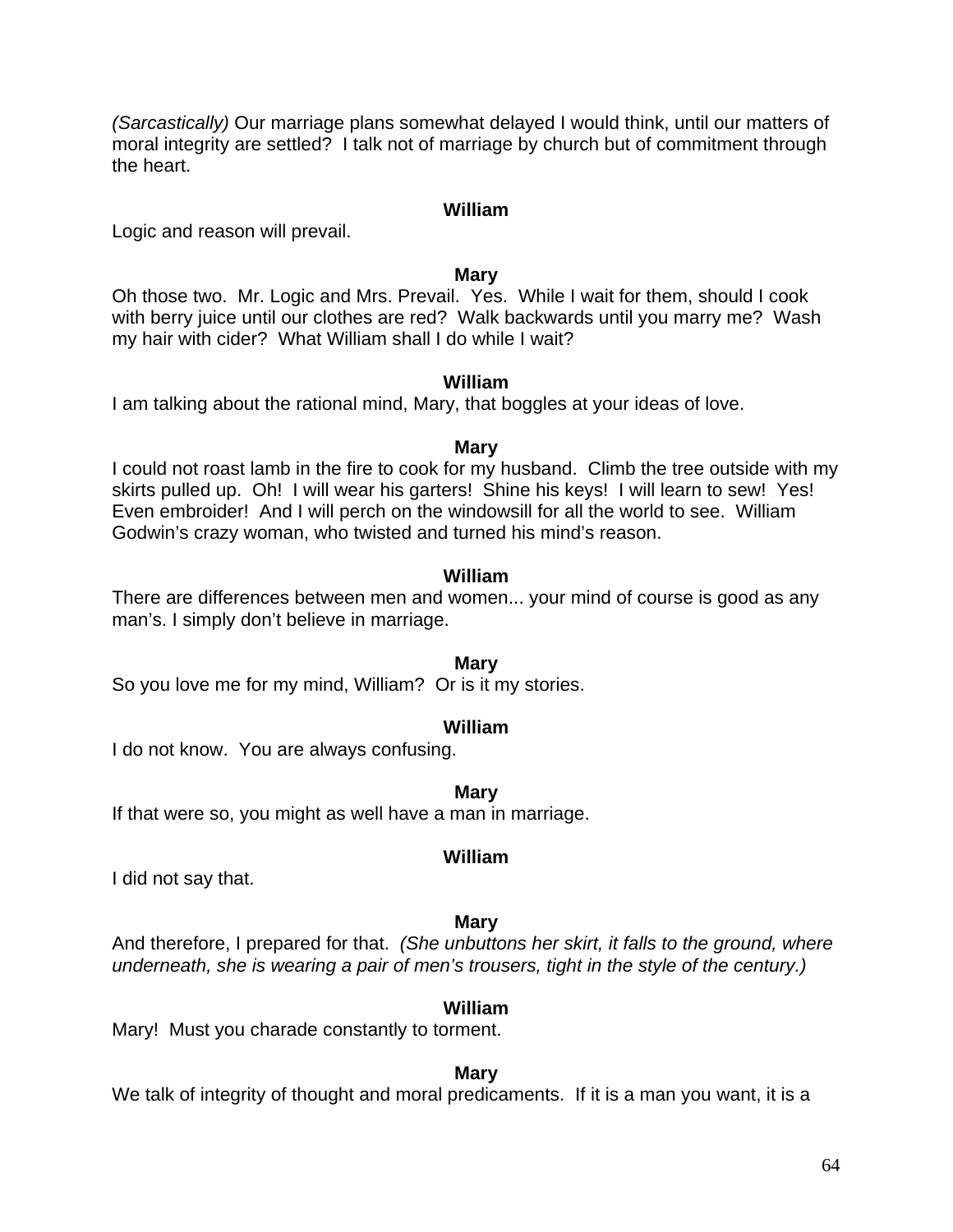man you have.

## **William**

I love your gender, as sullied as you are by romantic love.

#### **Mary**

I dreamed of someone who would take my breasts as well as my thoughts, dear William.

#### **William**

Who is that someone?

#### **Mary**

## This someone is the man I will take, for he is a rationalist with a heart I'd devote myself to for the whole of my days.

## **William**

Well then, give this rationalist half your life, Mary, and let him breathe a little.

#### **Mary**

*(Stands up) (Grabs William's dinner napkin and stuffs it in her crotch)* Friends or lovers, William, I am equipped for either you choose.

#### **William**

I was not quite finished eating, Mary.

**Mary** It is keeping our new creature's feet warm. You would deny our baby a comfort?

Baby?

Baby.

**Mary**

**William**

**William**

#### With child?

**Mary** With a son, perhaps, a son who will not have to beg for William Godwin's love.

## **Scene 38 Mary and 3 Male Voices** *(in Mary's mind)*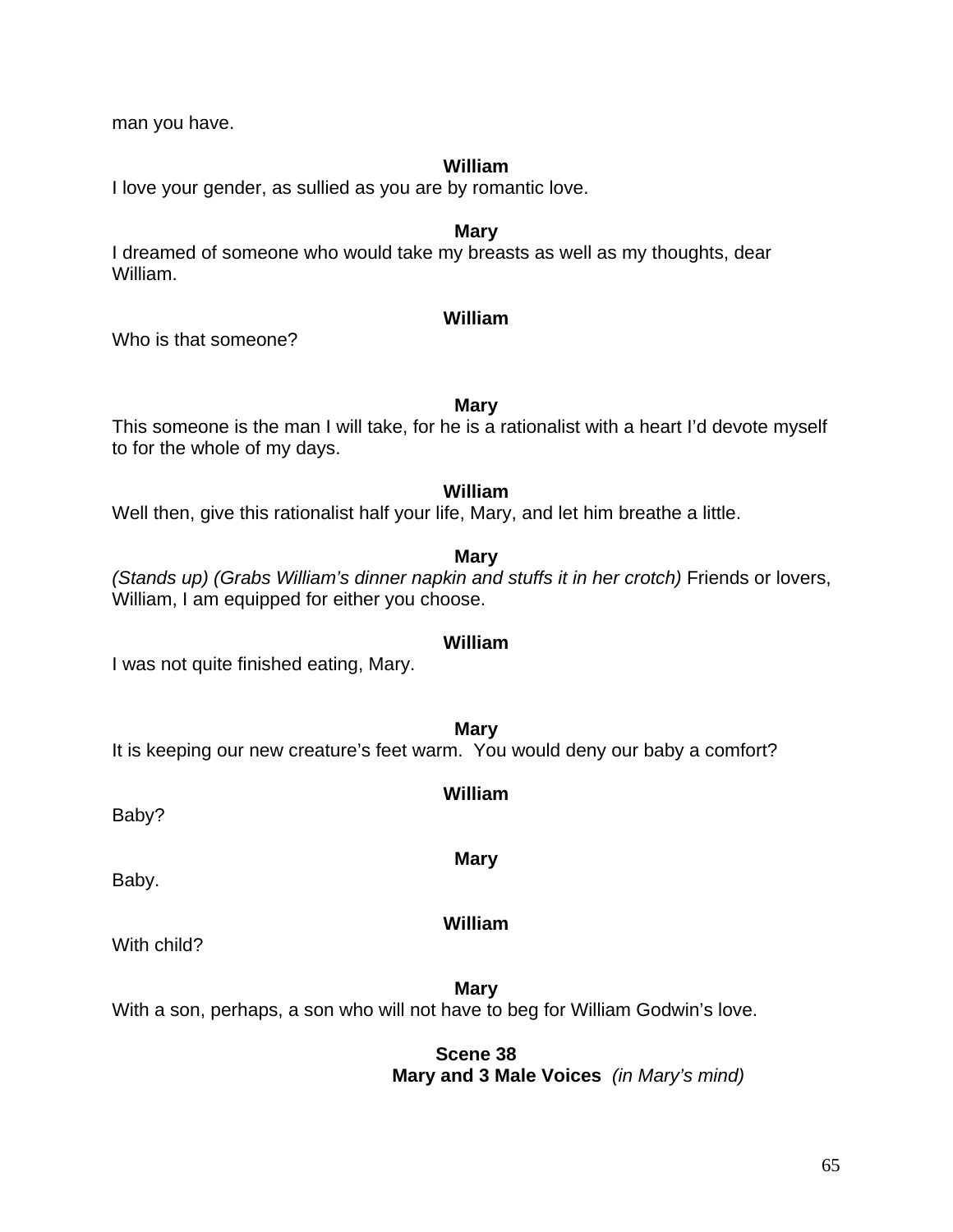#### **Voice**

Is it courage or hysteria, Mary?

## **Mary**

I agree the world does not vindicate me.

## **Voice**

Fear disguised as intelligence, Mary?

## **Mary**

I do not promise to defend women. I DO defend women. *(Stronger)* 

## **Voice**

Attaching solutions where there are no problems.

## **Mary** *(Stronger)*

Whatever I did for women was given back to me. It is inside myself, inside of me.

## **Voice**

**Voice**

I could never love anyone named whatever you are named.

**Voice** If she can't gentle a man, she'll scare him to death!

# *(Slowly, menacingly)*

The world does not vindicate Mary Wollstonecraft.

## **Mary** *(Victoriously)*

I vindicate myself. No one else can do this for me! The stone that the stone mason threw away, I used as a cornerstone. Instead of saying "Oh God I cannot do this" -- I say, "I will do this and I'll tell God later!" You see, I am free. I am free of shame and the dreams of shame. I am proud of my life and my name. If this is not vindication, then there is no book we can write about it. Do not you perceive it? *(black out)*

## **Scene 39**

#### **Judy**

Mary finally knows her name.

## **Punch**

Well isn't she the fancy dame.

## **Judy**

All she needs from Heaven above...

#### 66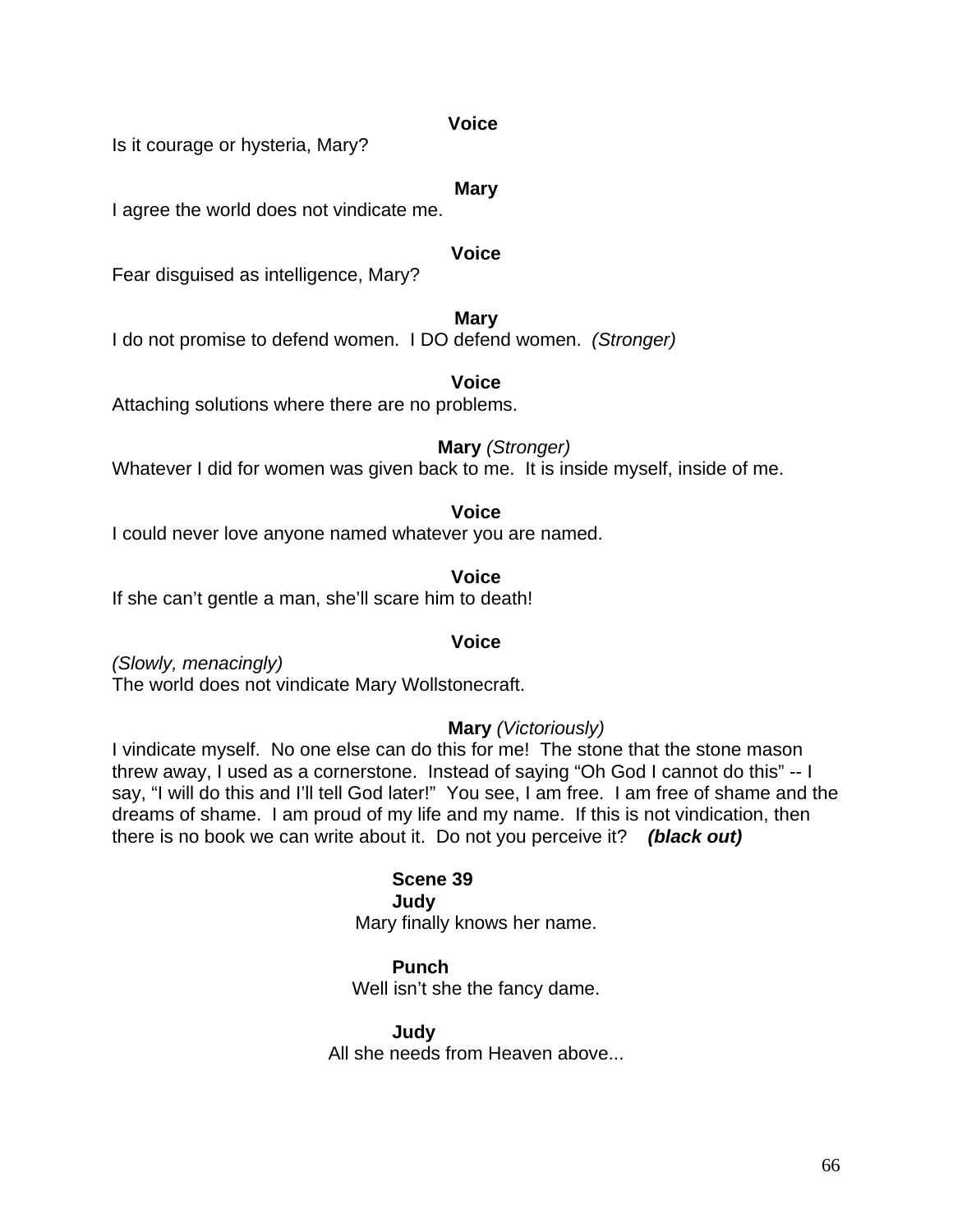## **Punch**

Is a grown up man to love.

 **Mary**  How on earth can she do that?

 **Punch**  Like I pull a rabbit from a hat.

## **William and Mary Love Scene 40**

**Mary** 

Are you awake?

Yes.

**William** 

**Mary** 

**William** 

Your eyes are closed.

Yes.

Are you truly awake?

**William** 

**Mary** 

I said I was.

**Mary** 

Oh it is not a good day outside.

What is the matter with it?

**William**

**Mary** 

Are you sure you're awake, even thought your eyes are closed?

**William** 

I'm sure.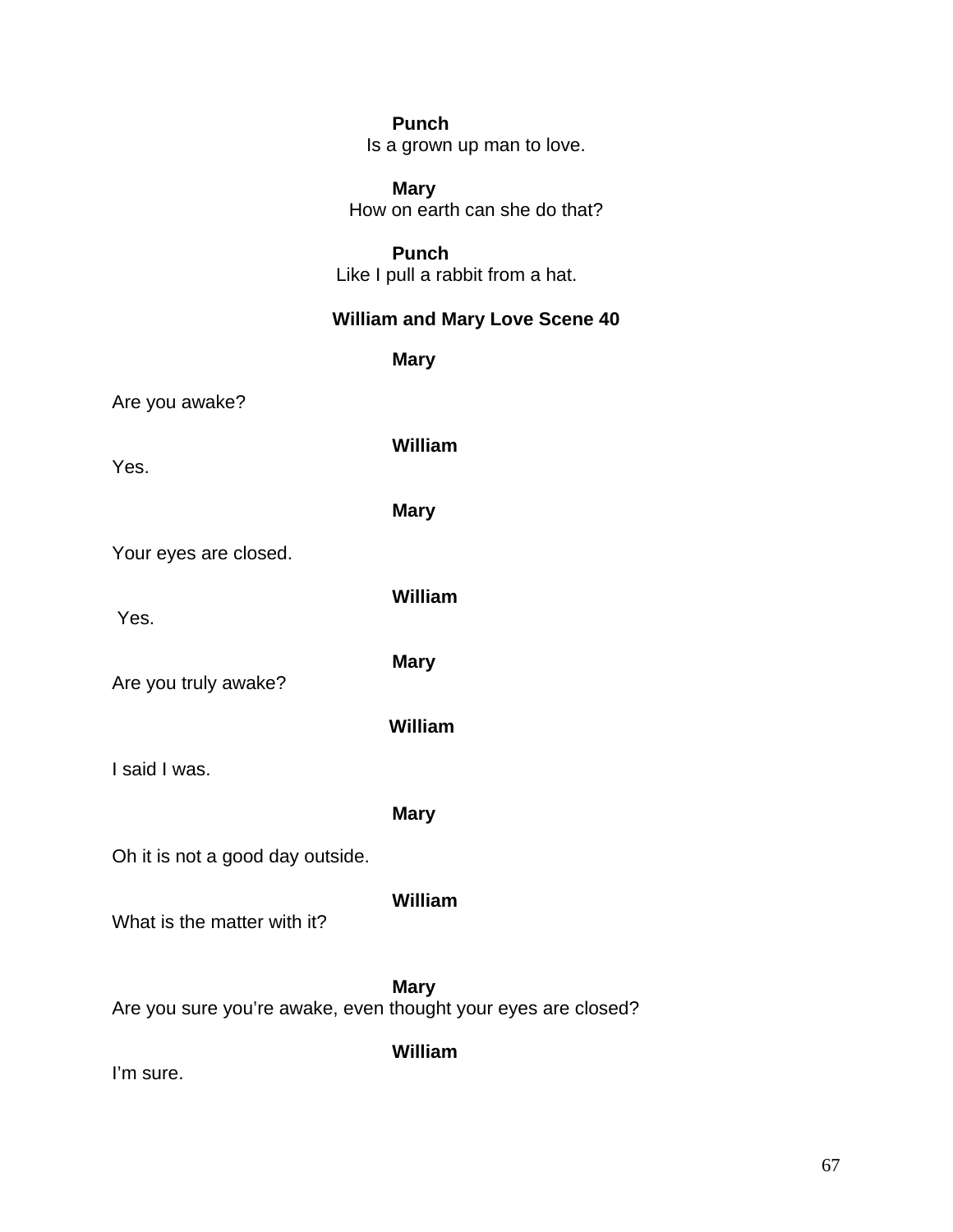## **Mary**

I think I'll just get up and see for myself. Not that I don't believe you, Not that I don't trust you.( William s*tands up angrily)* Oh. You're awake.

#### **William**

Yes I am awake.

#### **Mary**

Oh jolly. Let's give a party.

**William** 

A party. It is morning. Besides, You hate getting dressed up to have a good time.

#### **Mary**

I just feel like an occasion

#### **William**

Can't we be alone? Can't we be quiet and at peace together. Must you need a festivity? A crowd around you?

#### **Mary**

Whatever do you mean, That is unfair. I am bored of thinking. Let us play Hide and seek. You count.

**William** 

I swear to you Mary. I would have no idea, in this whole world, where to hide.

#### **Mary**

All right then I'll count , 1-2-3-4

#### **William**

Mary, we have work to do.

**Mary** 

**William.** 

I'll help you hide William. (*Leads him by the hand)* 

I don't want to play.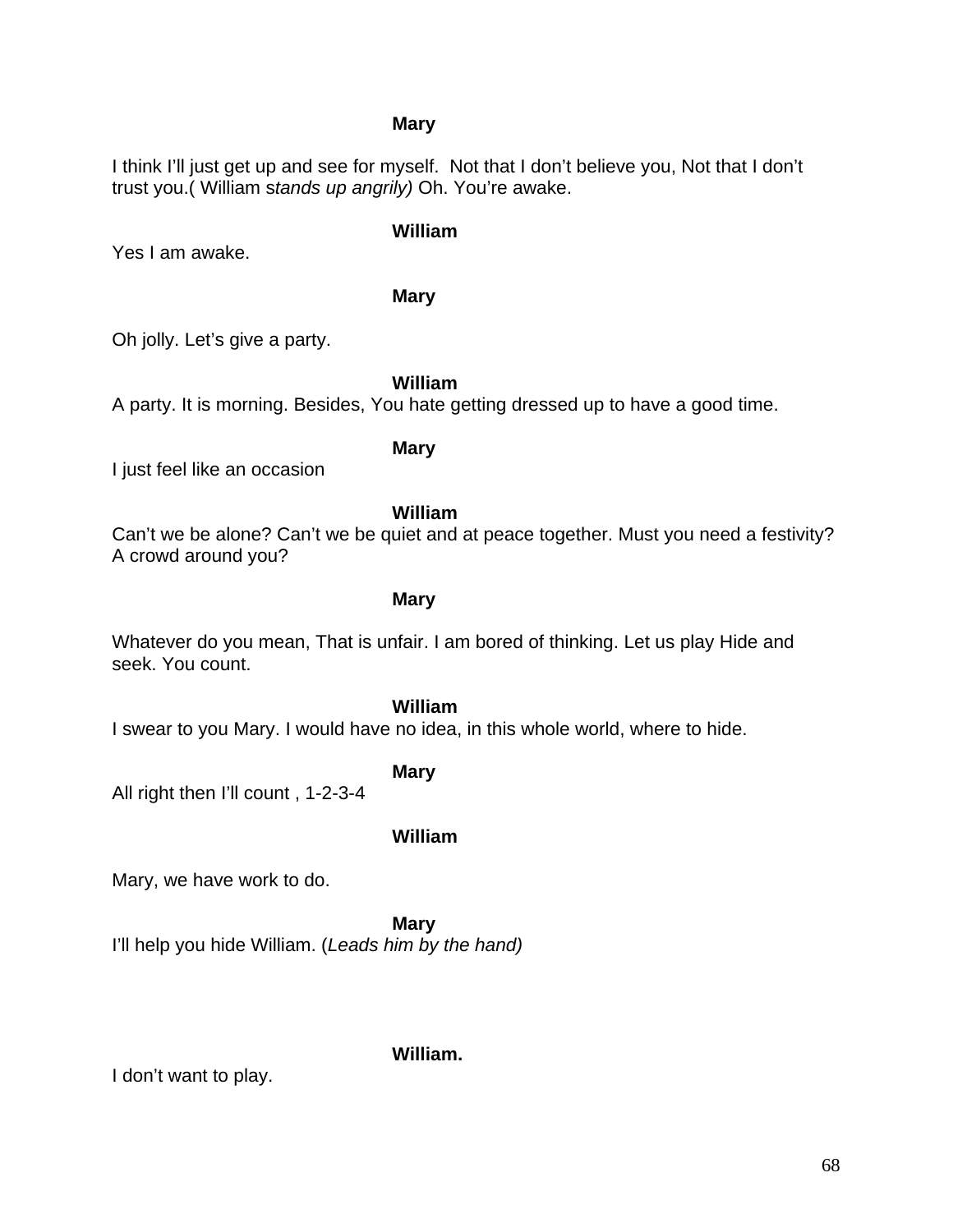## **Mary**

Just as soon as I've thought of a good place to hide! It is just like you.

## **William**

Oh I see what you are up to...You want to get my goat, do you? That is the game you want to play?

#### **Mary**

No, It feels like a spring snow and I am cold, and it is damp outside and I do not want to grow old, William. That is why I play. And I do not love you.

## **William**

Mary! You do not?

## **Mary**

No, I adore you! But if you'd rather curl up with your books and your speeches, William*...(Puts her scarf around his neck)* 

## **William**

It was rare in the extreme to find the kind of writing person I wanted to live with.

**Mary**

The kind of person for whom loving was ill advised.

## **William**

And here we are in our abode.

## **Mary**

I am the Mary whose prayers are answered.

**William**

Debate could not stop the beating of our hearts.

## **Mary**

I wanted to polish my boots and comb the tassels before putting them on to die. Only you saw this, William.

## **William**

The world had forgot that women had thoughts worth hearing, and so the thoughts they had, forgot to be heard!

Until now..

**Mary**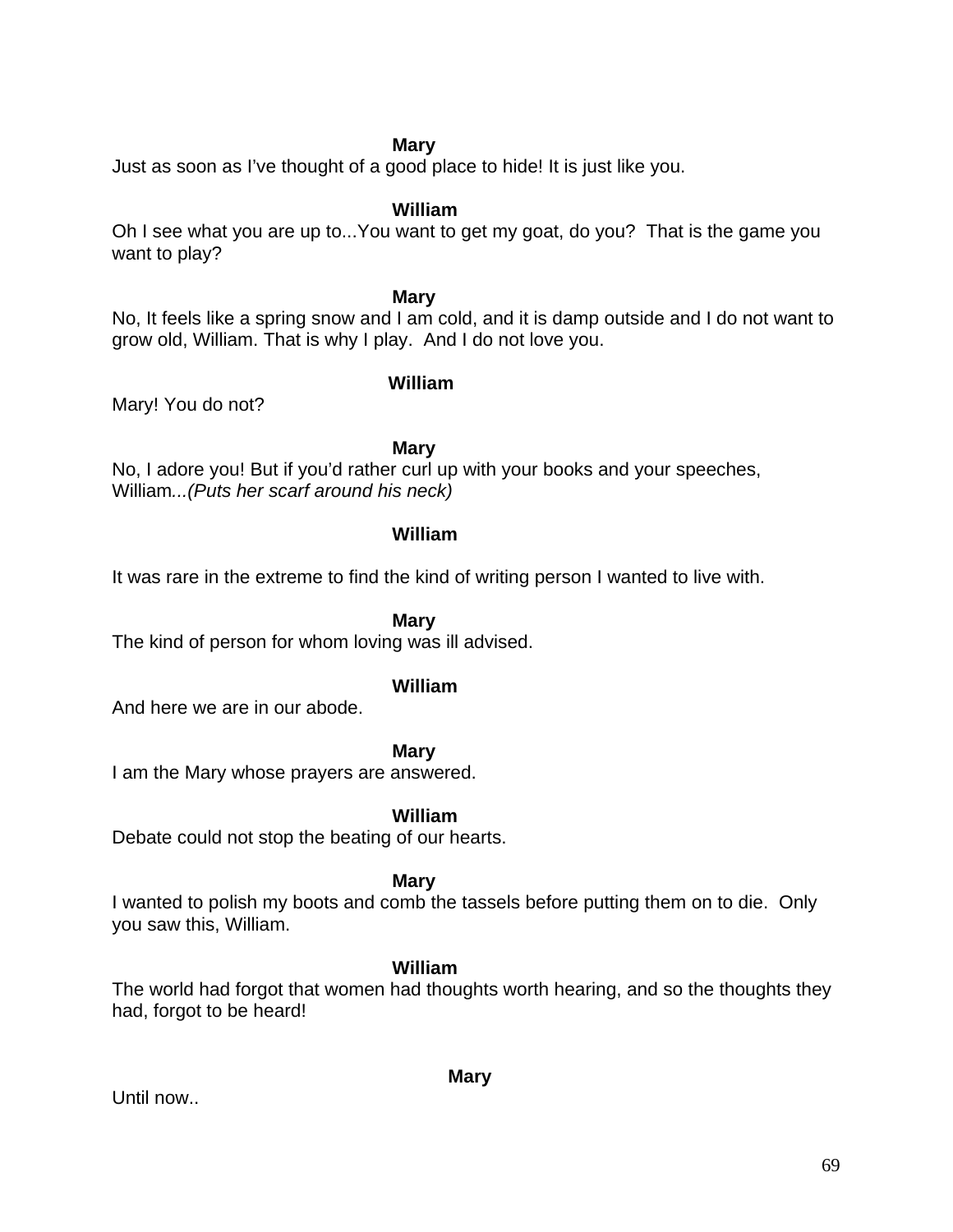## **William**

Until now.

## **Mary**

Here I am, sagging with breasts that ask nothing more than your pleasure.

## **William**

I am obliged to tell you how we will love this child.

**Mary**

As ungrateful as my body was for the last one birthed.

## **William**

I have never been so happy. Is it affection, or is it sexuality?

## **Mary**

I did not know they could not be combined. When your wrist lies crossed against my own, I care not for Education.

## **William**

When we lie together, I'd rather listen to you talk than any other.

## **Mary**

Even Thomas Paine?

## **William**

I am chastened in the teeth of that evidence.

**Mary**

William, William Godwin, I kiss you on top of your big nose.

## **William**

Lady writer, this meeting. What shall we call it? A dream we are having together?

## **Mary**

Sir writer, no, I say your genius matches my genius.

*(They turn toward each other... walk toward each other, light down on them)*

## **Scene 41**

## **Punch**

It is said when all the truth is unfurled .This is marriage of the two greatest men in the world. Judy, where are you, fool?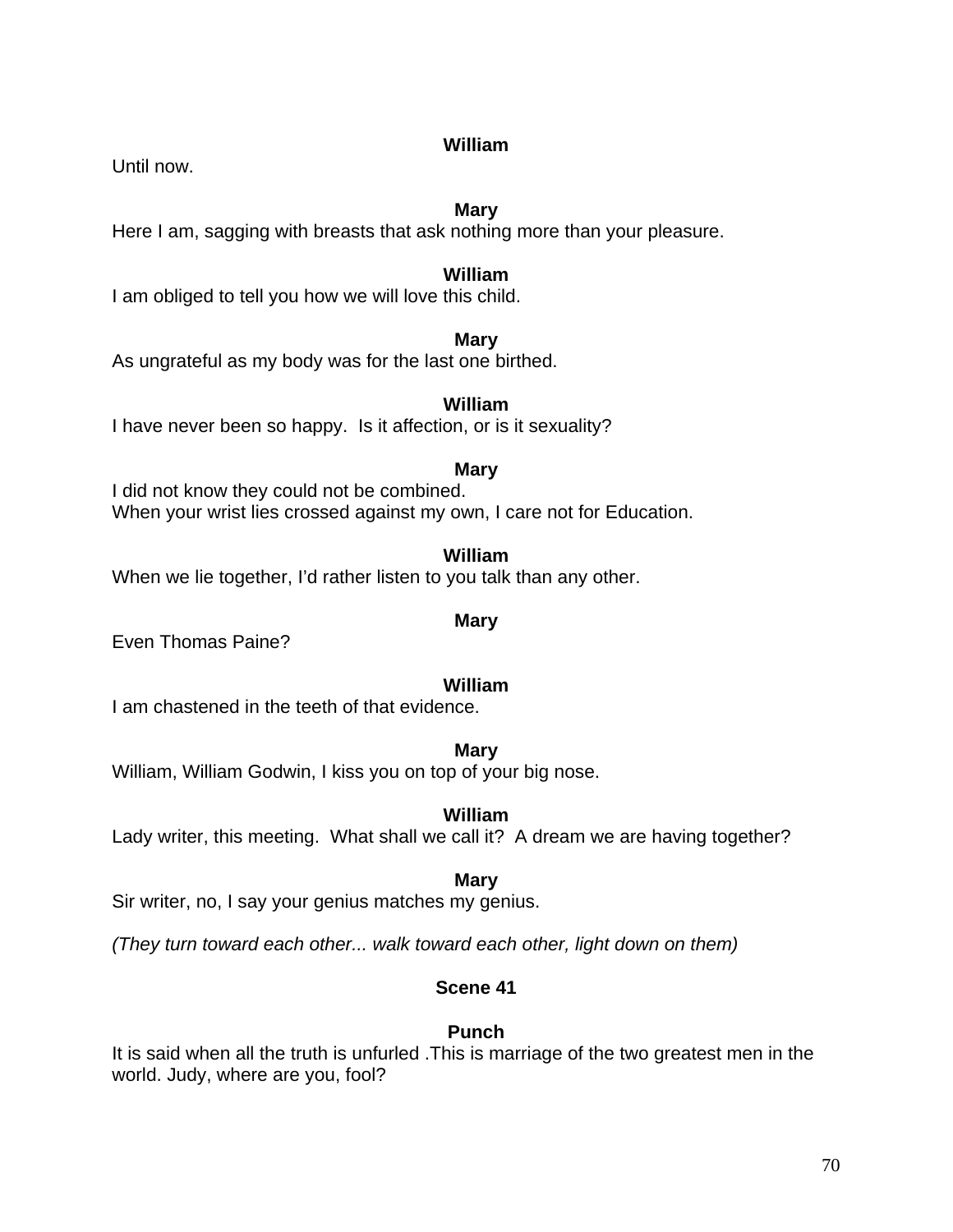#### **Judy**

I am gathering papers to go to school.

#### **Punch**

No no. Don't go. I want you here.

## **Judy**

Tell me, husband, what you fear.

## **Punch**

I will read for you, write for you. All the news I will bring for you.

**Judy** I want to learn to read and write. Goodbye. I will return before the night.

## **Punch**

Now she'll think as she wants to do. Vindication of the shrew!

## **Scene 42 In Mary's death chamber**

*(Baby crying) (Liza and Everina huddled to the side of Mary's bed)*

I feel so low, Everina.

**Ev**  Two days with childbirth fever. Perhaps soon she'll hold her baby.

Time escapes her!

Liza, is that you?

Mary.

**Mary** Do you see that spider across the room? The spider waits on the chair, do you see it?

**Liza** Why spiders, Mary? Your baby is crying.

**Liza**

**Liza**

**Liza**

**Mary**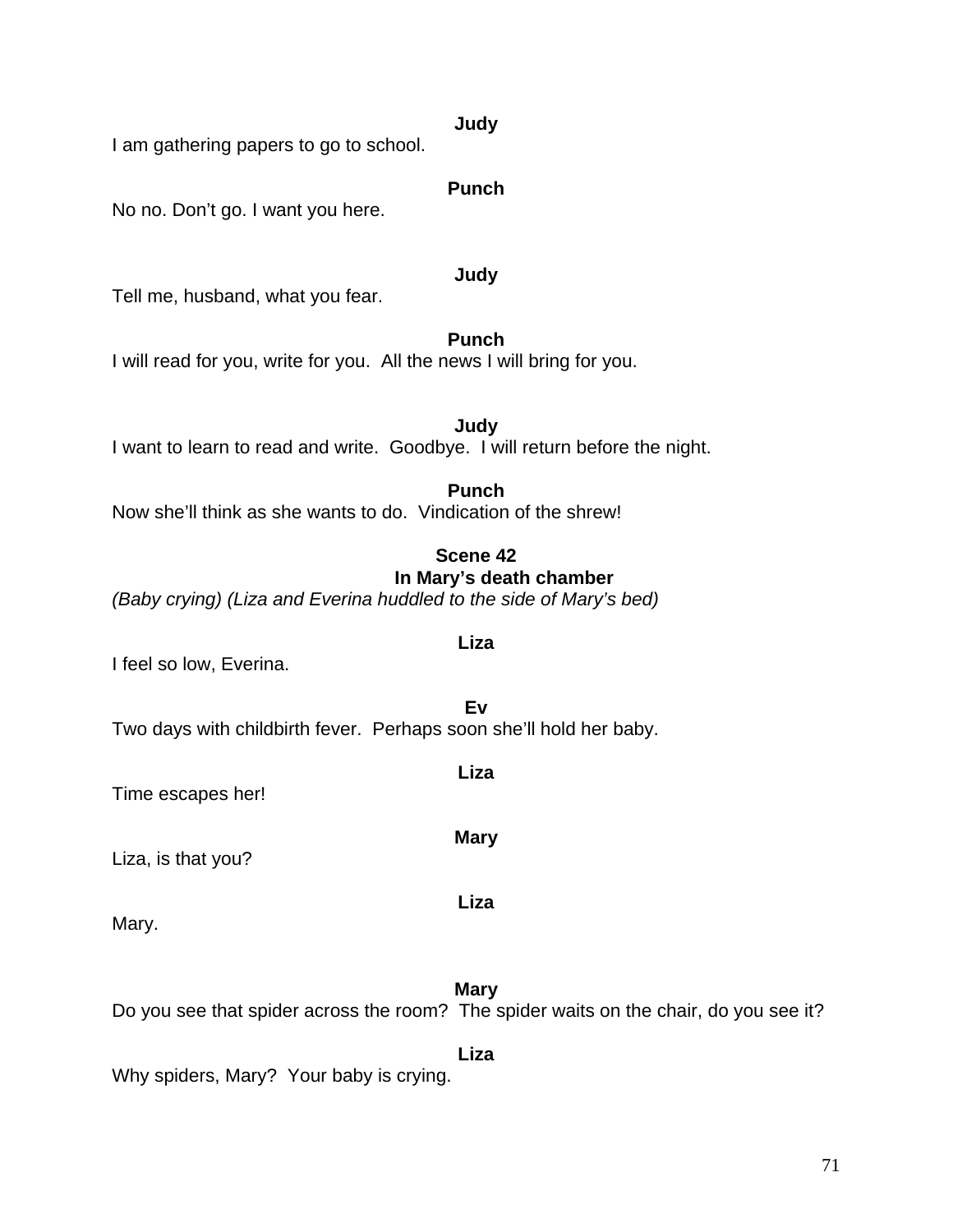# **Liza Mary Liza Mary** Liza. I cannot get across. **Ev** What's this about spiders Mary? Dreaming are you? **Mary Ev** Mary! What a thing to say. Scorning me on your sickbed? **Mary** Pretend you are someone else Everina. It will help you be a person. **Ev**

Are you afraid, Mary, to leave the baby?

**Mary**

Afraid that where I go, there will be nothing to think about. Take this scarf off my neck, I am choking.

There is no scarf, Mary.

**Mary**

**Ev**

The first day I met William, I spoke passionately about France's King, but he did not reply. Instead he touched my scarf. It is too hot.

# **Mary**

**Liza**

Do you know how his silk gets to the other side?

I am no naturalist Mary.

**Mary** He waits for a breeze to blow, and then he grabs ahold.

Very interesting, Mary.

The silk floats across the space. Then he starts his ride.

I see. I see.

Everina, I wish I could save you from drying into a stick, but I know I cannot.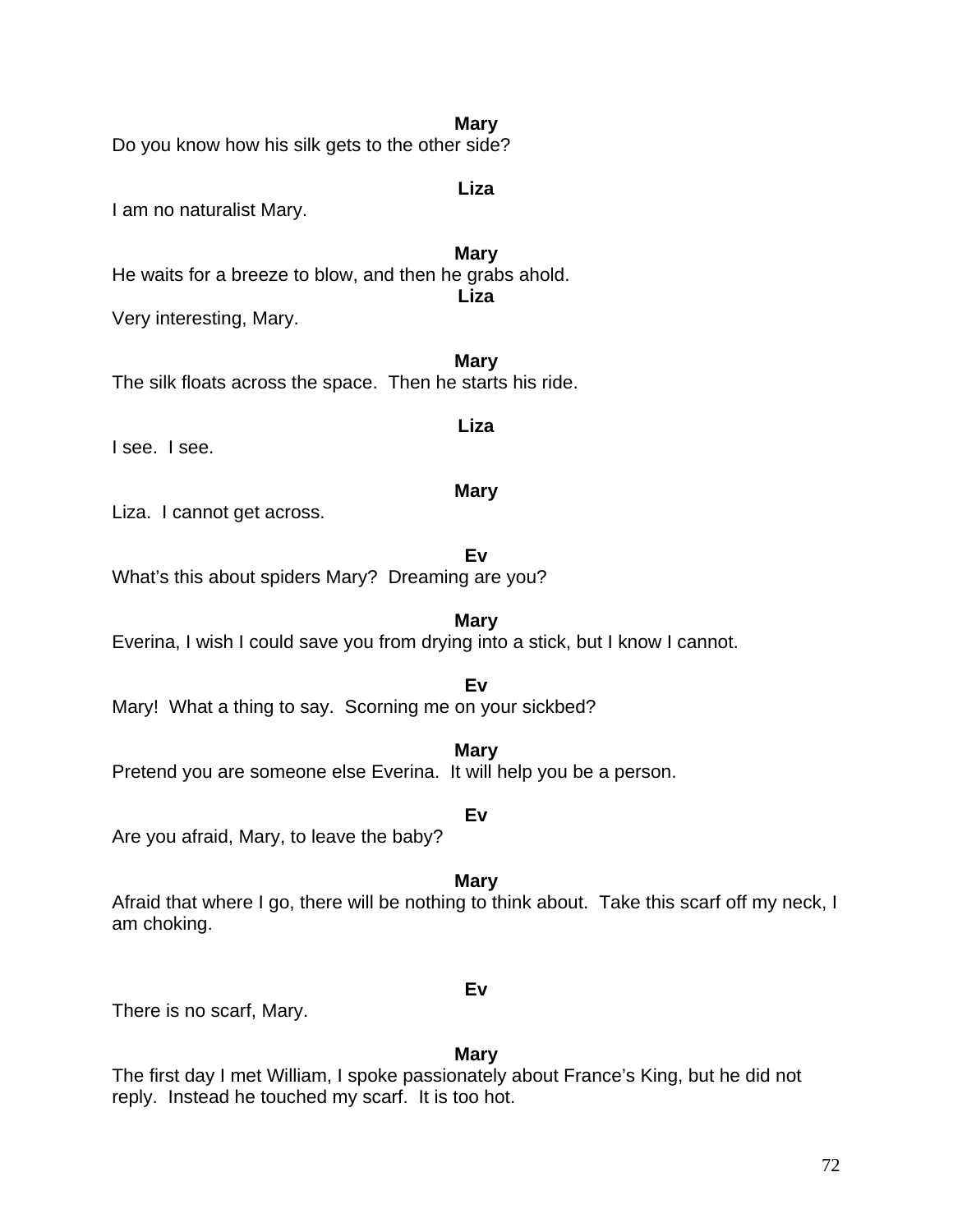#### **Ev**

You are wearing nothing at your throat, Mary.

**Mary**

He kissed my scarf. Soulmaking, he called it. He loves me well.

**Ev**

I'll get you a cold cloth. Stay still.  *(Baby crying)*

#### **Mary**

*(Screams)* Father. It is me. Mary. It is me. Say my name. Mary.

*(Enter William Godwin)* **William**  You who were so alive have me. I who was almost dead have you. *(William lay forehead on Mary's form) (Lights down on Mary)*

### **Scene 43**

**Punch**  You who were alive have me. **Judy** 

I who am now dead have thee (*They curl up on floor)*

### **Scene 44** **Liza and Everina**

 *(Ev carries baby..Each want to hold the baby. )*

#### **Liza**

Look at those beautiful cheeks. Thank God she does not have her father's nose.

**Eventually and Eventual Eventual** 

Does she look like little Fanny did at birth? I think so!

#### **Liza**

She looks like our Mary. Let me hold her.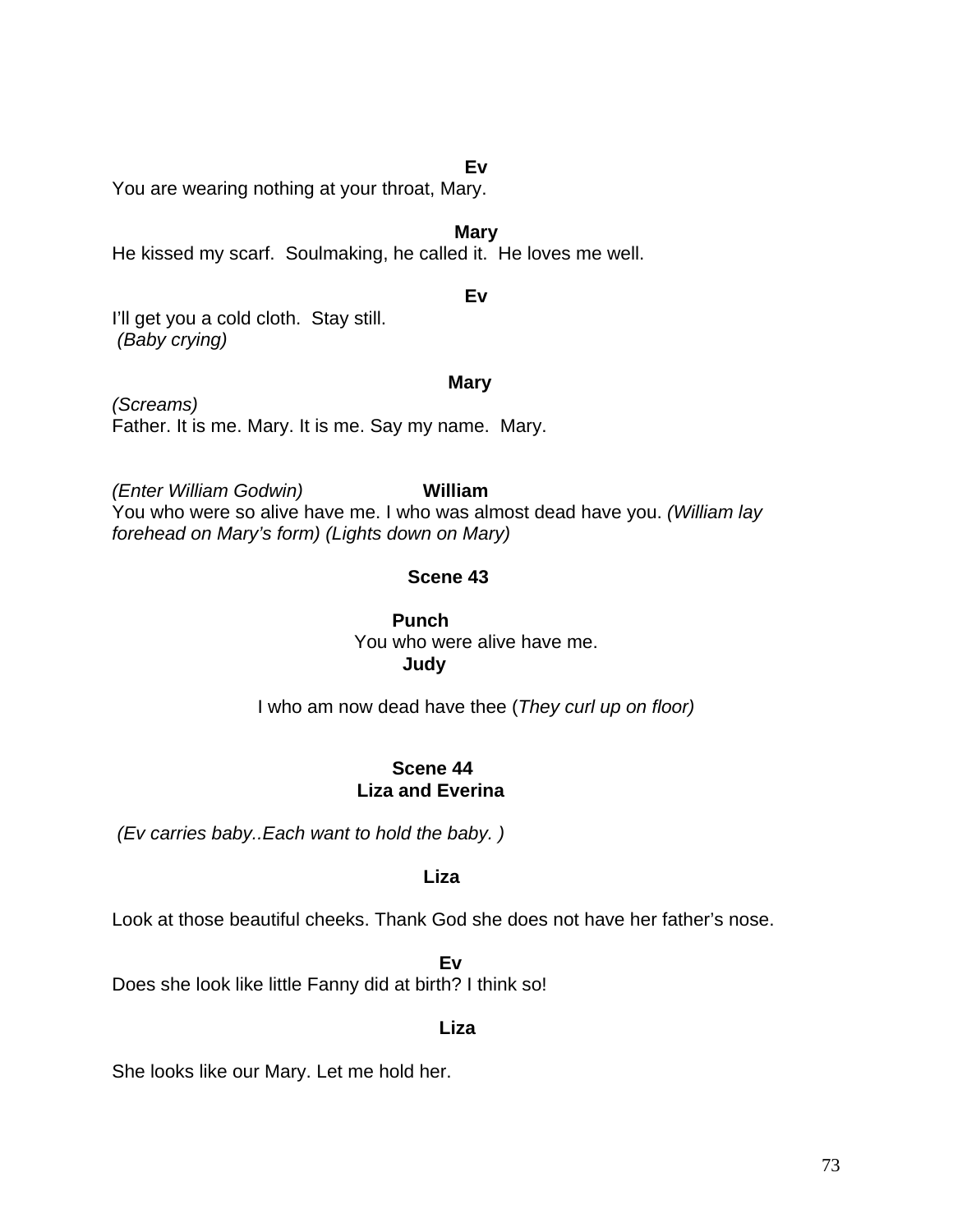### **Ev**

Those long eyelashes.

### **Liza**

Give the baby here. Give me little Mary.

 **Ev** *(gives baby to liza)* This is the baby who will never lack for a mother's love.

### **Liza**

This is the baby with an open road her mother made for her. **Ev**

This is the baby who makes the icicles inside my heart melt.

**Liza** She will grow useful and strong . I want to keep her in my arms.

### **Ev**

*(To baby Mary*) You will never be afraid. Ever. I want her now, Liza. (*Gives baby to Ev.)*

**Liza** Mary said by reforming ourselves, we reform the world

 **Ev** 

She will make her mother sing in the Heavens.

### **Liza**

She will be independent like her mother.

**Ev**

We will tell her that. She will live by the light of her mother.

**Liza** We will tell her we shared her. She will not be afraid. Give her back to me.

### **Ev**

She will not be afraid.

## **Scene 45 Mary VO**

*(Mary's voice) (Voice over)* 

Would men remove our chains, they would find us more observant daughters, more affectionate sisters, more faithful wives.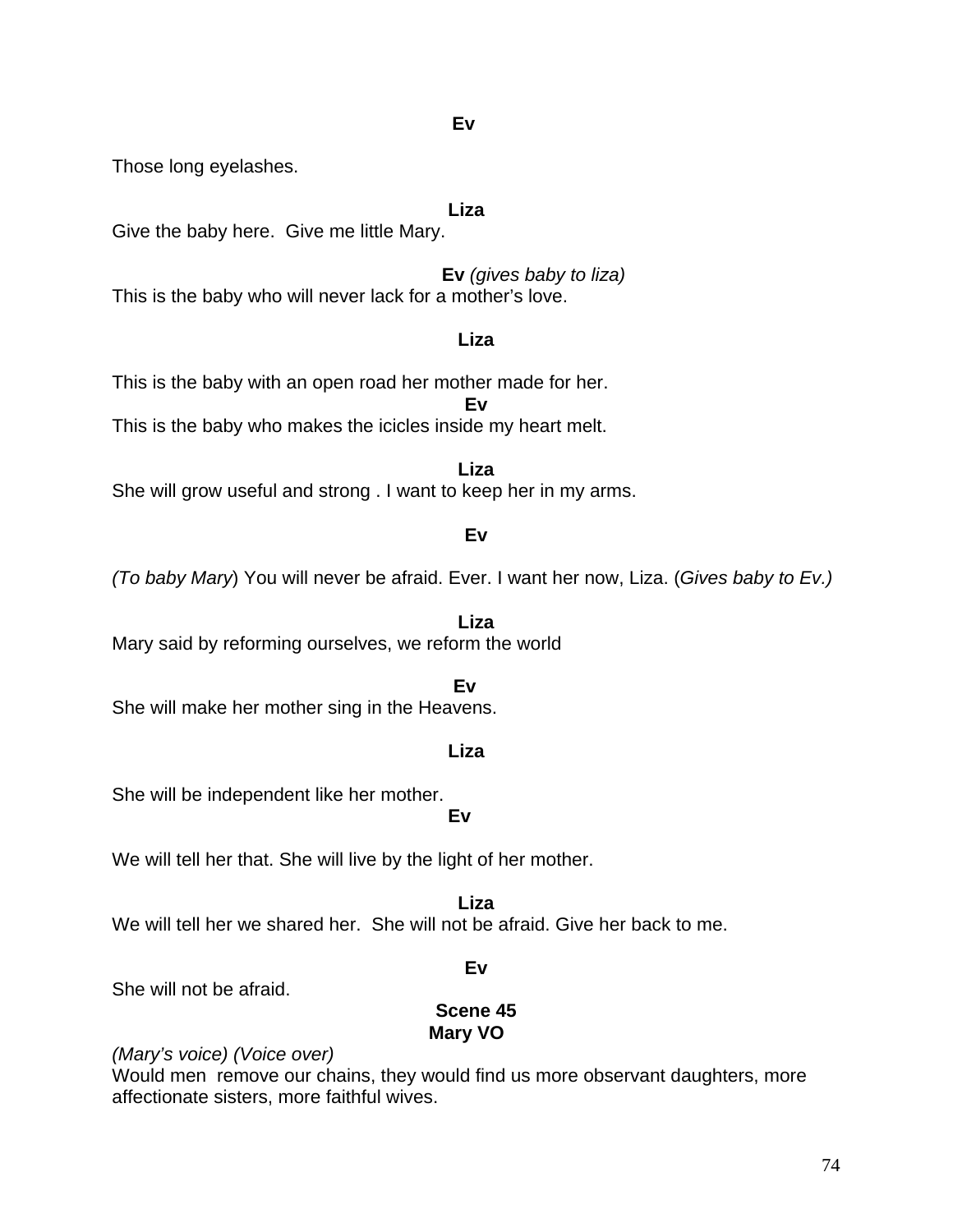*(Baby cries, and cries, and cries)* 

### **Scene 46 Punch**

And what of Baby Mary. Will she find fame and glory?

## **Judy**

She will marry a poet. She will tell the story.

## **Punch**

She will write the book *Frankenstein.*

 **Judy**  While Fanny Imlay is in decline?

# **Punch**

Fanny, poisoned by her own hand

**Judy**  Like Mary tried once, we understand..

## **Punch**

And what of grieving William Godwin,

## **Judy**

Not believing in marriage, he married again.

## **Punch**

*(bows*) And that is our story of women and men.

# **The End**